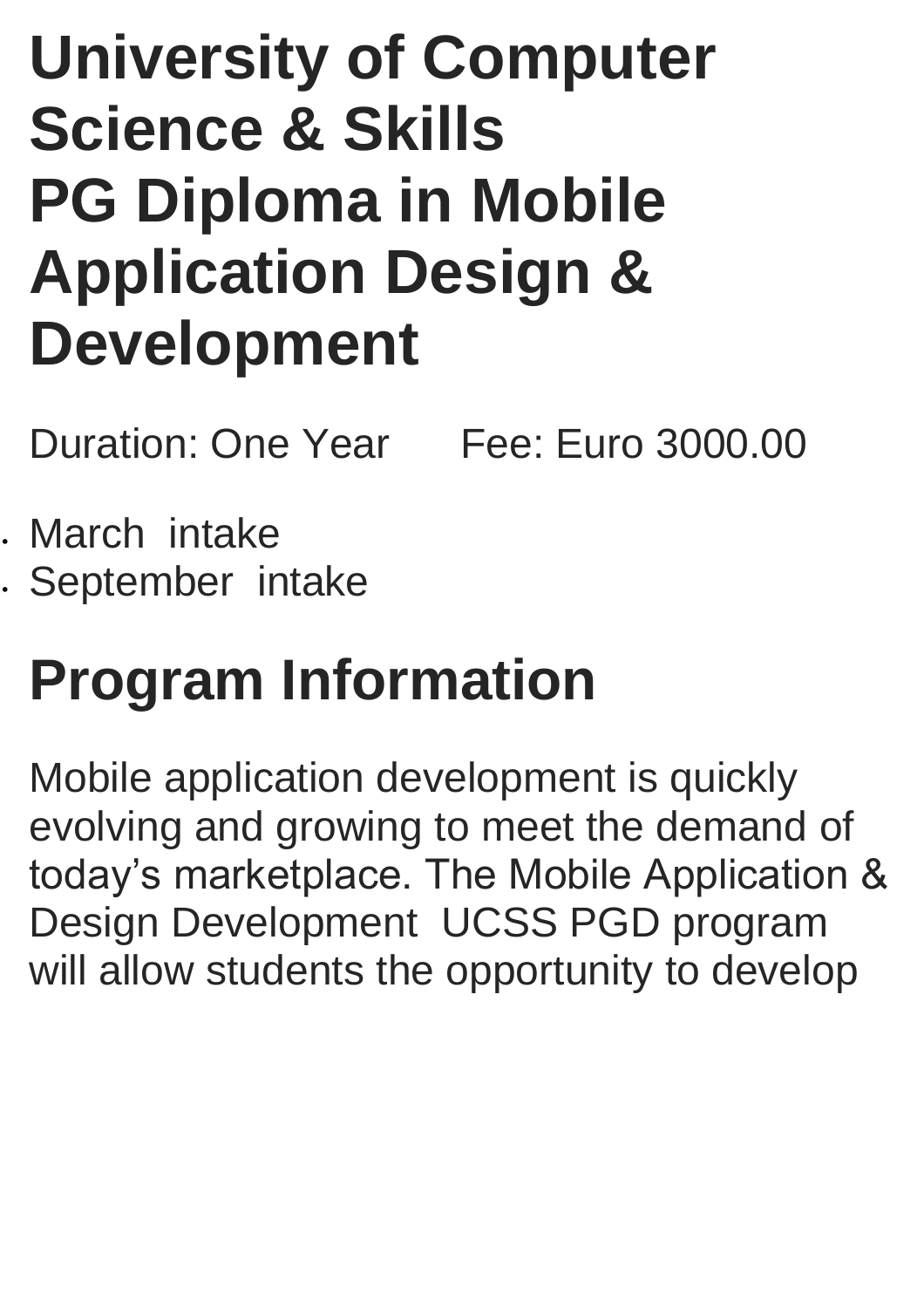a wide variety of skills in applications for mobile and tablet devices. Curriculum focuses on mobile application development topics, and becomes increasingly in-depth to allow students to develop the skills employers demand.

Initial curriculum focuses on platform-based development including iOS and Android applications. Various client-side development tools are introduced such as HTML5, CSS3, and JavaScript, as well as server-side programming to complement mobile application development. The focus will be on open source development based on PHP and MySQL.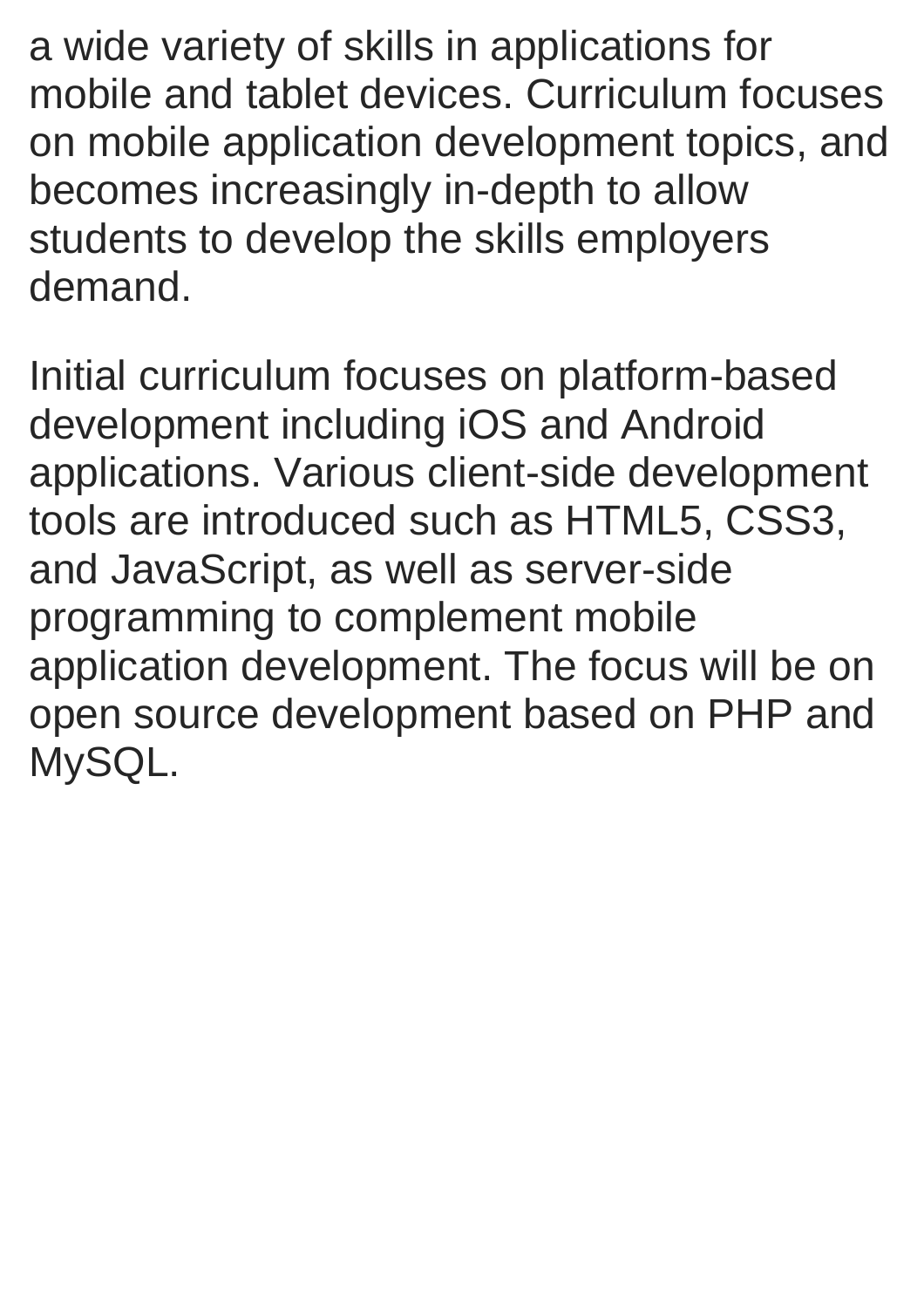In the second term, curriculum is based on various applied courses and team projects to

**A** ensure the continued development of critical skills in publishing their native, game and

cross-platform mobile applications on both the App Store and Android Market. The third term

curriculum focuses on user-experience design, web security, online mobile marketing, user interface design and native smartphone application development utilizing the latest standard web technologies. To synthesize all student learning outcomes, the co-op work term or the applied project provides the components necessary to improve graduate employability competencies.

In this program, graduates develop their problem solving skills to analyze business requirements and design, develop and implement real-life mobile applications. In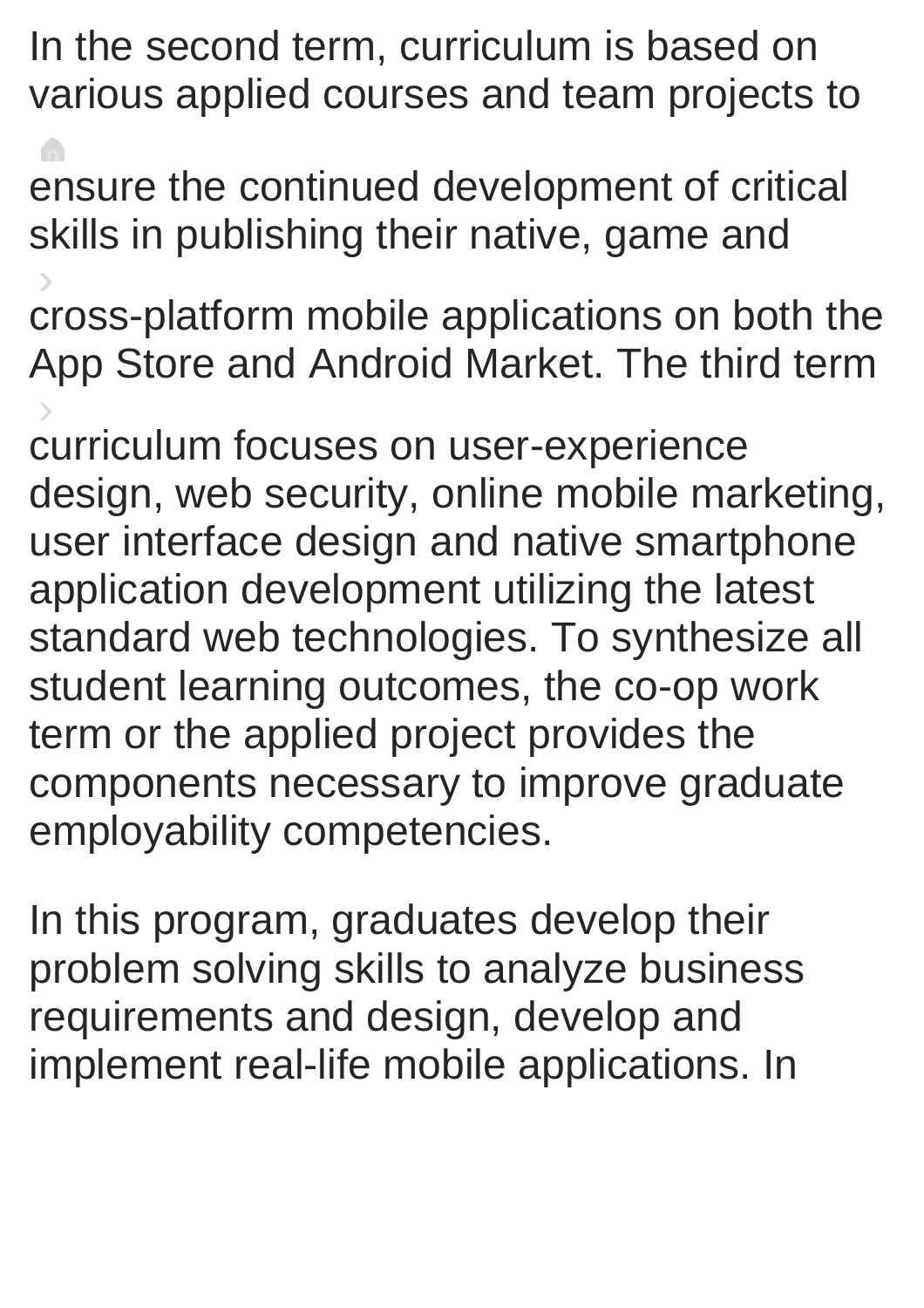addition, students expand their business and communication skills through participating in collaborative team projects.

# **Winter 2022 Delivery Format**

For full details about the winter delivery format of this program, please visit the Academic Delivery Approach page.

# **Admission Requirements**

A university degree in the information technology field.

The admissions process is competitive and meeting the minimum academic requirements does not guarantee admission.

UCSS reserves the right to alter information including admission requirements and to cancel at any time a program or course; to change the location and/or term in which a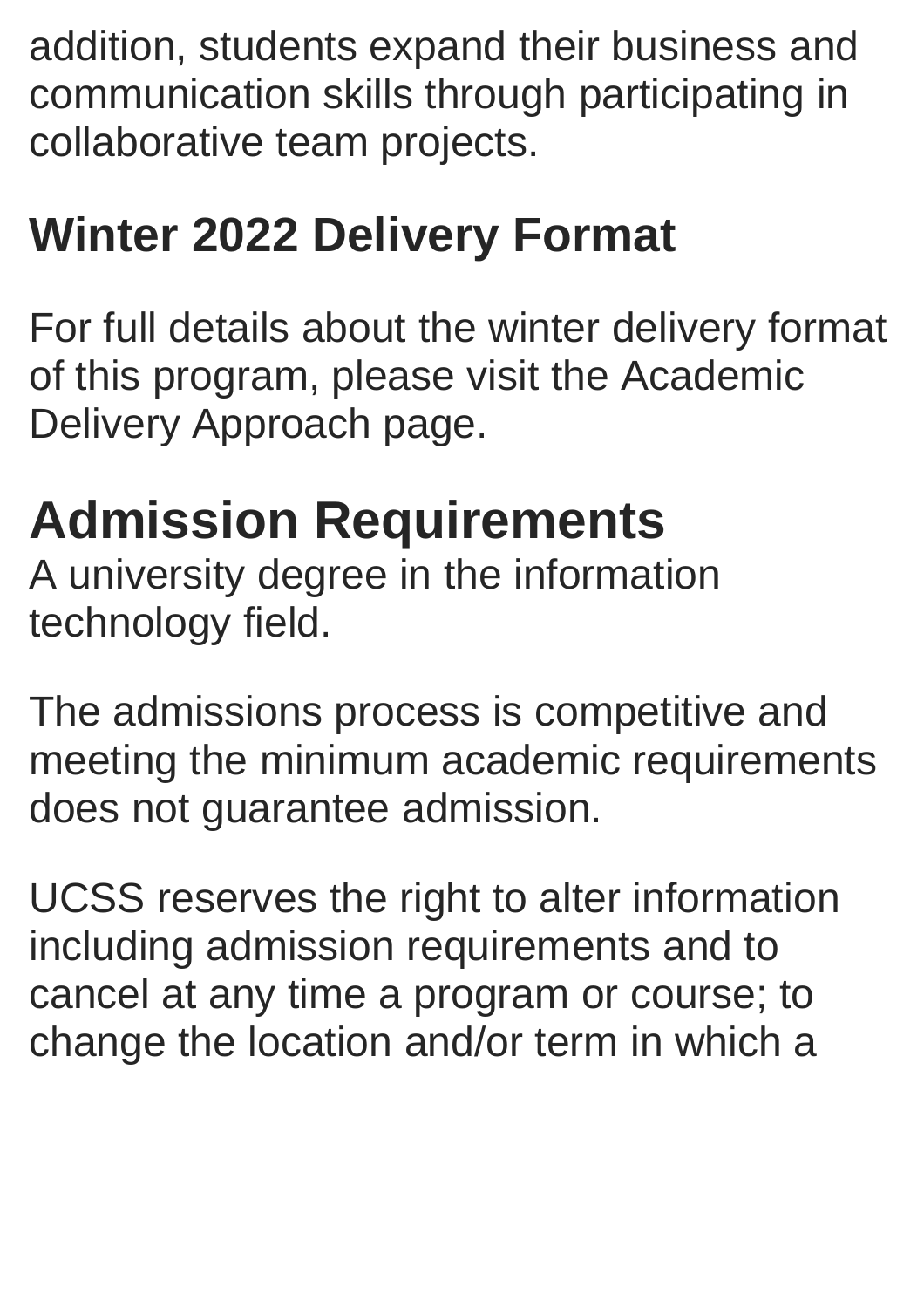program or course is offered; to change the program curriculum as necessary to meet current competencies or changes in the job market; to change the pathways third-party certification bodies; or to withdraw an offer of admission both prior to and after its acceptance by an applicant or student because of insufficient applications or registrations or over-acceptance of offers of admission. In the event UCSS exercises such a right, UCSS's sole liability will be the return of monies paid by the applicant or student to UCSS.

# **English Language Requirements**

Applicants must demonstrate language proficiency by submitting one of the following scores:

 $\cdot$  IELTS of 5.5 - or -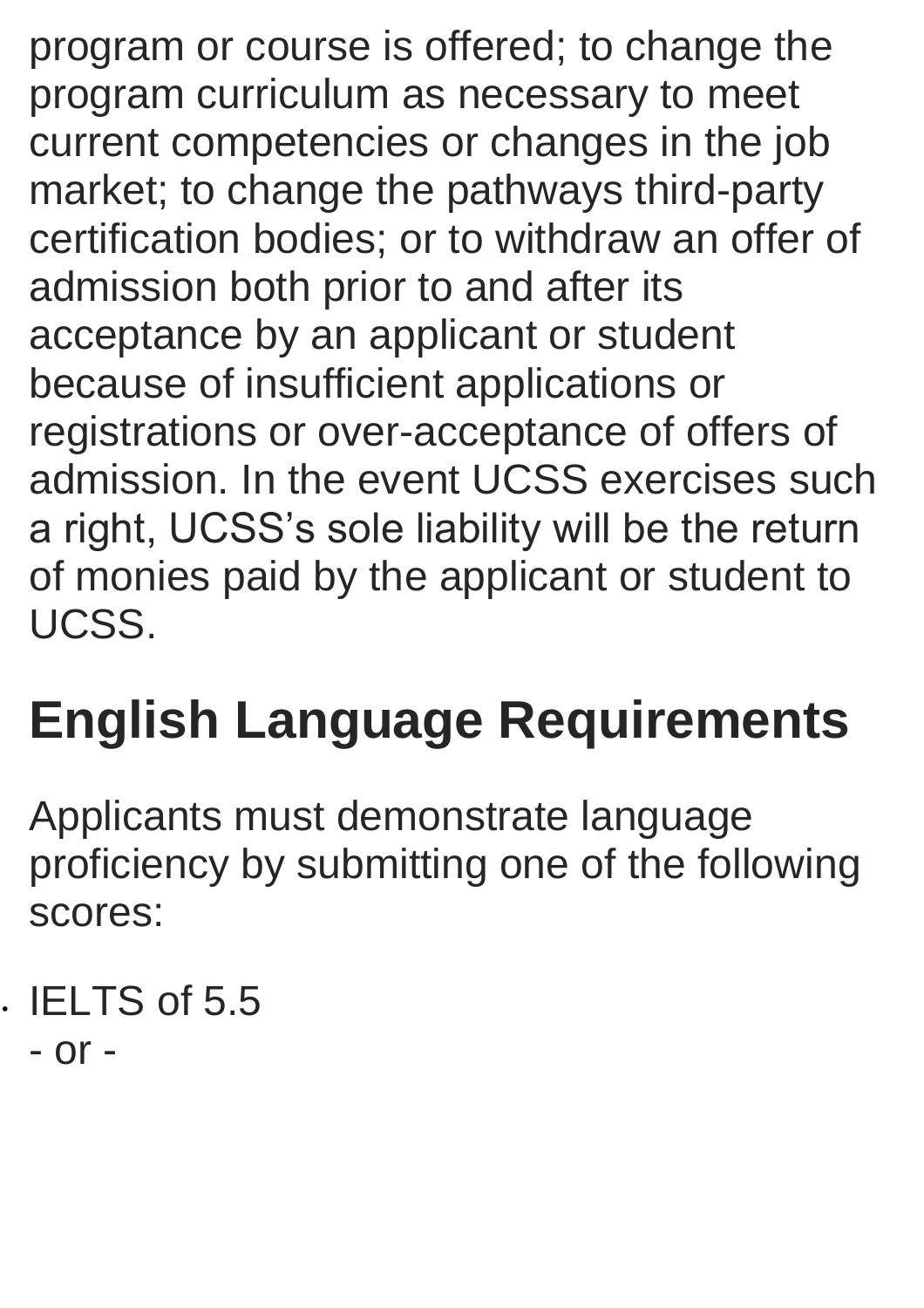IELTS of 5.0 + Completion of EAP-3106 (English for Academic Purposes) during first term of study.

TOEFL iBT 79

```
-or-
TOEFL 70 + Completion of EAP-
3106 (English for Academic Purposes) during 
first term of study.
```
 Passed Lambton Institute of English placement test

Please Note: IELTS is the only proficiency score accepted by the Study Direct Stream (SDS) program. Additional country-specific requirements may also be applicable.

Meeting the minimum English requirements does not guarantee admission. Students with higher English proficiency scores will receive priority in the admission assessment process.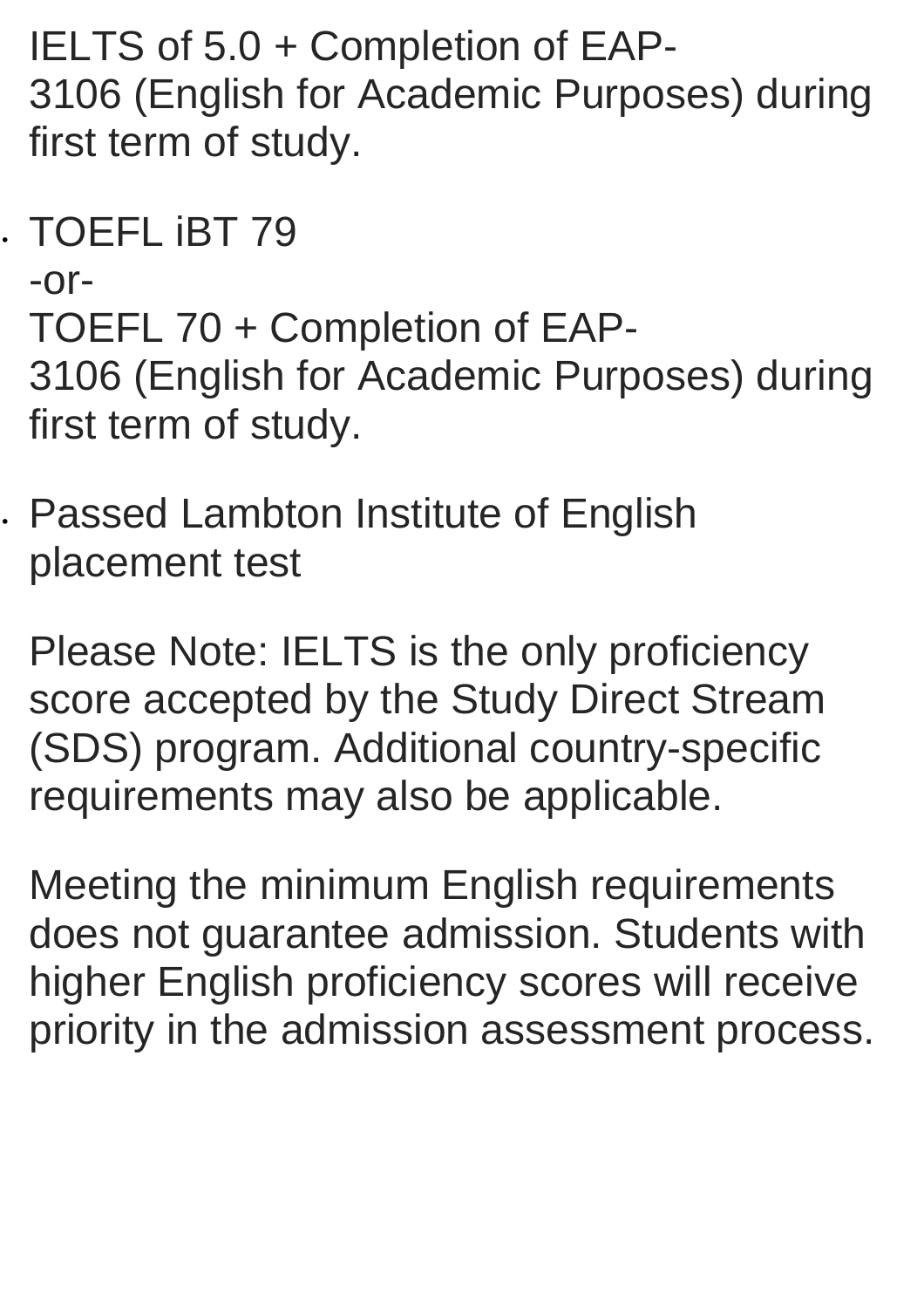Not all students will qualify for EAP-3106 in place of the required IELTS or TOEFL test scores.

# **Technology Requirements**

In order to keep pace with the requirements of each and every course in your program, UCSS recommends that each student have access to a laptop while studying at our University.

# **Course List**

**Term 1**

# **CBD-2303: Introduction to Database Design**

The concepts and design methodologies for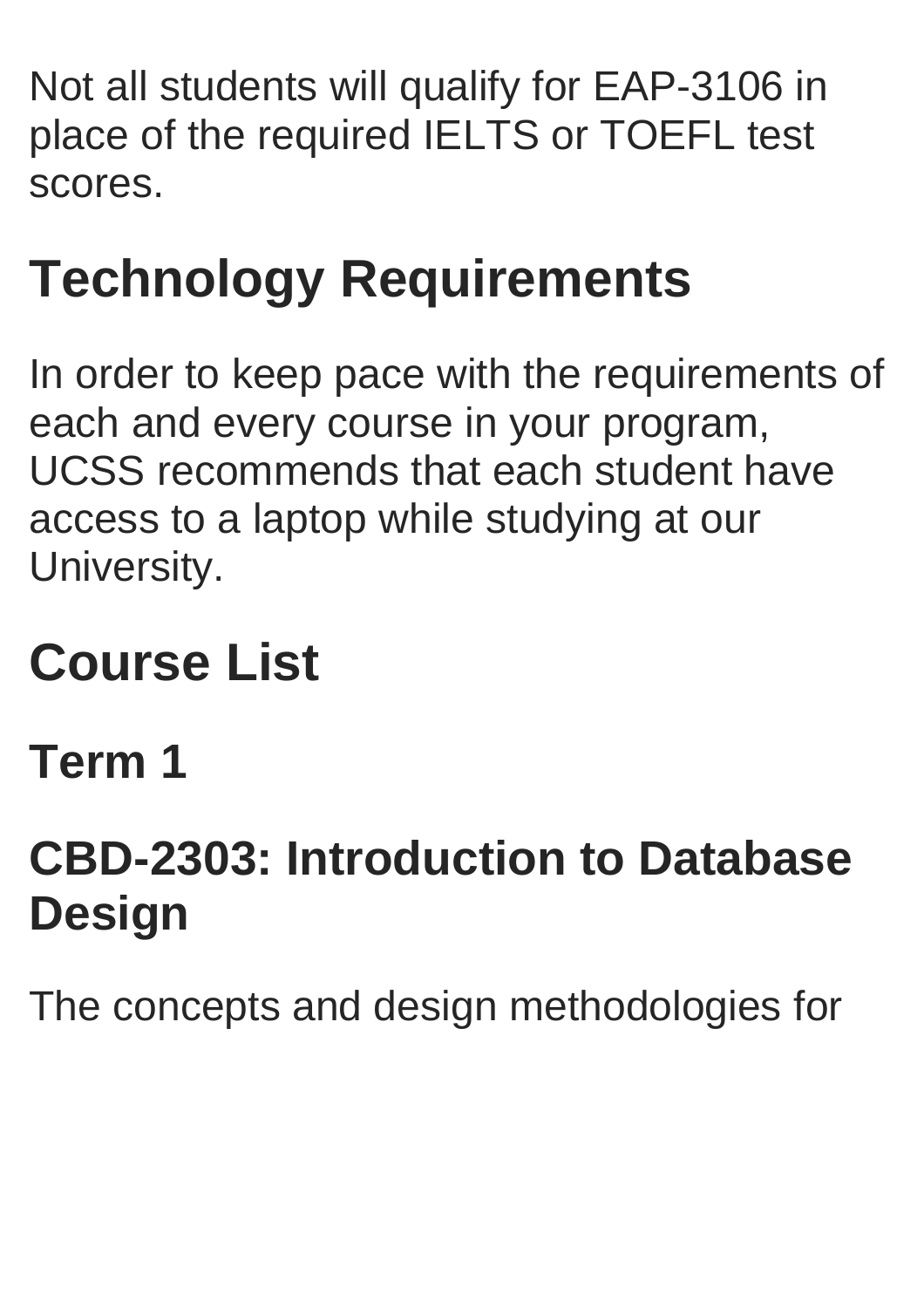modeling relational databases are introduced. Students analyze user requirements and construct conceptual, logical, and physical data models; employ Data Definition Language (DDL) to create, modify, and remove database objects; employ Data Manipulation Language (DML) to perform CRUD (Create, Read, Update, and Delete) operations on a database; and prepare technical documentation for a database project.

### **MAD-3463: Introduction to Programming Java**

Various components of Java object -oriented programming language are introduced. Students (1) develop solutions using data types, I/O, control structures, methods, and objects; (2) work with arrays, reference types, inheritance, polymorphism, GUI applications and recursion; and (3) documents solutions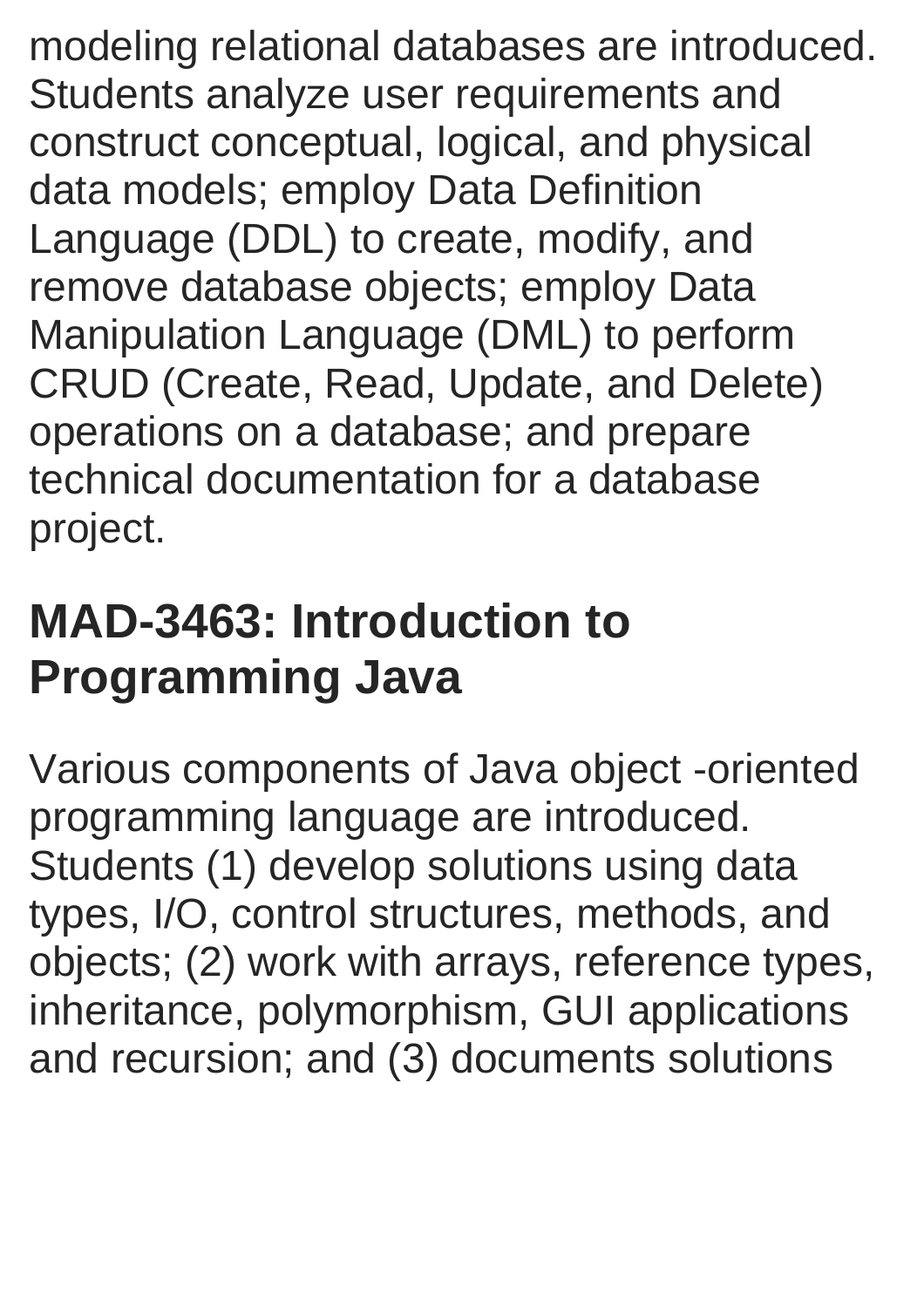with javadoc comments.

# **MAD-3004: Introduction to Swift Programming**

Swift is an exciting and dynamic approach to object-oriented programming. It is the latest approach adopted by Apple as the foundation for programming on Mac platform. In addition to covering the essentials of Swift syntax, this course introduces students to important facets of the language such as memory management, dynamic loading, distributed objects, and exception handling. During the course students will develop various small applications based on Swift

# **MAD-3115: Introduction to iOS Programming Fundamentals**

This course guides students through the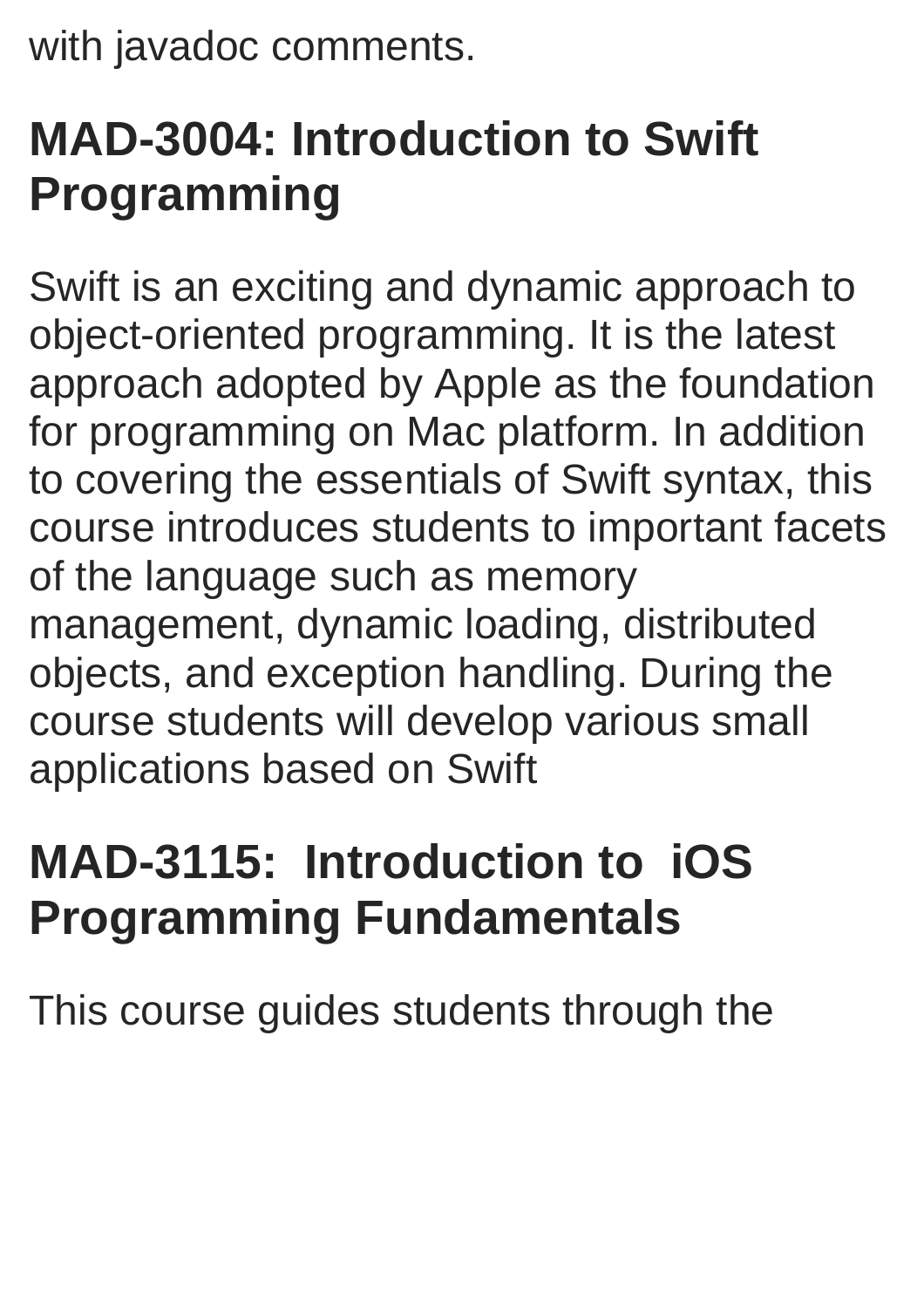essential concepts, tools, and techniques for developing iOS applications. Students start with the Model-View-Controller (MVC) development paradigm, and visually design and implement interfaces using Xcode Storyboards, Segues, and the iOS Object Library. Students also build advanced UIs with Tables, Split Views, Navigation Controllers, and other tools. During the course students will build basic applications using the latest iOS SDK for iPhone, iPod and iPad.

### **MAD-3125: Introduction to Android Development Fundamentals**

This course covers a wide range of topics starting from building applications for embedded devices, phones, and tablets to more advanced concepts such as multitasking. In this course, students also explore and use the Android APIs, including APIs for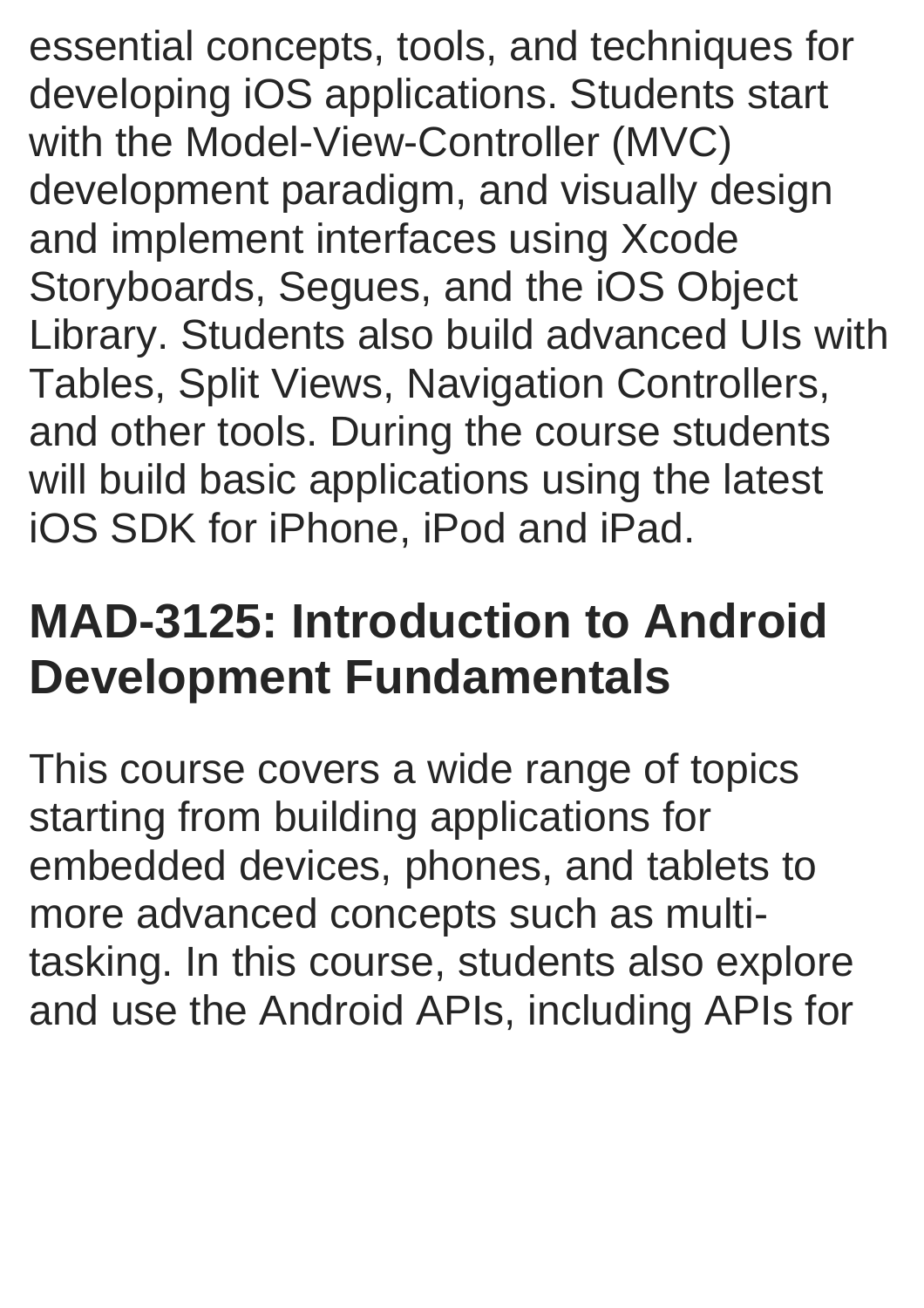the improved UI across all Android platforms, packages, handlers, the AsyncTask, and integration with services. This will equip students with the skills to create cutting-edge applications, while also keeping them agile to respond to changes in the future. During the course students will build basic mobile applications using the latest Android SDK for Android phones and tablets.

# **Term 2**

### **MAD-3144: Mobile Browser Application Development**

This hands-on course provides the skills and knowledge necessary to create mobile web applications for today's most popular smart phone devices. This course focuses on working with HTML5, one of the best advancements to hit the web since its inception. CSS and JavaScript are also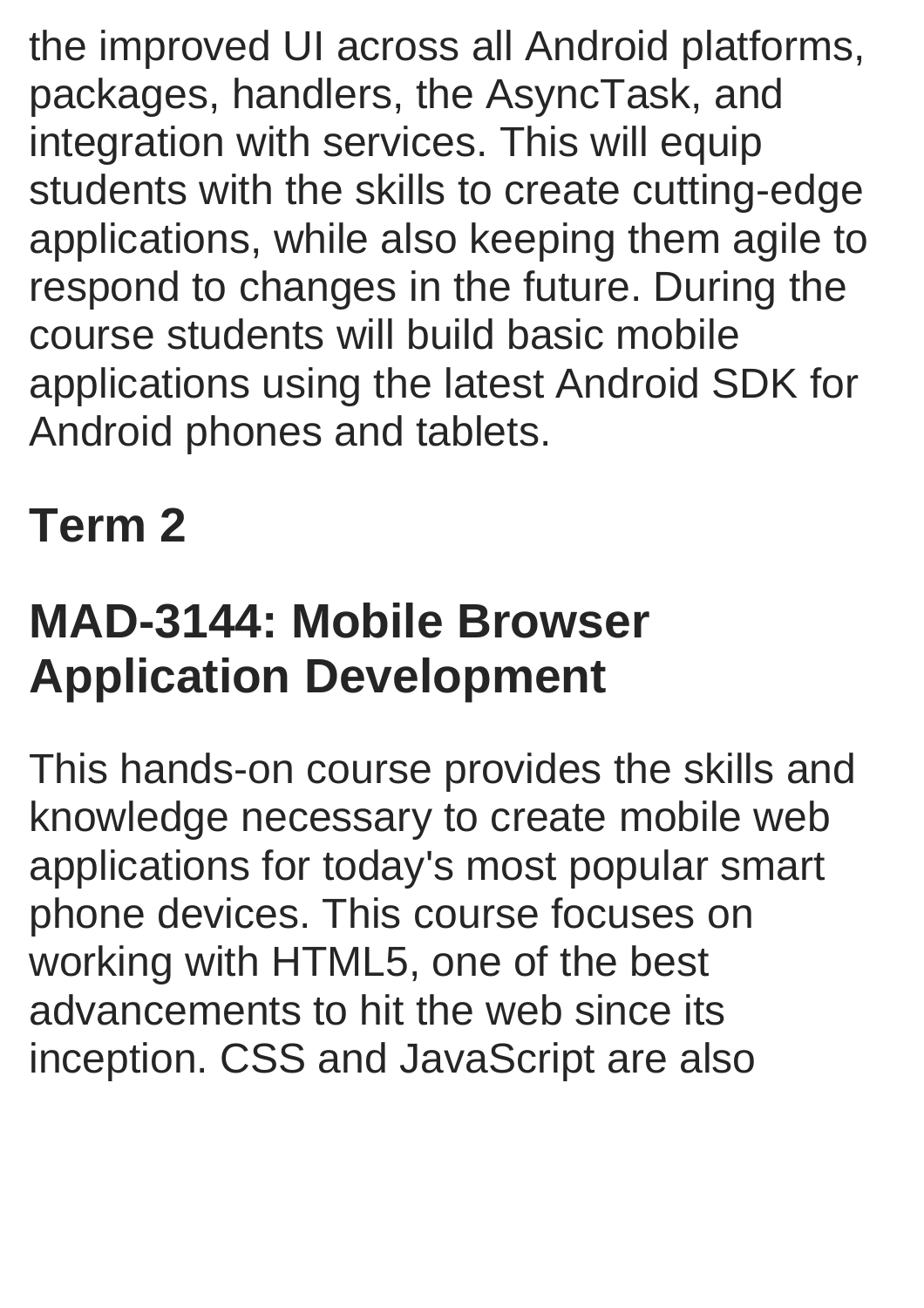covered in detail. The course will also focus on the mobile web by covering more complex features, including multimedia and interactive functionality. Students will also learn how to validate HTML form fields, create a JavaScript quiz, build a mobile search page, implement a mobile blogging interface, and create a shopping cart.

### **MAD-4114: Advanced iOS Application Development**

This Advanced iOS course goes beyond programming fundamentals and delves into more advanced topics such as developing database applications using Core data, pulling data from web servers, and building advanced location-based feature sets. The course also focuses on mobile security, online payment, and explores the options available to incorporate in-app purchasing or drive users to a third party platform. The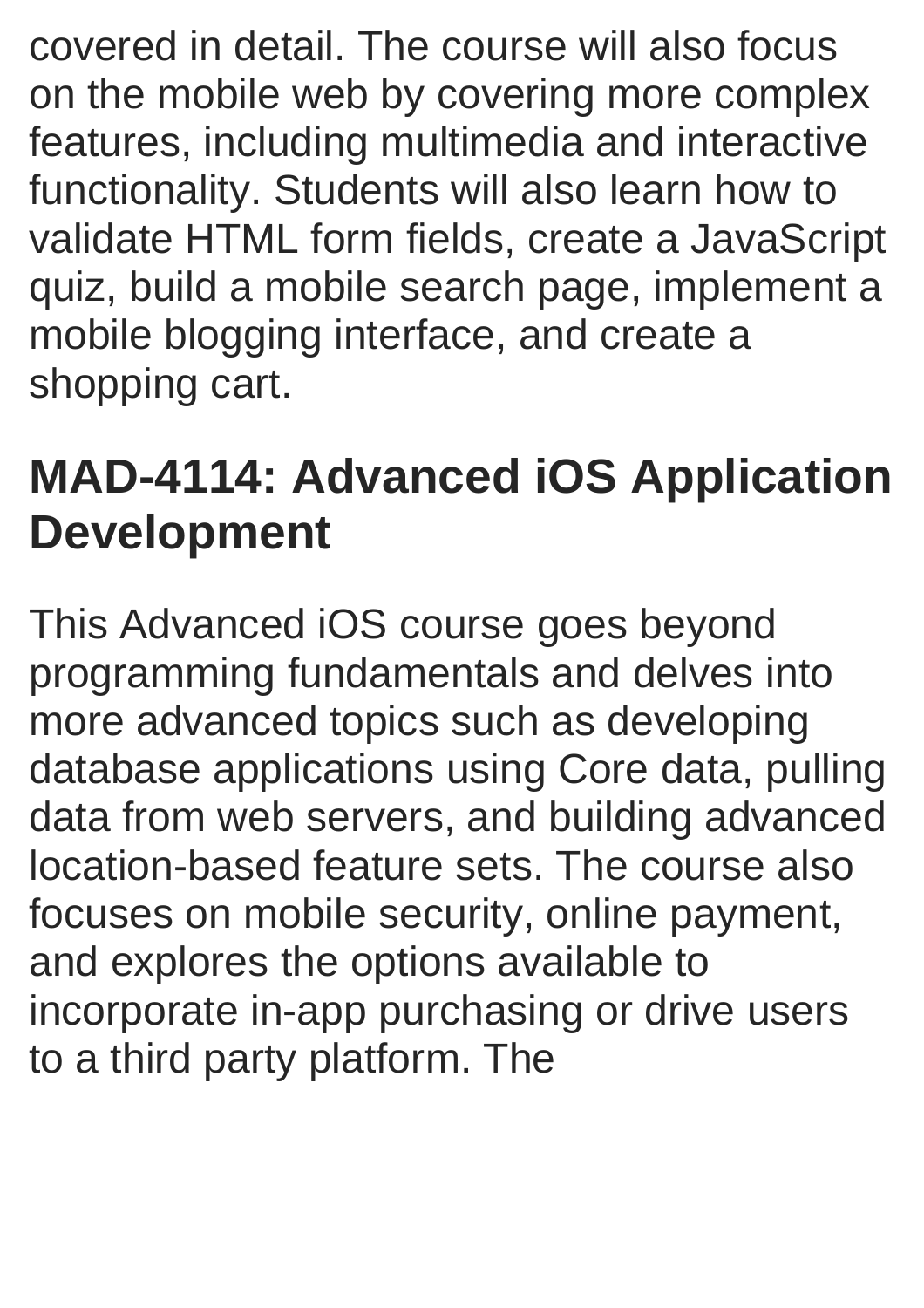process of deploying applications to physical devices and testers, and publishing them on the App Store is also covered.

# **MAD-4124: Advanced Android Application Development**

This course goes beyond programming fundamentals and explores more advanced topics of the Android platform. Students will explore GPS functionality, accelerometers, communication abilities, user-hardware interaction, location-based services, and background services to help them construct increasingly complex and innovative mobile applications for Android phones and tablets. We will also discuss mobile security and online payment processing as it relates to the Android platform, including its limitations, and what security parameters are required. During this course, students will deploy their applications on a physical device and also go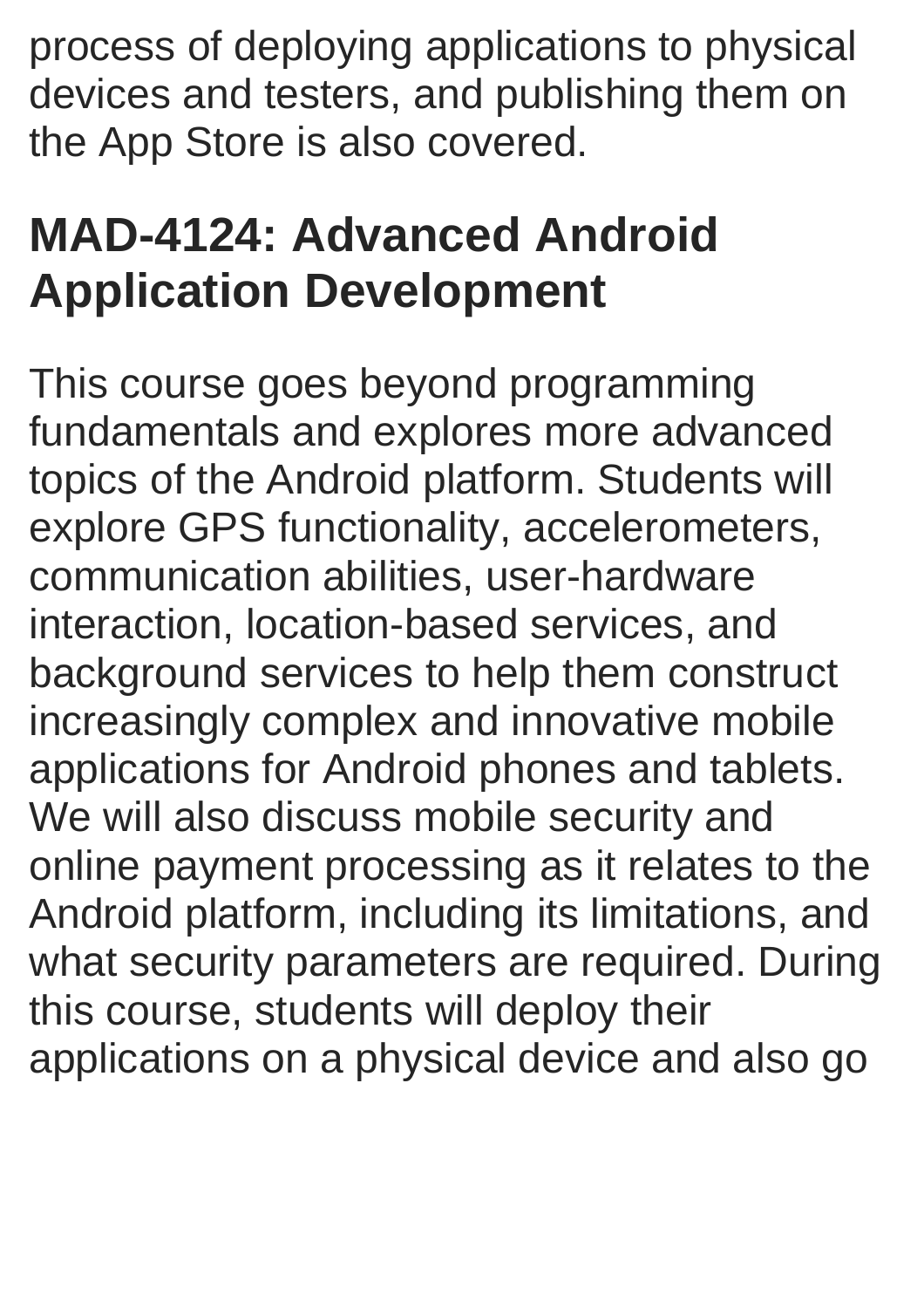through the process of application publishing to the Android Market by publishing their own application.

# **MAD-5254: The Business of Mobile Application Development**

The design and development of mobile websites and applications eventually needs to move beyond the classroom. This course discusses the mobile landscape from a business point of view. Mobile application marketplaces, online marketing, locating funding and becoming an entrepreneur are just a few of the topics this course covers. Students work together to explore how all these topics impact mobile development projects.

### **MAD-5264: Mobile Development and Design Capstone Project I**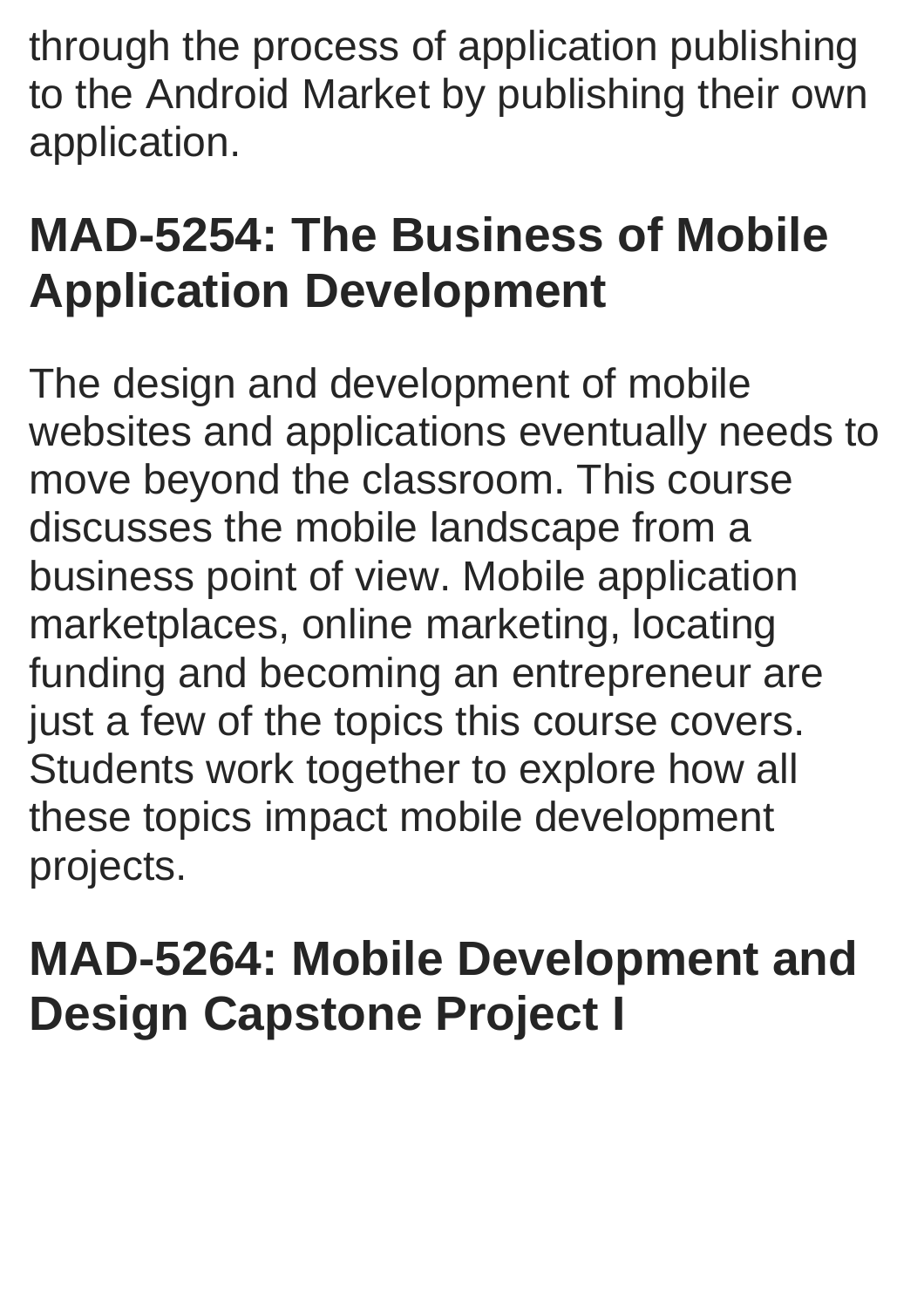This capstone course is for students completing the Mobile Application Design and Development program. It is an opportunity for participants to integrate concepts learned throughout the courses into a final capstone project. Small groups of students work as a team to design and document a complete mobile solution (back-end database coupled with mobile application, etc.). The design must be supported by documented market research, a marketing plan and a business plan. A faculty advisor will meet regularly with the group to ensure the process is properly managed and a plan is followed.

## **CPP-1001: Co-op Preparation**

This course will provide students with employment preparatory skills specifically related to Co-operative Education. This will include understanding the Co-operative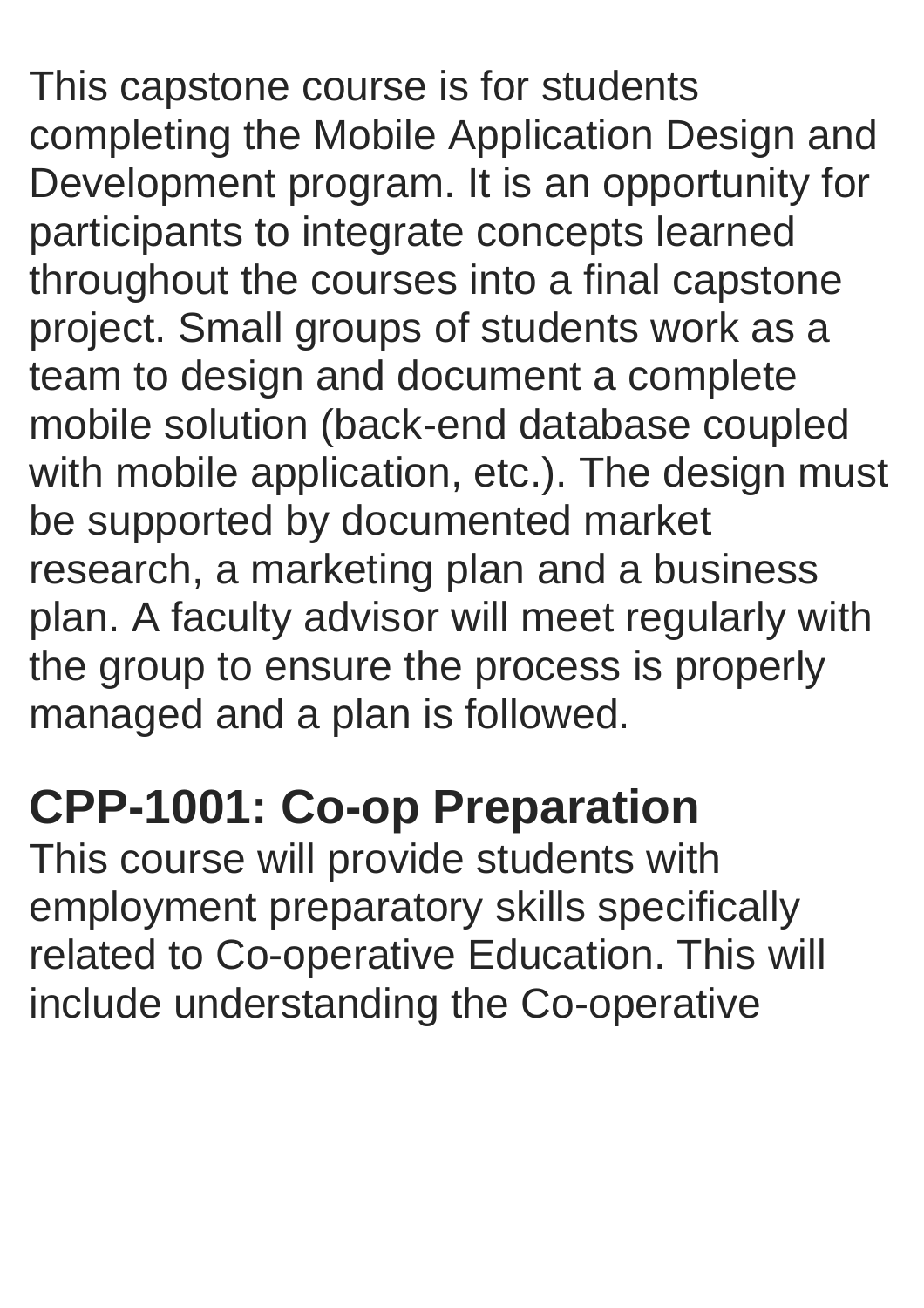Education & Internship Policy, understanding the support system available through the Coop and Career Services department, utilizing social media, preparing effective cover letters & resume as well as the fundamentals of behavioural based interviewing.

### **Term 3**

## **MAD-5234: Software Quality Assurance Testing**

This course is an introduction to the principles of software quality assurance. The course addresses the concepts and practices of a software quality assurance function, as well as those aspects of project management, software design, and testing and configuration management, as applicable to the development of quality software products.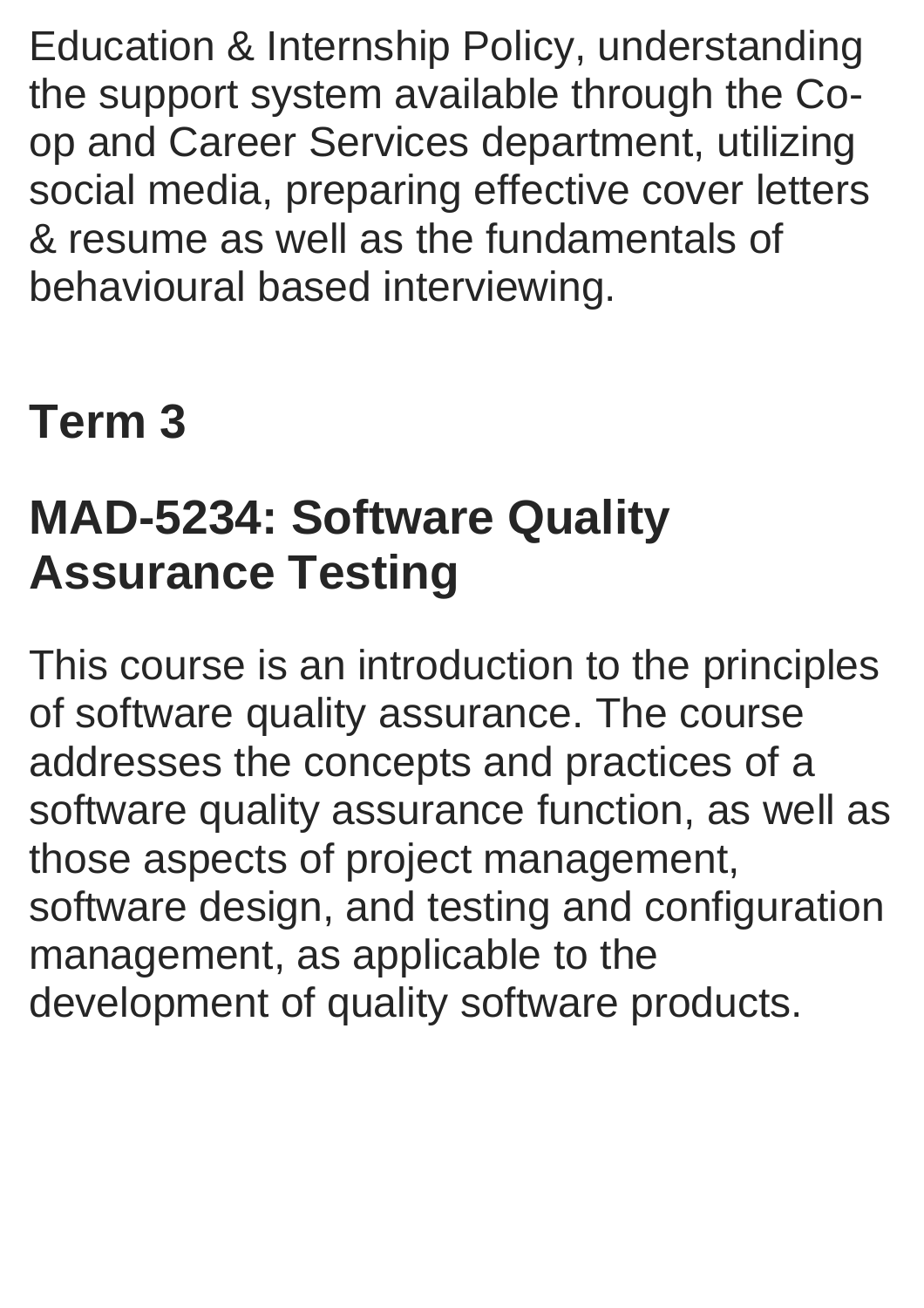## **MAD-5274: Mobile Development and Design Capstone Project II**

This course is the culmination of the all material learned in the program. In this project-based course, students design, develop, and publish an app that showcases the knowledge and skills gained throughout the program. All students must produce a ready-to-publish mobile application in a platform of their choice such as iOS, Android or cross platform.

## **MAD-6114: Mobile Frontend Development**

This course exposes students to client-side mobile app development using JavaScript. Students learn the principles of WORE (write once, deploy everywhere), develop their skills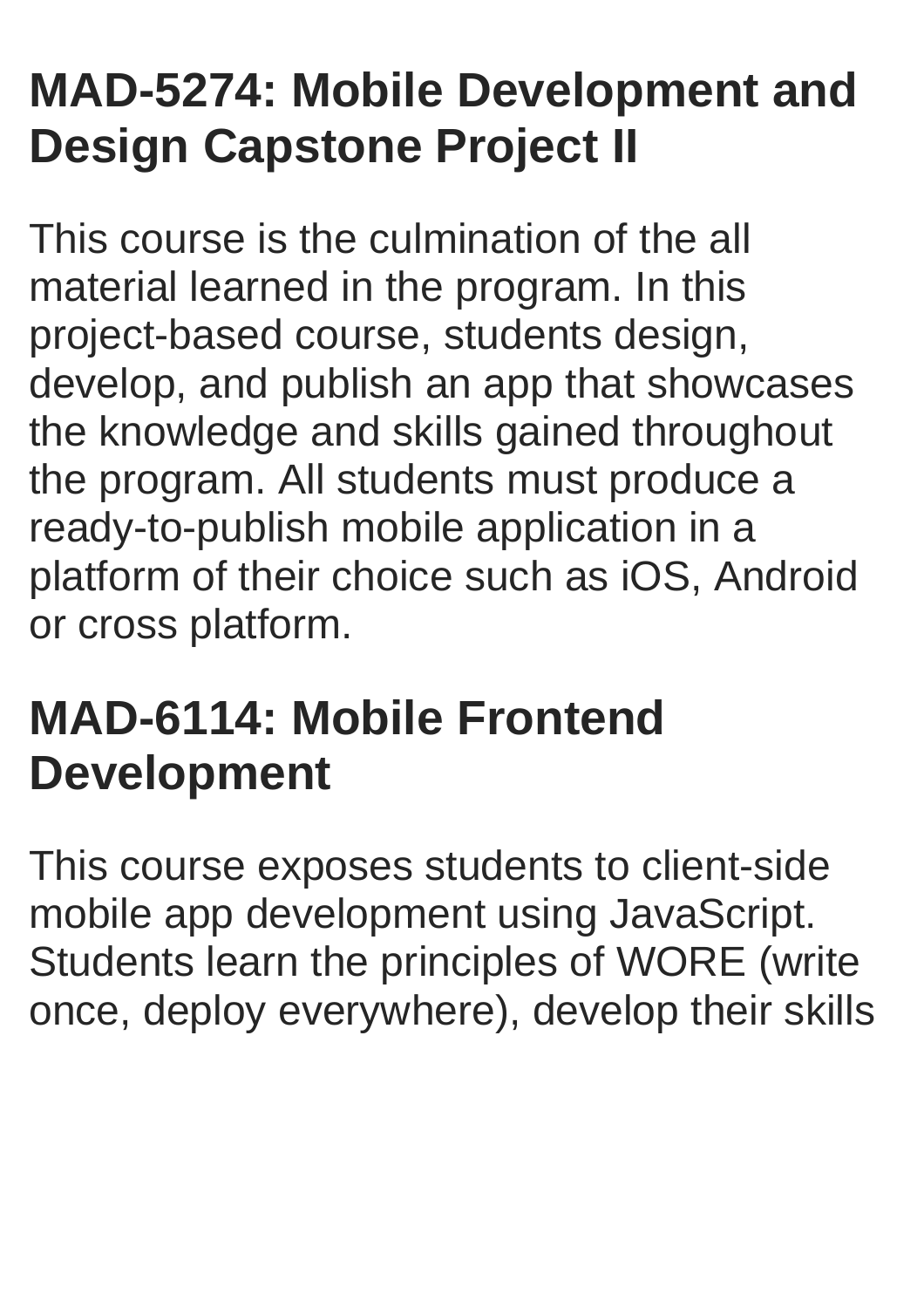in modern frameworks, and contrast the differences between native and cross platform mobile application development.

# **MAD-6123: Mobile Backend Development**

In this course, students explore how to architect the backend component of a mobile application using server-side JavaScript frameworks. Topics covered include Node.js, Express.js, No-SQL databases, and API integration.

# **MAD-6135: Javascript Fundamentals**

In this course students gain fundamental skills necessary to develop mobile and web applications using JavaScript. This course exposes students to JavaScript programming language, from variables to data structures. Students develop their problem solving and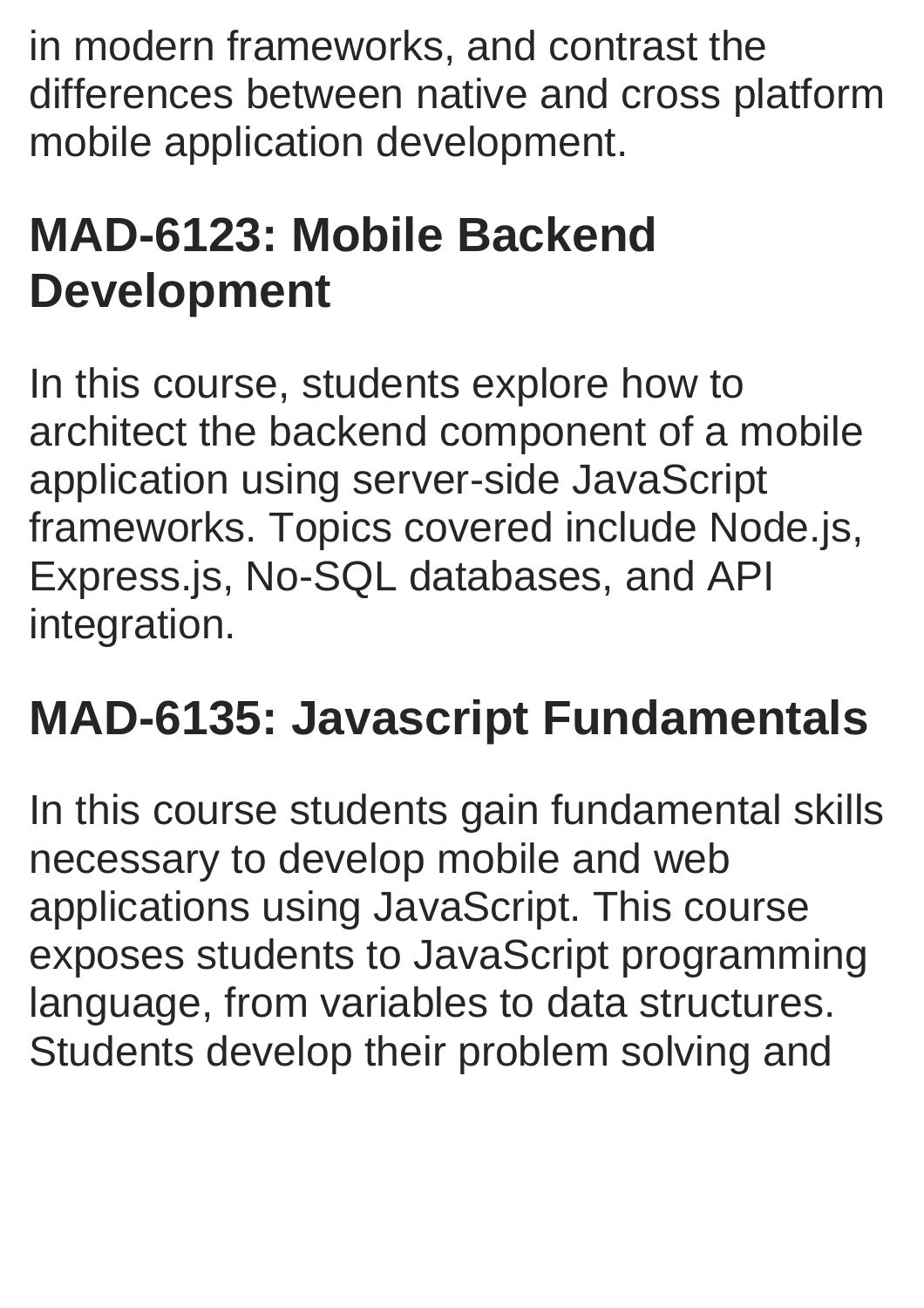algorithm development abilities in an eventbased environment. Course also covers aspects of object oriented programming, event handling, and debugging.

### **Term 4**

# **CPL-1049: Work Term - Full-Time\***

Co-operative education provides students with the opportunity to apply classroom learning to the workplace, undertake career sampling and gain valuable work experience that may assist students in leveraging employment after graduation. For further information regarding co-op, please refer to: https://www.lambtoncollege.ca/coop\_and\_career/

-or-

# **CPL-5559: WIL Project**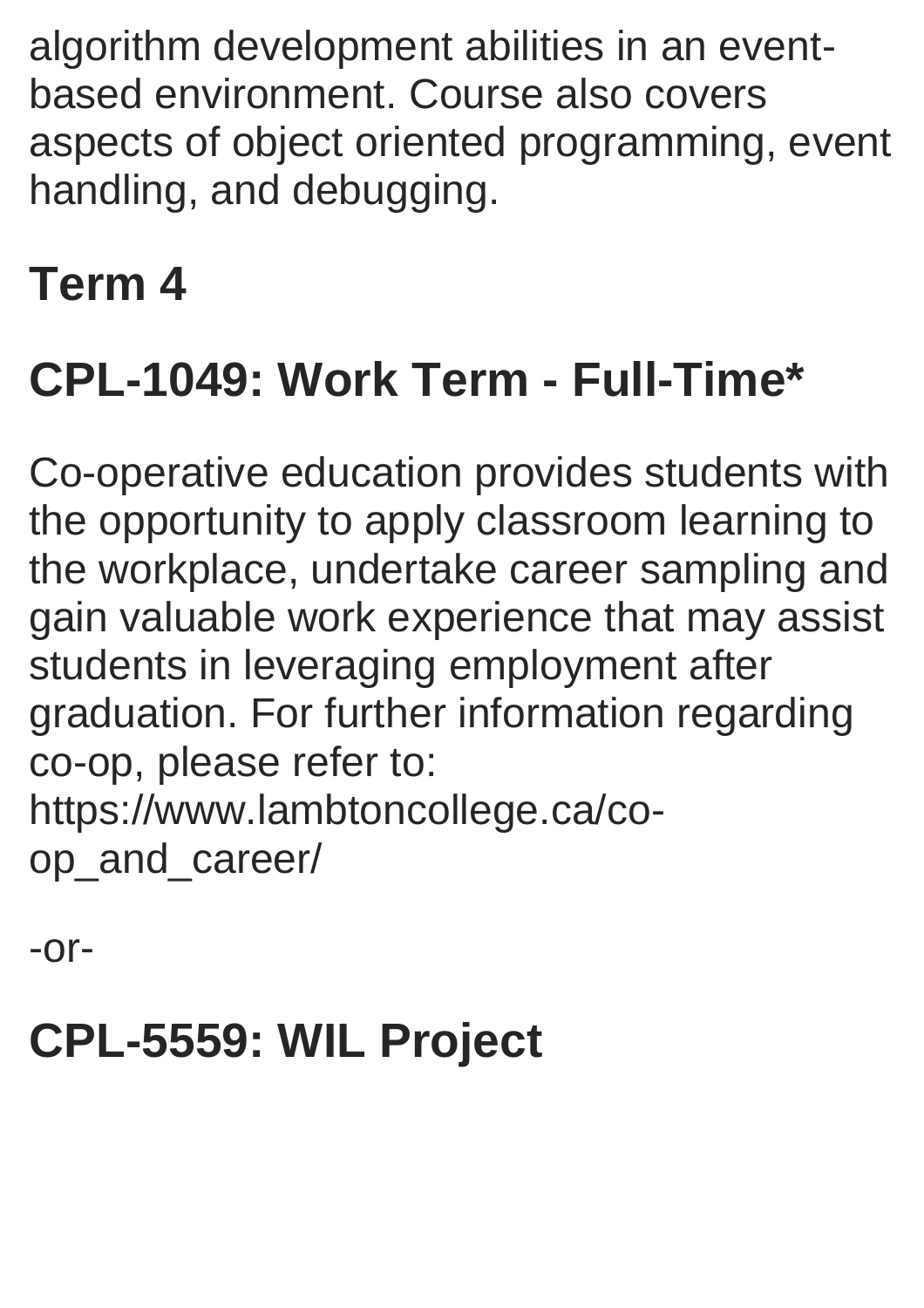Work Integrated Learning Project is aimed at enriching student success by connecting different program areas of study, cutting across subject -matter lines, and emphasizing unifying concepts. The focus is on making connections, allowing students to engage in relevant, meaningful activities that are connected and practiced in real life. This will attempt to enhance and strengthen the student's employability prospects postgraduation by exposing them to skills and knowledge in demand from today's employers. Students are required to attend the scheduled shifts in the WIL office, reporting to the WIL Supervisor. Weekly real-world challenges are presented in the WIL office, designed by industry professionals. In addition to the weekly assigned deliverables, students are also offered professional development sessions, and exposed to industry guest speakers, enhancing their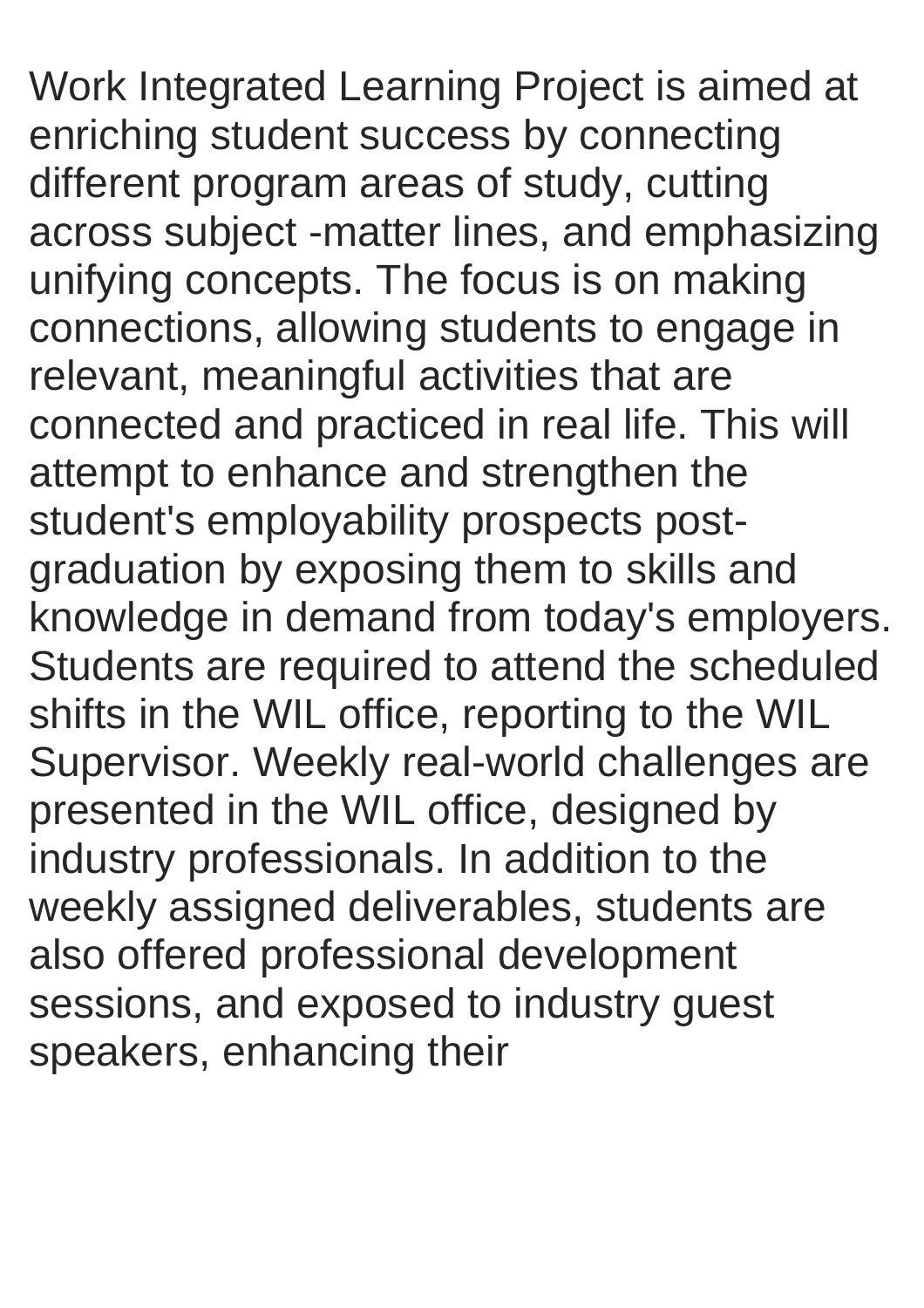opportunity to develop their professional network.

\*In order to be eligible to participate in a fulltime Co-op Work Term (CPL-1049) students must have a GPA of 2.8 or greater.

Failing to do so will require the students to enroll in CPL-5559 WIL Project at an additional cost to the student.

See the Costs tab for current fees.

# **Program Maps**

Students are required to follow their prescribed program map and are not allowed to take unscheduled breaks for any reason.

# **Current Students**

Current students can view program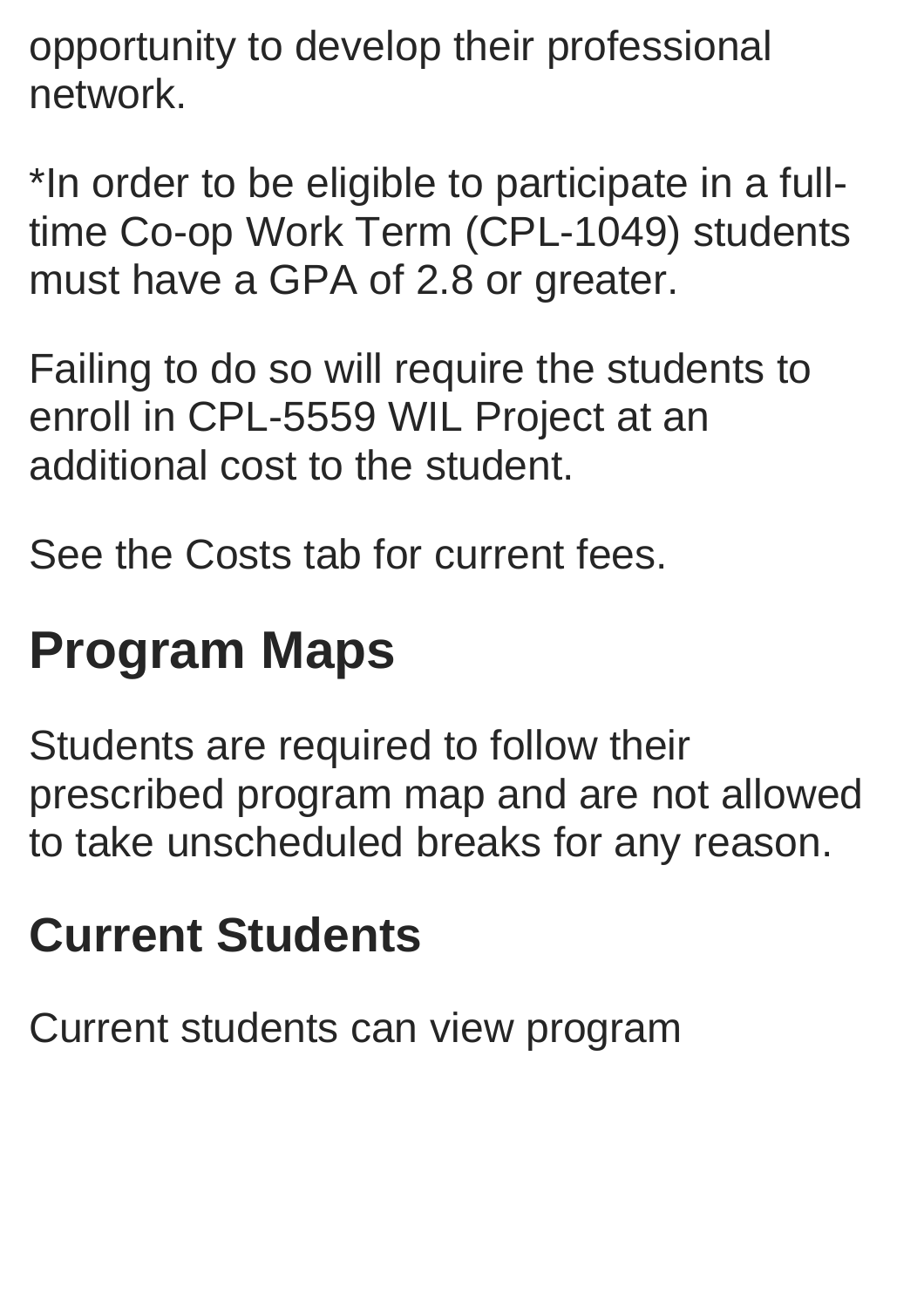maps from previous years on the my UCSS website.

You will need to login with your C# and password in order to access your program map.

e. Courses

info@................

Program Info: 000000000000 Main: 000000000000 Address: ........ Lodz Poland

- Facebook
- . >Instagram
- <YouTube
- MTwitter

© Copyright 2022 UCSS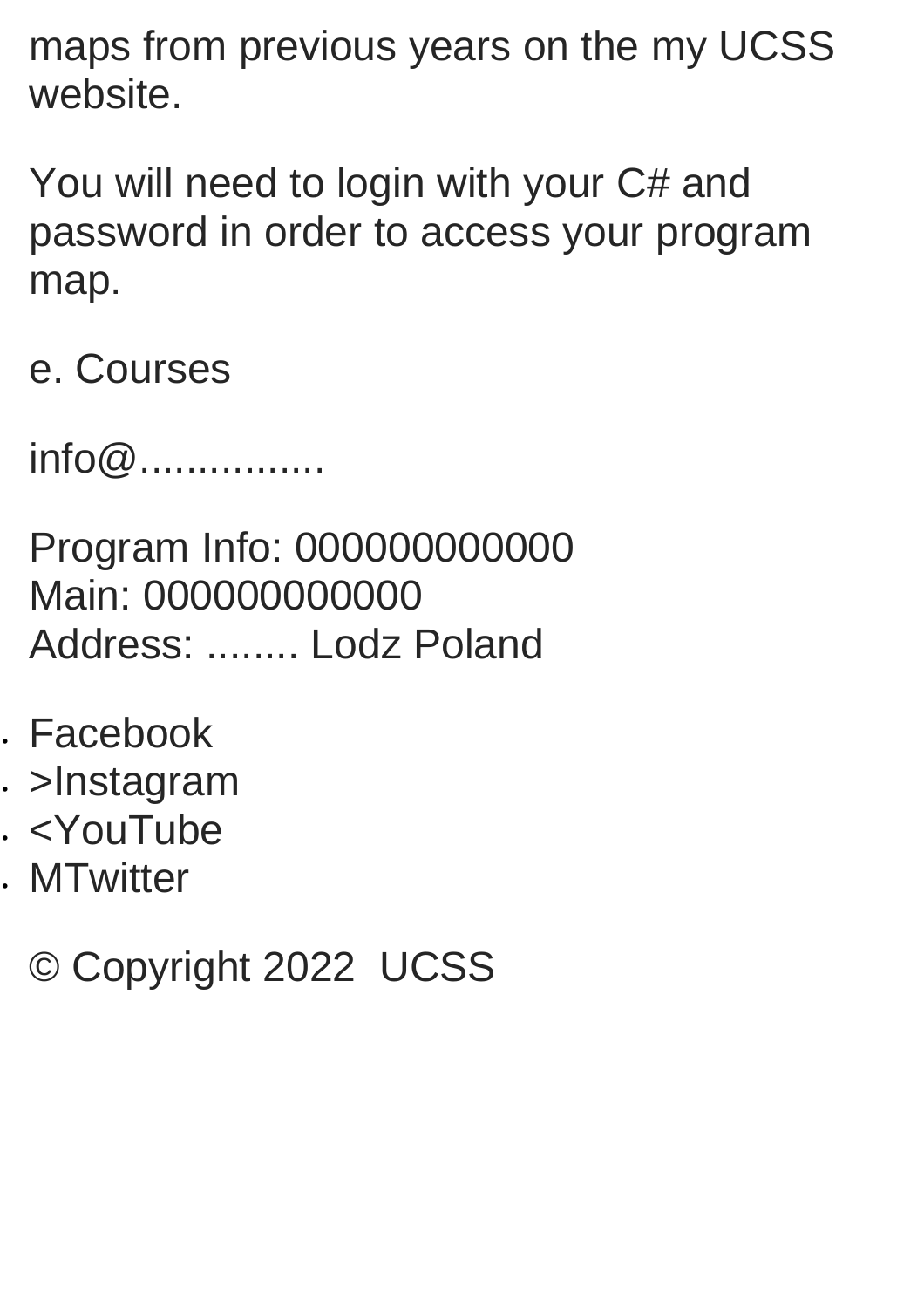Skip to content

01911 ooooooooop

. pgd@........... PGD-in-ICT Program

# **Courses & Syllabus**

# **Courses to be offered in**

Postgraduate Diploma in Information and Communication Technology (PGD-in-ICT)

**SummaryCoursesCredits**Group A **(Compulsory Courses) 5 courses x 3 credits**15Group B **(Optional Courses) 7 courses x 3 credits**21Group C **(Project)**6**Total Credits42Group A (Compulsory courses)Course No.Course NameCredits**ICT6001ICT Fundamentals3ICT6002Structured Programming3ICT6003Data Structure and Algorithm3ICT6004Database Management System3ICT6005Object-Oriented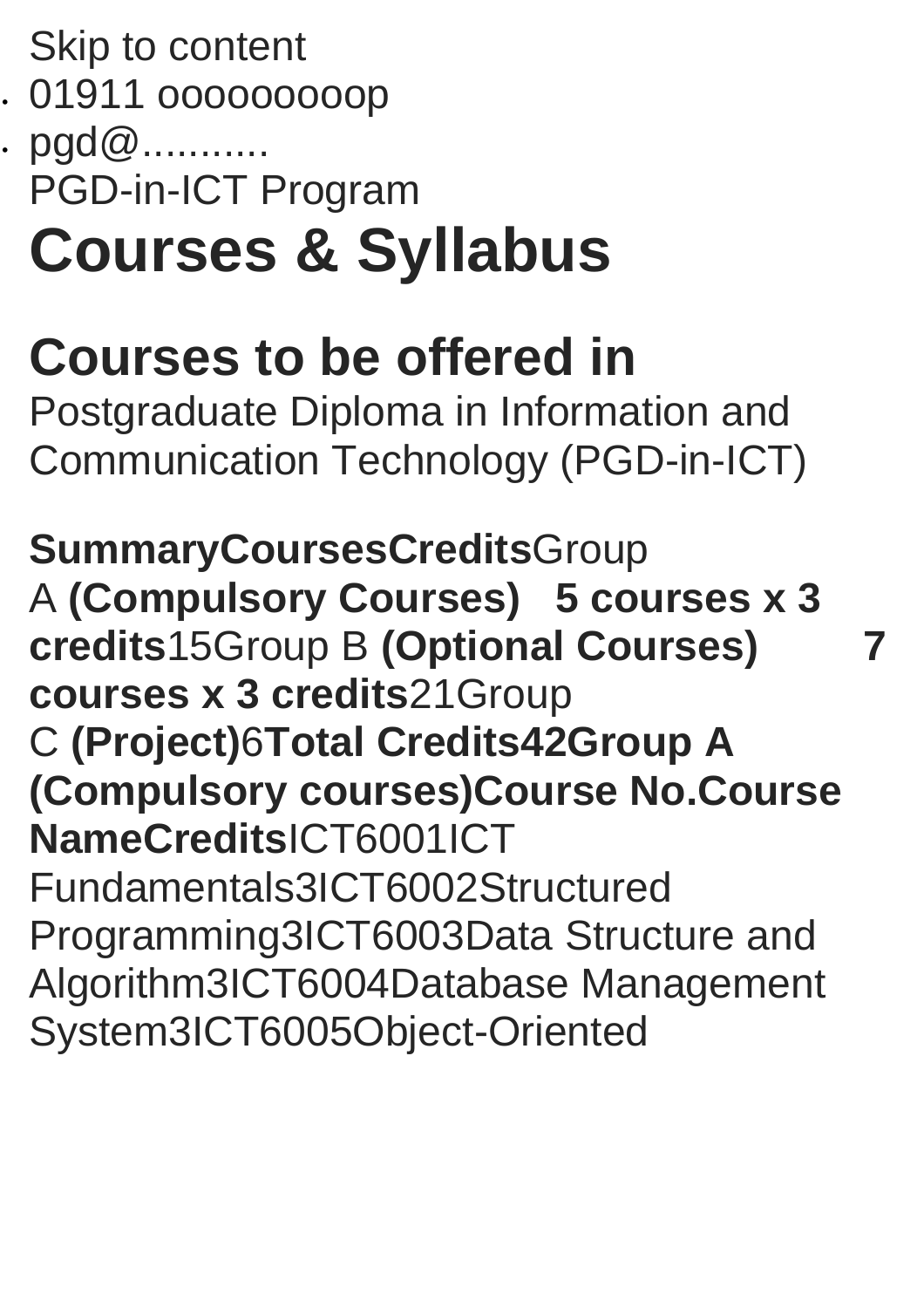### Programming3**Group B (Optional Courses) Any seven from the following coursesCourse No.Course**

**NameCredits**ICT6006Mobile Application Development3ICT6007Computer Networks3ICT6008Information System Analysis and Design3ICT6009Computer Organization and

Architecture3ICT6010Software Engineering and Application Development3ICT6011Data Science3ICT6012Business System Engineering3ICT6013Advanced Networking3ICT6014Web and Internet Programming3ICT6015Interactive Multi-Media Design and Development3ICT6016Client Server Technologies and Distributed Database3ICT6017Network Administration3ICT6018Visual Programming and .net technology3ICT6019Operating Systems3ICT6020Computer Aided Design3ICT6021Machine Learning3ICT6022Advanced Database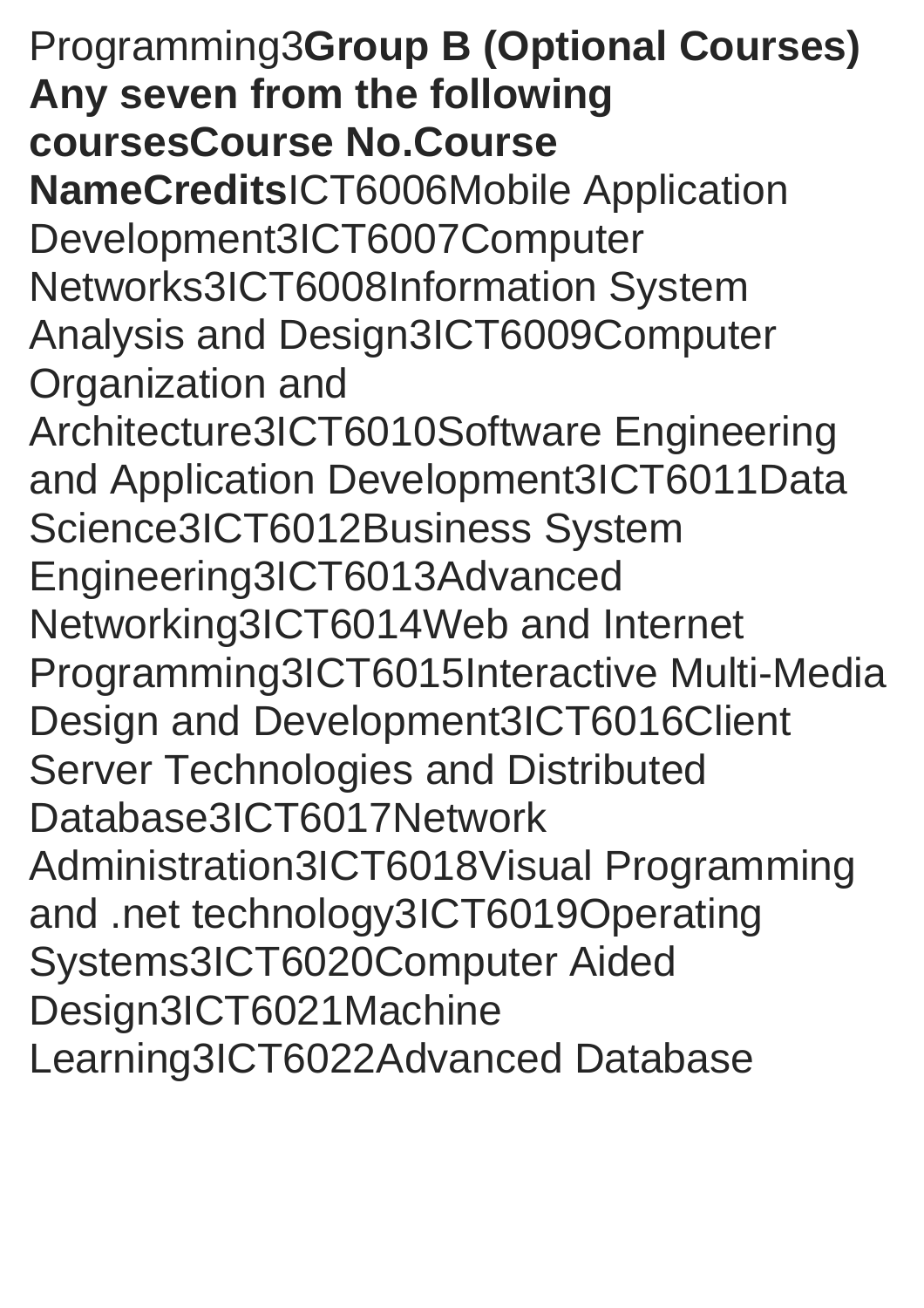Administration3ICT6023Digital Logic Design3ICT6024Embedded System3ICT6025Digital Communication3ICT6026Digital Image Processing3ICT6027Big Data Analysis3ICT6028Mobile Communications3ICT6029e-Commerce and e-Governance3ICT6030Cyber Security and the Internet of Things3ICT6031GIS and Remote Sensing3**Group C (Project)Course No.Course NameCredits**ICT6000Project Work and Report6

### **Detail Syllabus for**

**Postgraduate Diploma in Information and Communication Technology (PGD-in-ICT)**

### **ICT6001ICT Fundamentals3 Credits**

Fundamentals of ICT. Applications, impact and effects of ICT**.** Computer fundamentals: history, types, organization, storage & I/O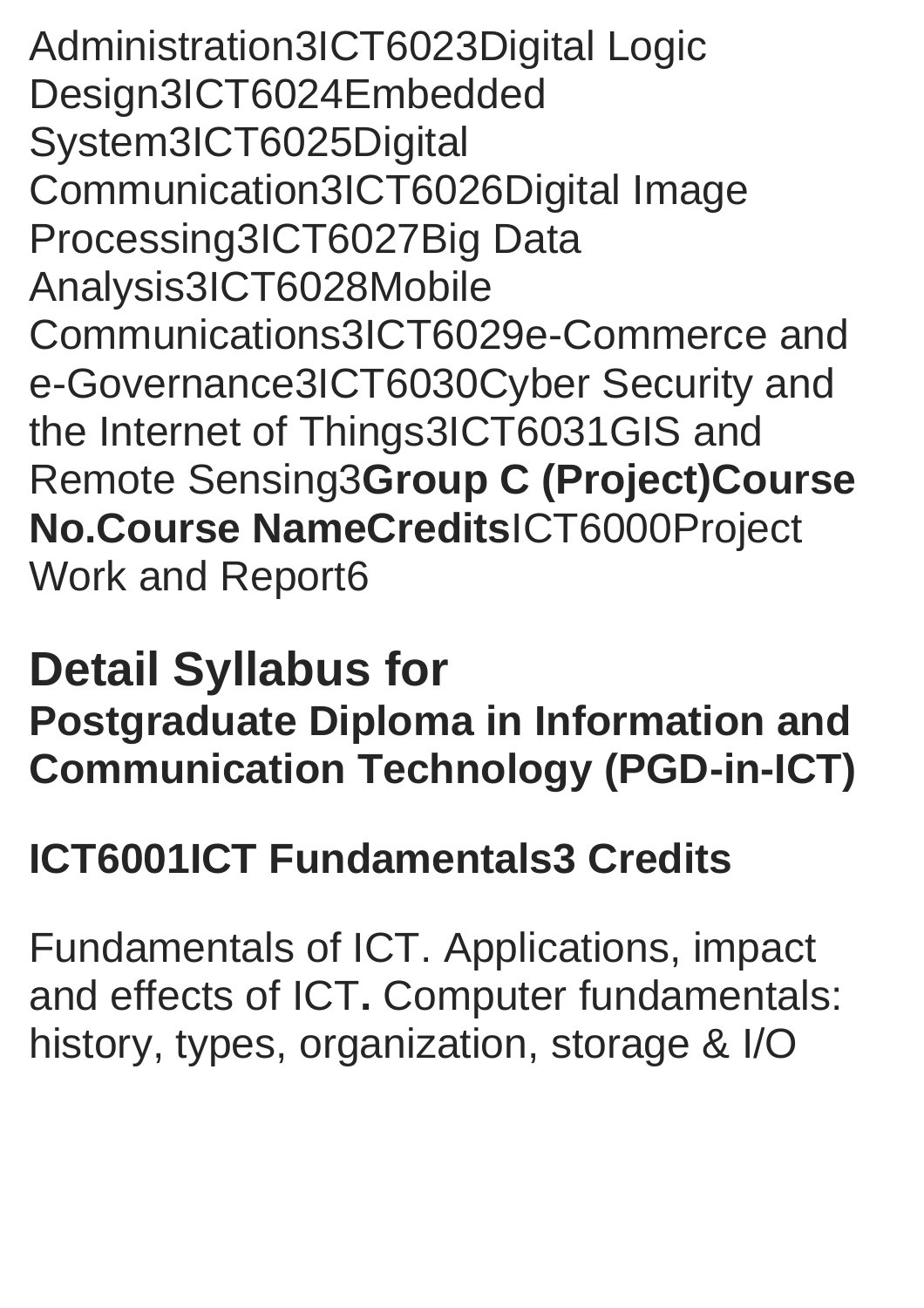devices, software, operating system, programming language, memories, number systems, boolean algebra, computer network, data communication, video communication. Internet: browsers and search engines, email and digital communications, collaborative computing and social networking, IT security and other issues. Digital content development, multimedia design and development, drawing Animation MS-Office with MSWORD, MS-EXCEL, MS-POWER POINT and MS-ACCESS etc.

#### **ICT6002Structured Programming3 Credits**

Structured programming language: data types, operators, expressions, control structures; Functions and program structure: parameter passing conventions, scope rules and storage classes, recursion; Header files; Preprocessor; Pointers and arrays; Strings; Multidimensional array; User defined data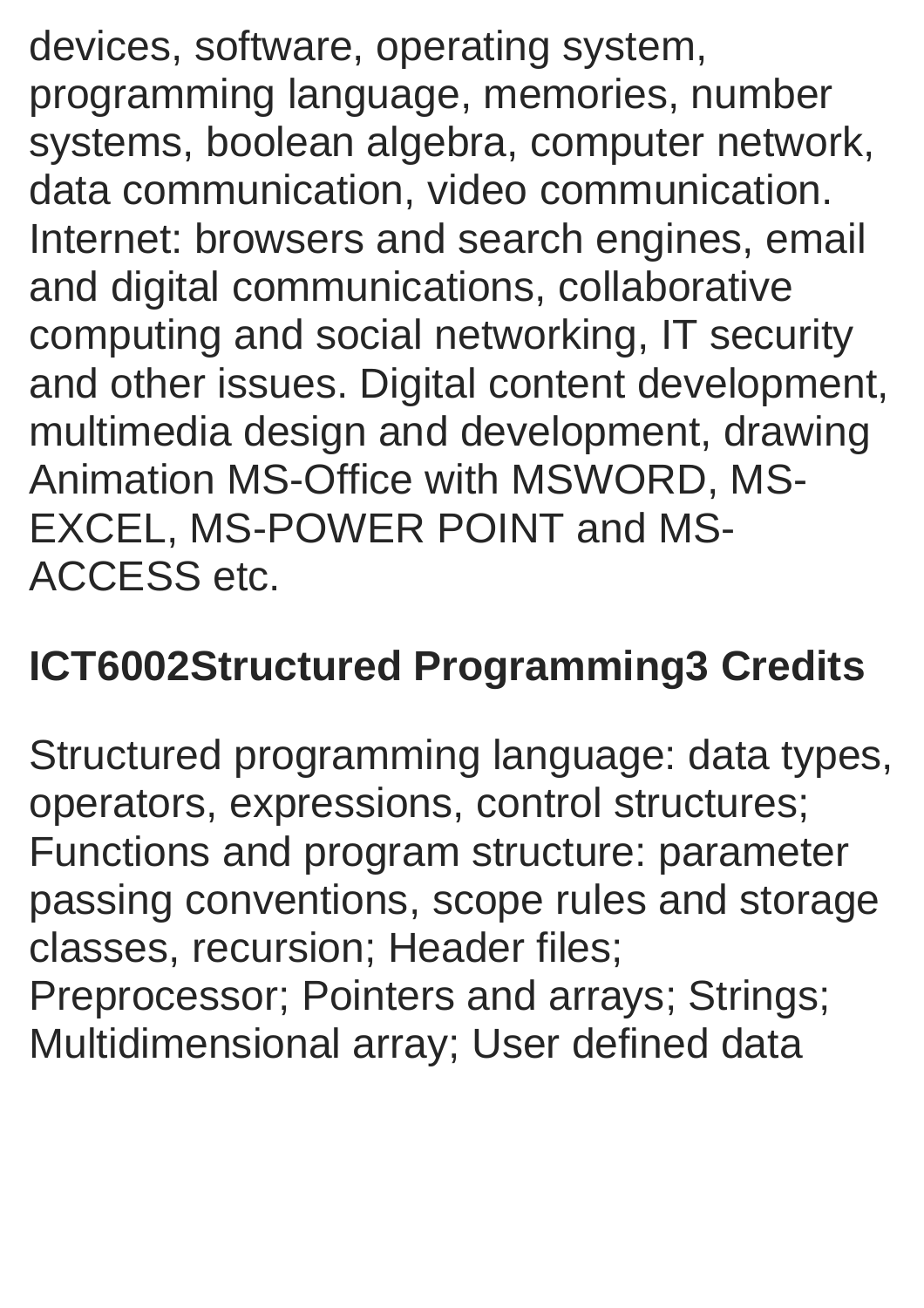types: structures, unions, enumerations; Input and Output: standard input and output, formatted input and output, file access; Variable length argument list; Command line parameters; Error Handling; Graphics; Linking; Library functions. Reference language: C.

### **ICT6003Data Structure and Algorithm3 Credits**

Introduction to elementary data structures: arrays, records, linked lists, stacks, queues, trees; Complexity analysis of algorithms; Basic search and traversal techniques; Sorting algorithms; Methods for the design of efficient algorithms: recursion, divide and conquer, greedy method, dynamic programming; Graph algorithms; etc.

#### **ICT6004Database Management System3 Credits**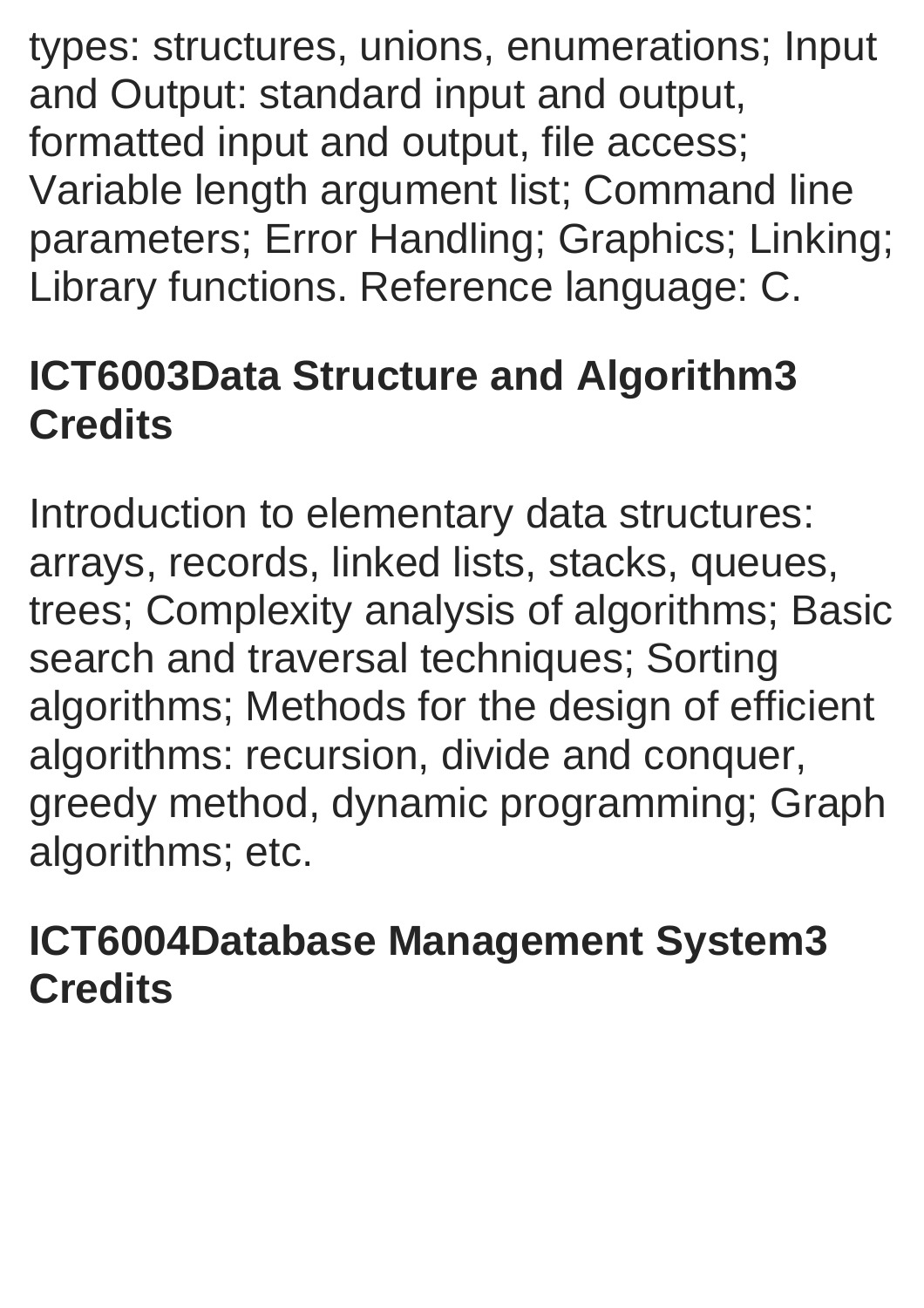Introduction to Database; Data Models and ER Models; Functional Dependencies, Normalization and Normal Forms, Relational Algebra and Calculus, Relational Model, Database Design and Implementation, Database Development using SQL Server, SQL: DDI, DML, DCL; Indexing, Query Development: Basic SELECT, Functions, Sub-Queries and Joins; Procedural Language Extensions of SQL; Data Integrity; Transaction Concurrency Control and Recovery Management.

#### **ICT6005Object-Oriented Programming3 Credits**

Introduction: Object oriented programming overview. Object Oriented Concepts: Modeling problems using object oriented concepts. Introduction to UML. Encapsulation, Inheritance and Polymorphism. Object Oriented vs.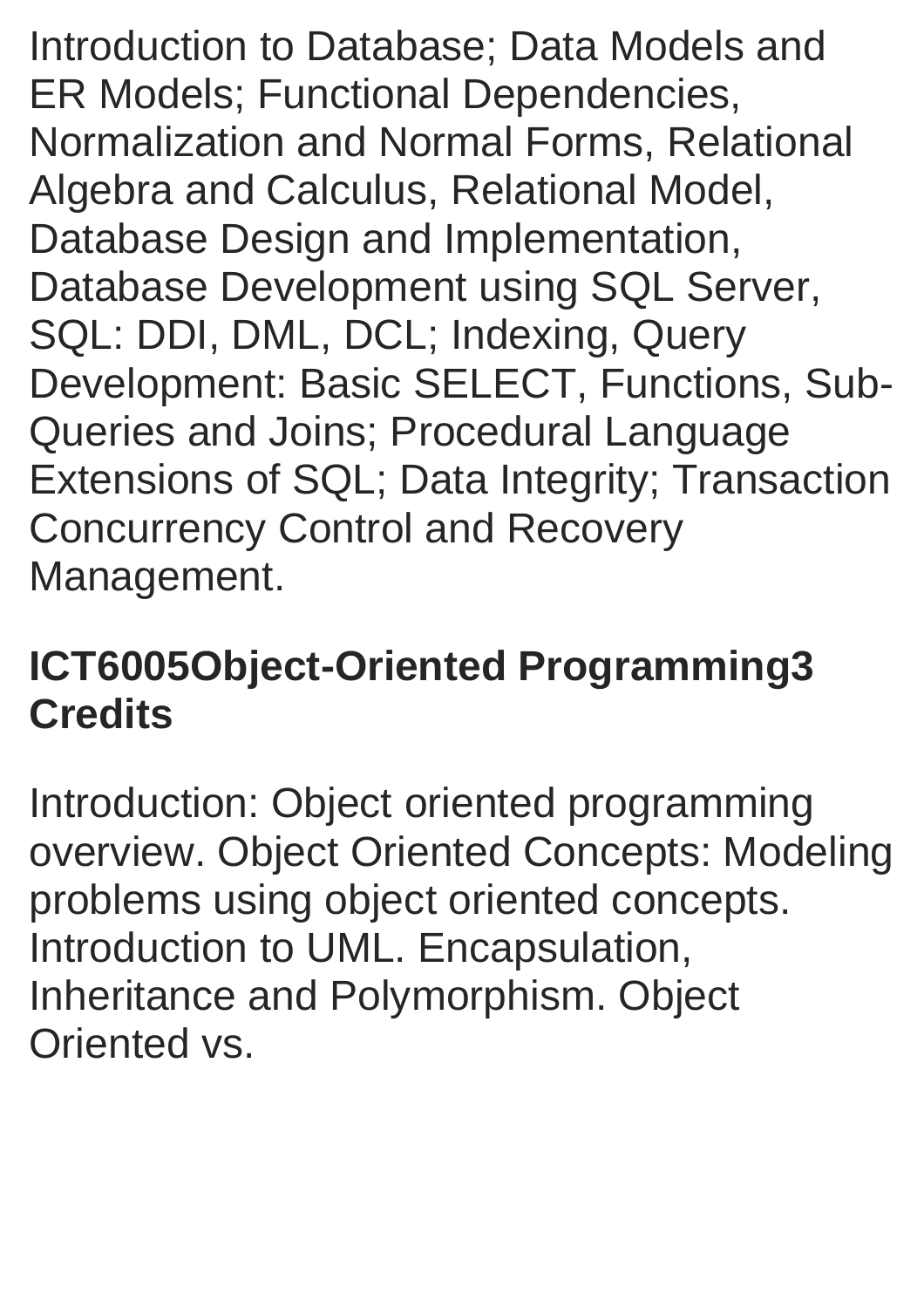Procedural programming, Basics of Object Oriented Programming language. Objects and Classes: Attributes and functions, constructors and destructors, functions or methods, overloading methods, access control, special considerations in different Languages. I/O: Stream and files. Inheritance: Inheriting classes, subclass, superclass, access control, inheritance hierarchy, overriding, dynamic binding, abstract class, inner classes, special considerations in different languages, multiple inheritance, interface. Exception and exception handling: Exception handling fundamentals, exception types, chained exception, creating own exception subclasses. Generics or Templates: Special considerations in different languages. Package/Namespace: Understanding and implementing package/namespace. Objectoriented Design Principles and examples: Introduction to object-oriented design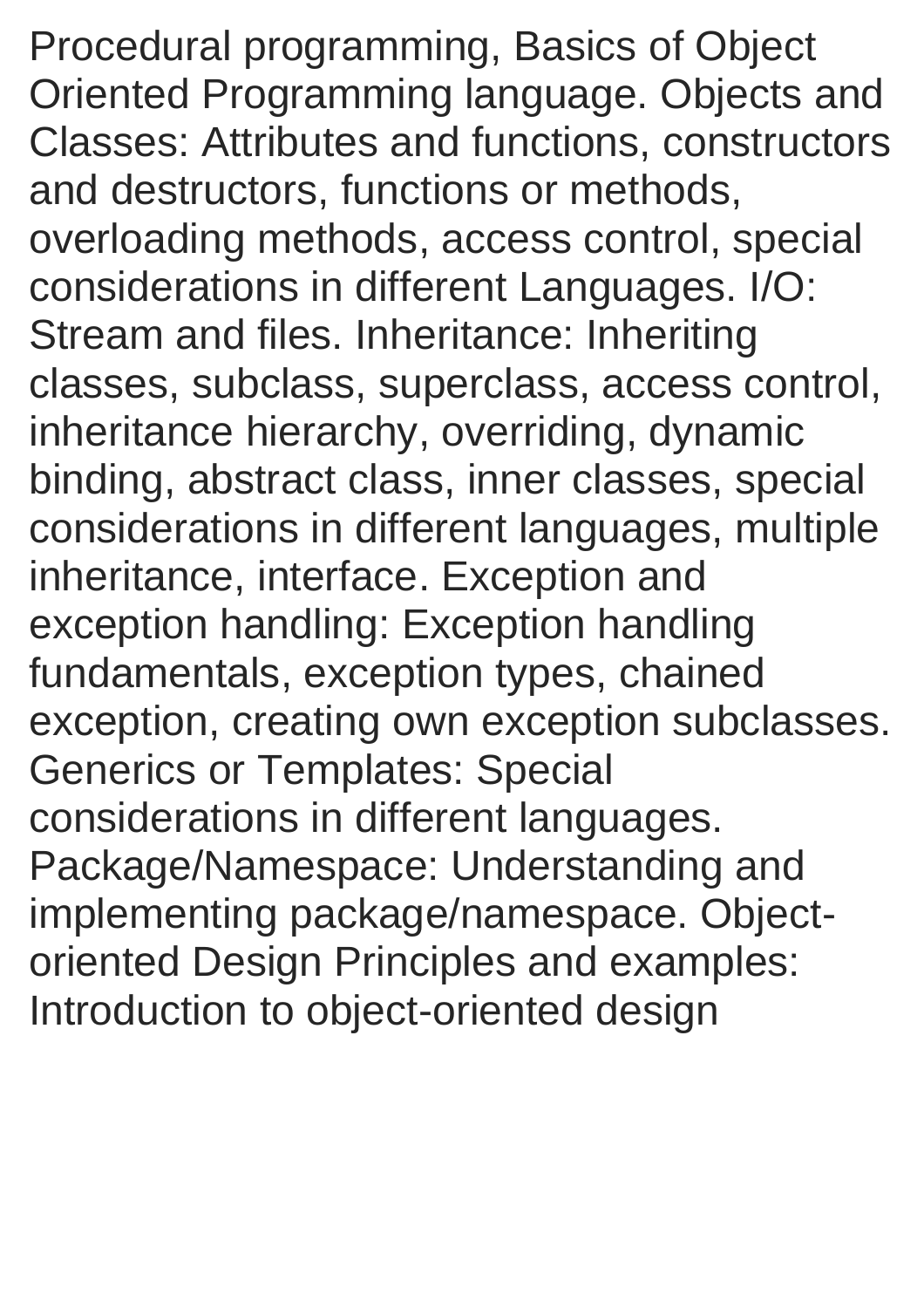principles and examples, introduction to object-oriented design. Case Study using Object Oriented Programming.

ICT6006Mobile Application Development**3 Credits**

Basic application, UI controls design, Web communication, Application deployment, Publishing an application. Updating apps, Version control, Popular market OS app development, App commercialization. Introduction to Mobile Computing. Introduction to Android Development Environment. Factors in Developing Mobile Applications, Mobile Software Engineering, Frameworks and Tools. Generic UI Development: Android User. More on UIs: VUIs and Mobile Apps, Text-to-Speech Techniques, Designing the Right UI, Multichannel and Multimodal UIs. Intents and Services: Android Intents and Services,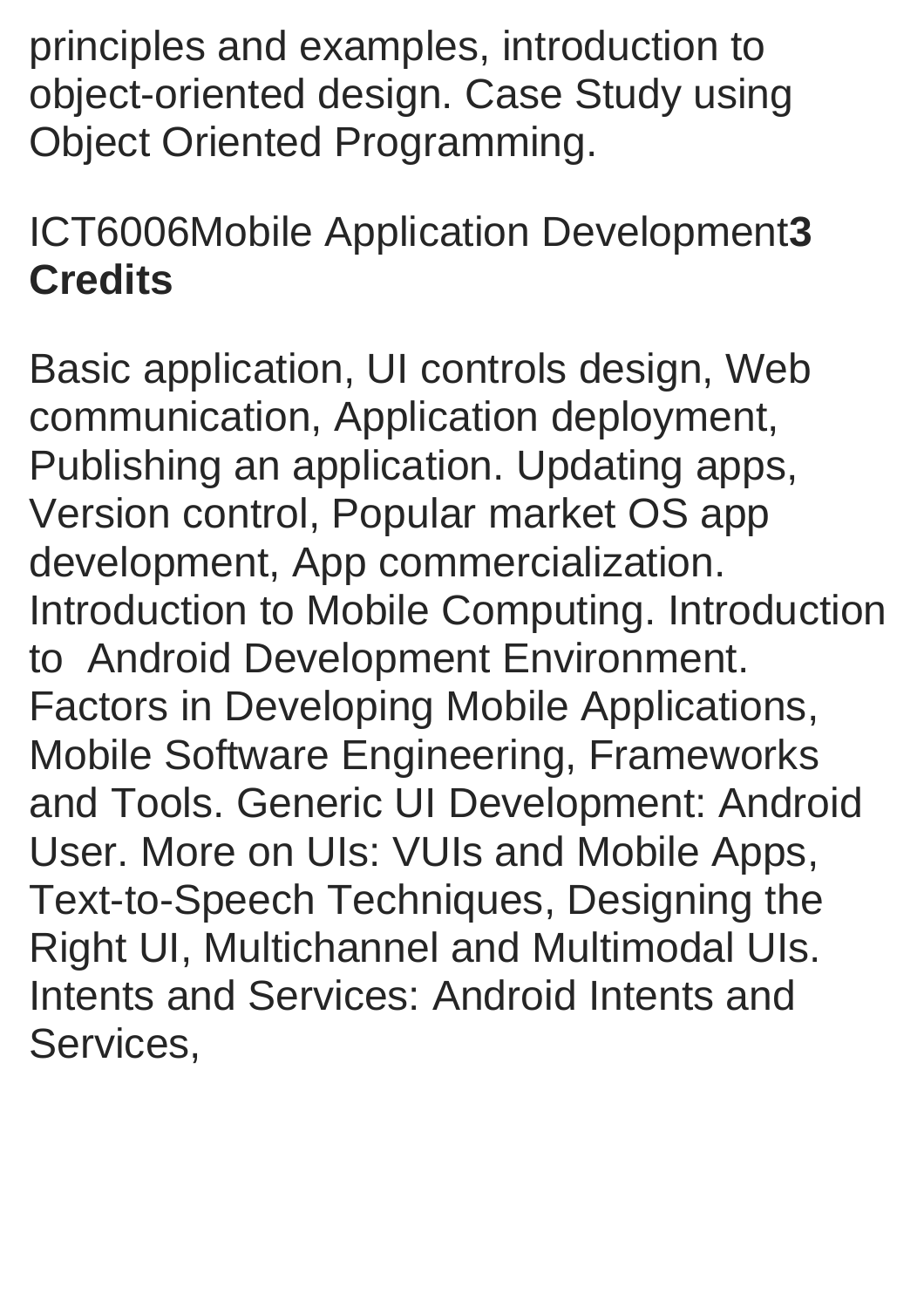Characteristics of Mobile Applications, Successful Mobile Development. Storing and Retrieving Data: Synchronization and Replication of Mobile Data, Getting the Model Right, Android Storing and Retrieving Data, Working with a Content Provider. Communications Via Network and the Web: State Machine, Correct Communications Model, Android Networking and Web. Telephony: Deciding Scope of an App, Wireless Connectivity and Mobile Apps, Android Telephony. Notifications and Alarms: Performance, Performance and Memory Management, Android Notifications and Alarms. Graphics: Performance and Multithreading, Graphics and UI Performance, Android Graphics. Multimedia: Mobile Agents and Peer-to-Peer Architecture, Android Multimedia. Location: Mobility and Location Based Services, Packaging and Deploying, Performance Best Practices, Android Field Service App. Security and Hacking: Active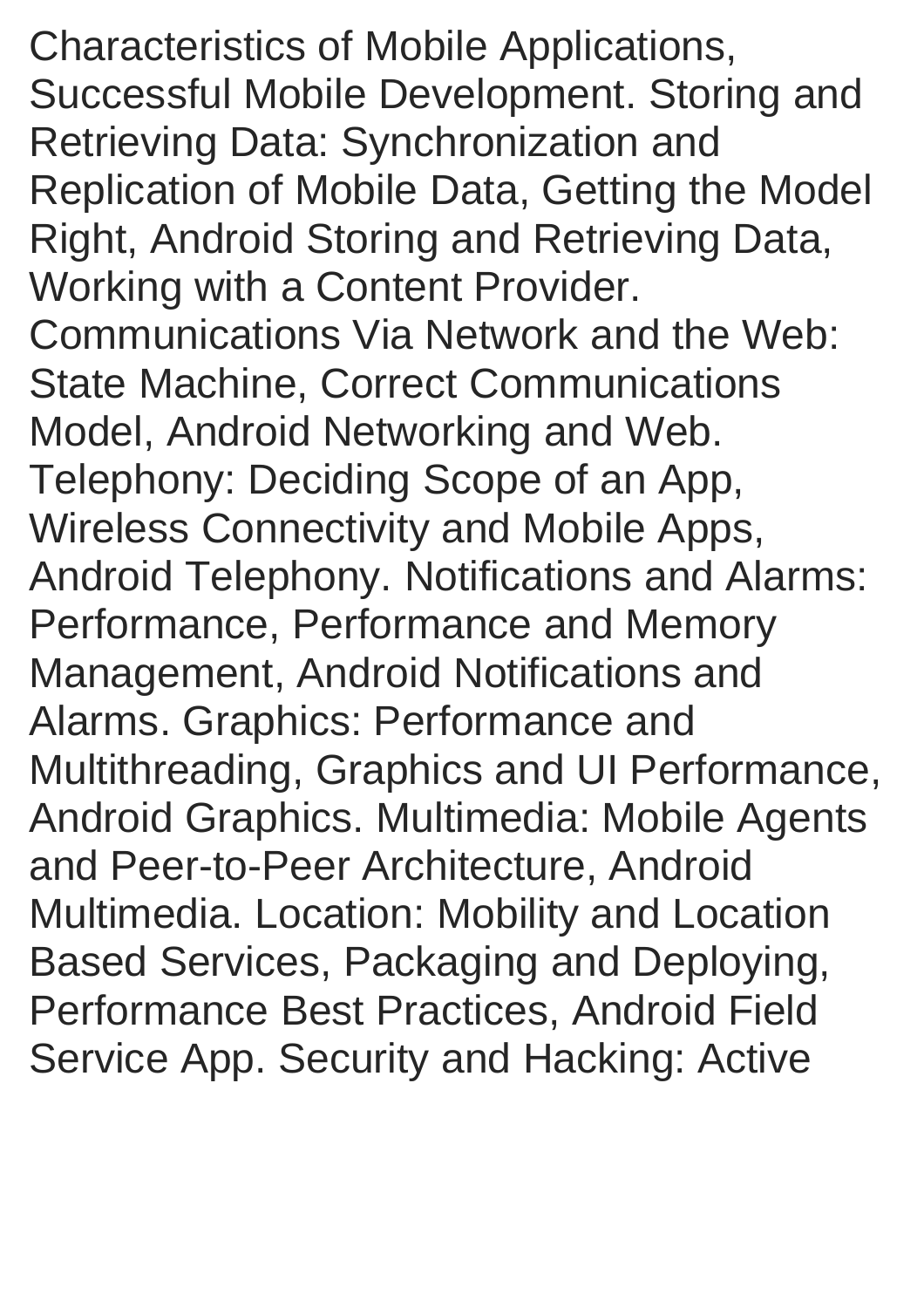Transactions, Hacking Android. Platforms and Additional Issues: Development Process, Architecture, Design, Technology Selection, Mobile App Development Hurdles, Testing.

#### ICT6007Computer Networks3 Credits

Overview of LAN concepts, media, collision and broadcast; MAC address; Token ring, Fiber Distributed Data Interface (FDDI), Ethernet and Carrier Sense Multiple Access Collision Detect (CSMA/CD), IEEE 802.3., LAN topology; Network layer: internet-working, routing, IPv4 and IPv6 addressing, subnetting, VLSM, NATPAT, ACL,ARP and RARP, DHCP, RIP, IGRP and EIGRP, OSPF; Upper layers of OSI model; Wireless LAN: Ad hoc, infrastructure networks; WAN services: analog dial-up, ISDN dial-up, dedicated leased line, X.25, frame relay, ATM; IEEE802.11: physical layer, framing, multiple access techniques, bluetooth, IEEE 802.15;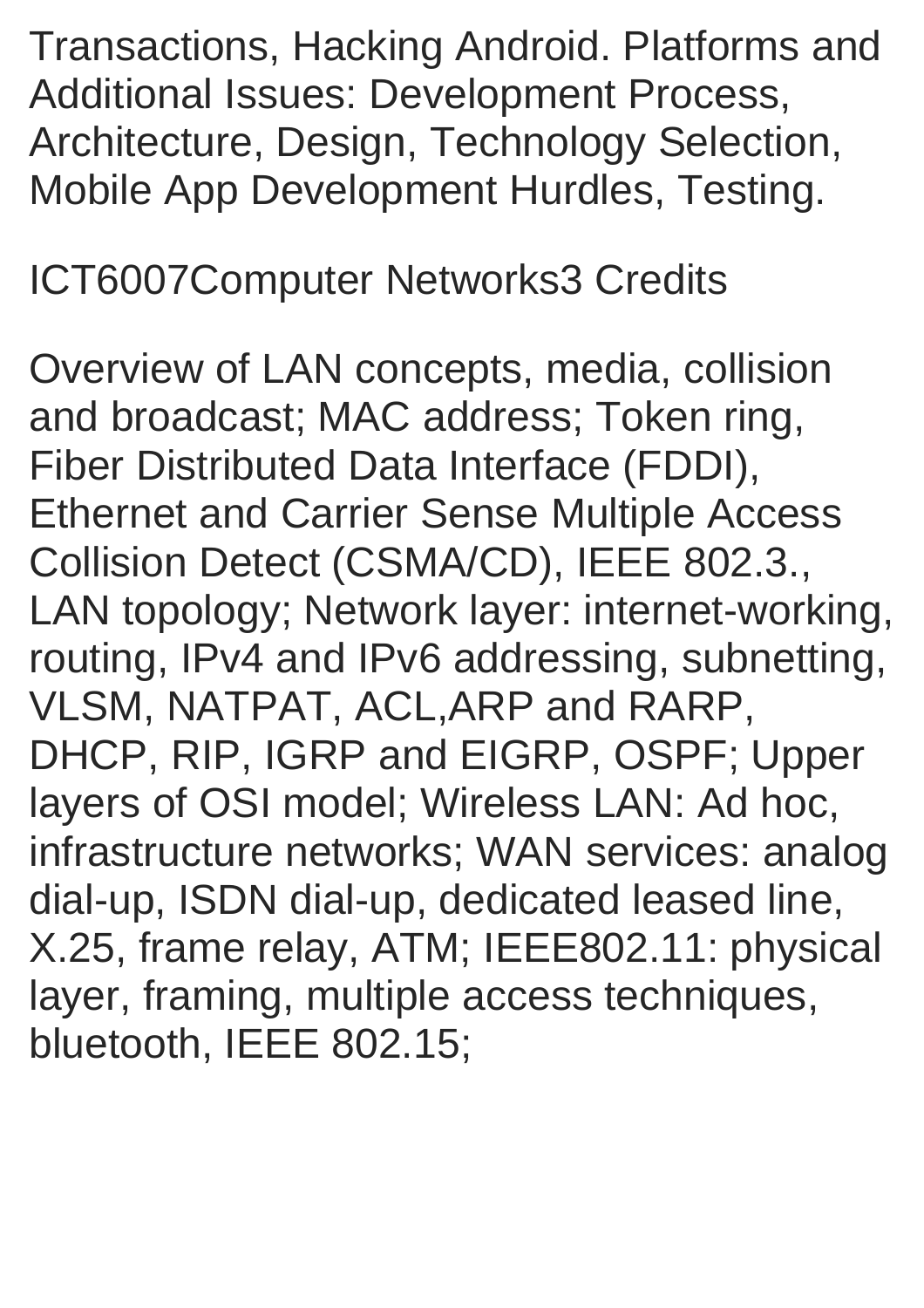Broadband wireless: Wireless ATM, 802.16; local multipoint distribution service (LMDS), Multichannel Multipoint Distribution System (MMDS); Network protocols: mobile IP, cellular IP, mobile Ad hoc networking.

ICT6008Information System Analysis and Design3 Credits

Different Types of Information; Attributes of Information; Roles, Tasks and Attributes of a system Analyst; Sources of Information; Information Gathering Techniques; Handling of Missing Information; Steps of System Analysis; Cost-Benefit Analysis; Design of an information System; Network Models for Project Time Estimation; Estimation of Confidence Levels; Simplex Method for Minimization of Project Time; Project Effort Analysis Methods; Designing of Inputs and Outputs; Project Team Organization; Database and Files Design; Project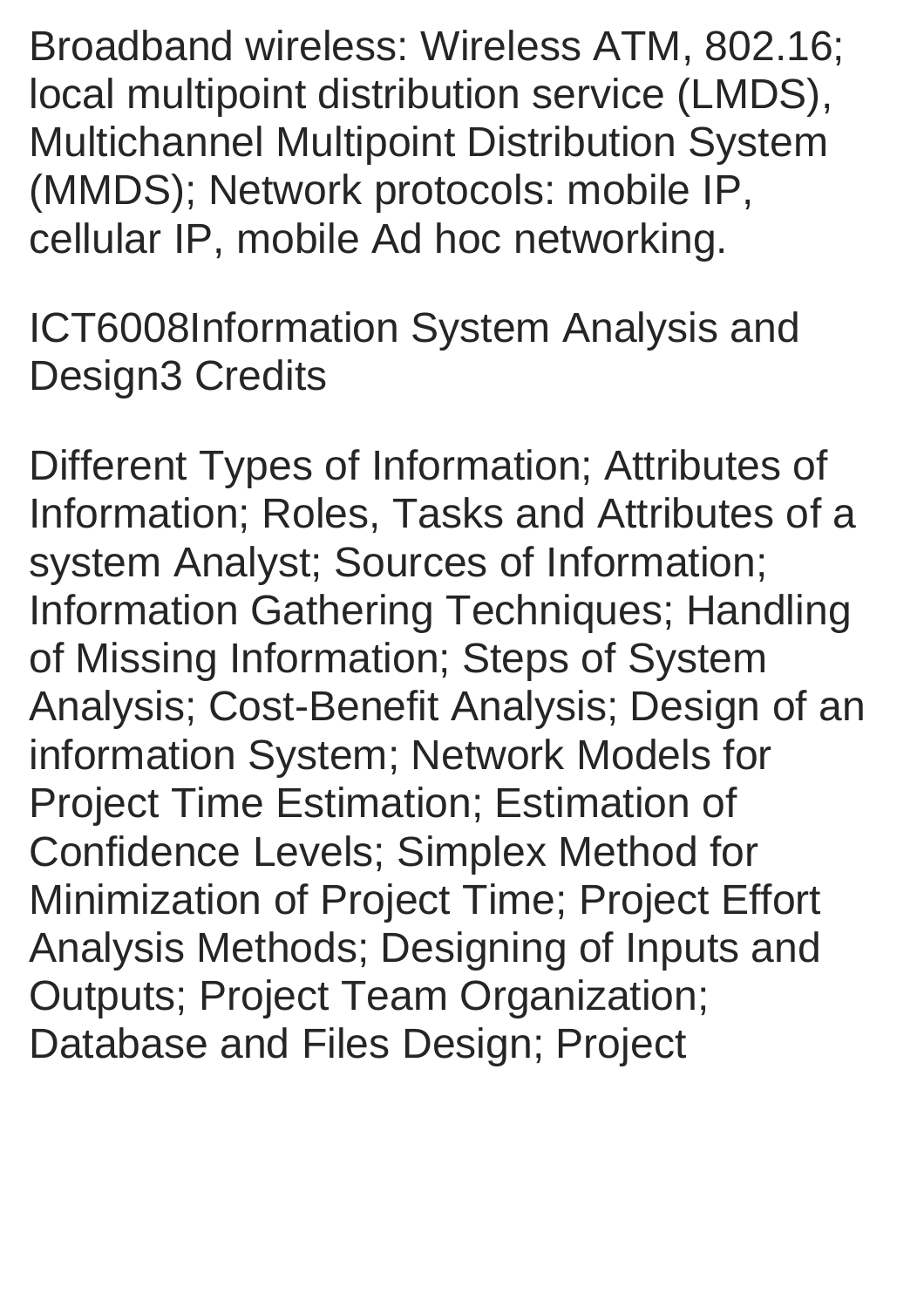Management and Documentation; Analysis of System Maintenance and Upgrading; Ethics and Privacy; Control and Security.

ICT6009Computer Organization and Architecture3 Credits

Introduction to Microprocessors: architecture, addressing modes, instruction set, interrupts, memory interface, bus interface; Peripheral chips and their application; Arithmetic Logic Unit design; Control Unit design: Hardwired and Micro-programmed; Memory organization; Direct Memory Access; Pipelined architecture and pipeline control; Multiprocessors and relevant issues.

ICT6010Software Engineering and Application Development3 Credits

Software Engineering Paradigms; Different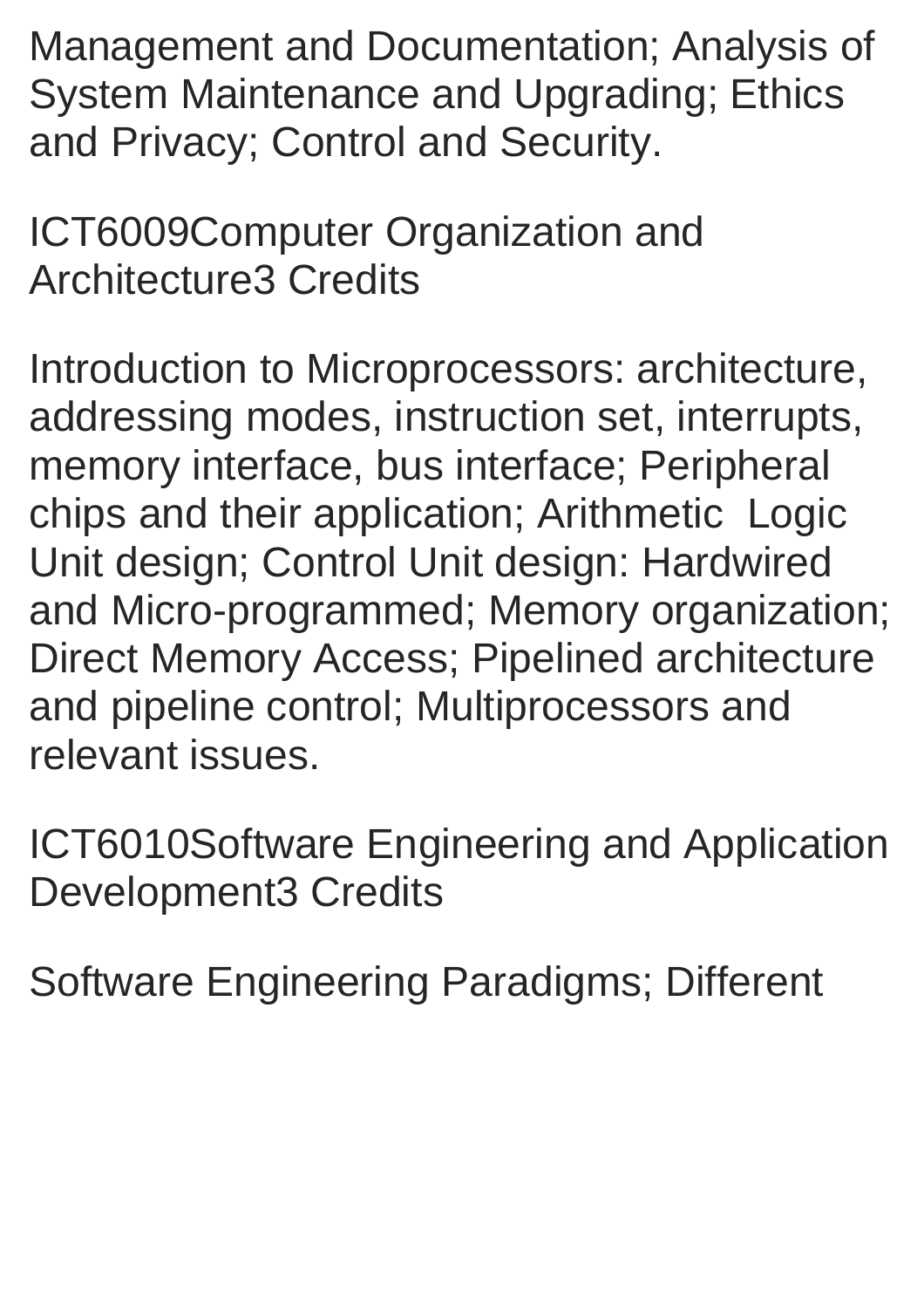Software Design Methodologies Different Software Complexity Models; Graphical Analysis of Complexity Measures; Memory Requirement Analysis; Processing Time Analysis; Testing Philosophy and Methods; Software Reliability and Availability; Quality Measure and Assurance; Software Maintenance; Development of an Application Using Software Engineering Concepts.

ICT6011Data Science3 Credits

Introduction to Data Science: Big Data and Data Science hype, Datafication, Current landscape of perspectives. Statistical Inference: Populations and samples, Statistical modeling, probability distributions, fitting a model, Intro to R. Exploratory Data Analysis (EDA) and the Data Science Process: Basic tools (plots, graphs and summary statistics) of EDA, Philosophy of EDA, The Data Science Process, Basic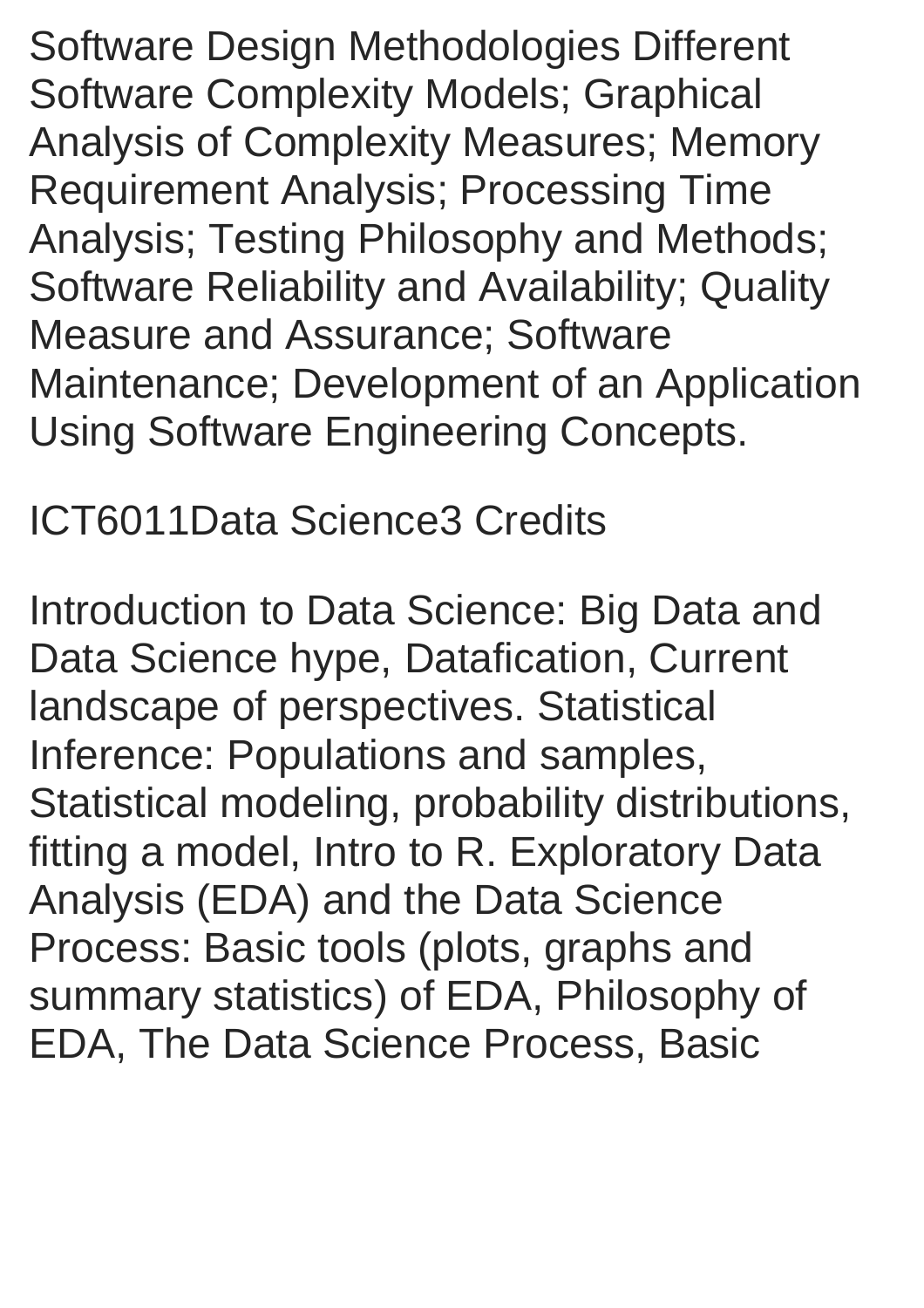Machine Learning Algorithms and Usage in Applications: Linear Regression, k-Nearest Neighbors (k-NN), k-means, Naive Bayes. Feature Generation and Feature Selection, Feature Selection algorithms.

Recommendation Systems: Building a User-Facing Data Product, Algorithmic ingredients of a Recommendation Engine. Mining Social-Network Graphs: Social networks as graphs, Clustering of graphs, Direct discovery of communities in graphs, Partitioning of graphs, Neighborhood properties in graphs. Data Visualization: Basic principles, ideas and tools for data visualization. Data Science and Ethical Issues: privacy, security, ethics.

ICT6012Business System Engineering3 **Credits** 

Systems concept: Definition, Systems Approach, General system model, Organizational and Natural Environments;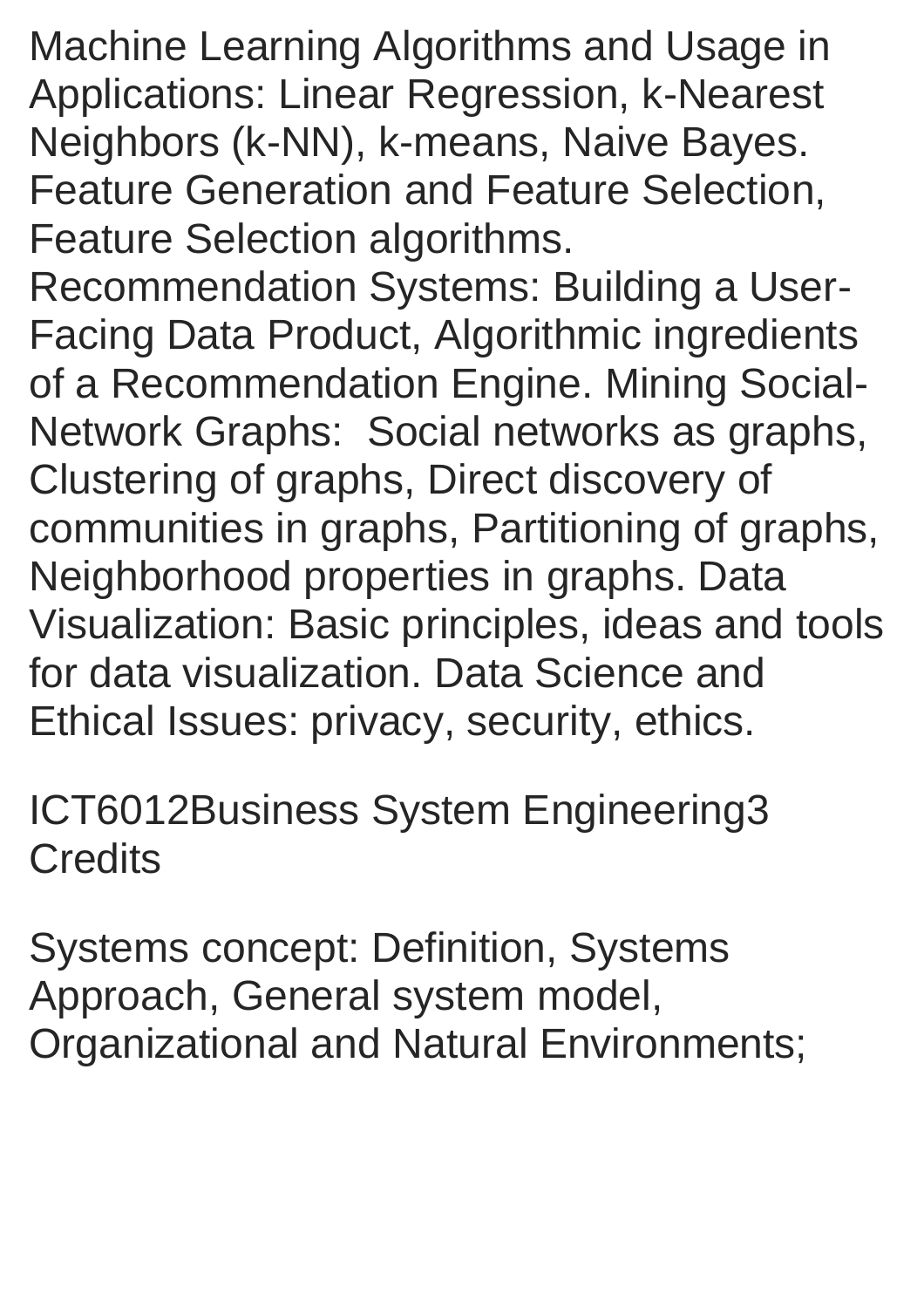Elements of Business Systems Engineering; Business system Engineering model and a generic business enterprise model; Planning and Development: Management of business functions, Organizational structures, Financial Planning. Project Management: PERT and CPM. Information and communications: MIS, Information for Management and control, Uses of financial information.

Strategic systems: Strategic planning, strategic Information systems, business process re-engineering. Business system in society: Ecology, Environment and Business, Business and the consumer, Business and World market. Emergence of modern concept of quality, Total Quality Management (TQM), Quality standards and their compliance, ISO 9000 and ISO 14000. Applications of Business Systems Engineering: Importance of effective business communication, Case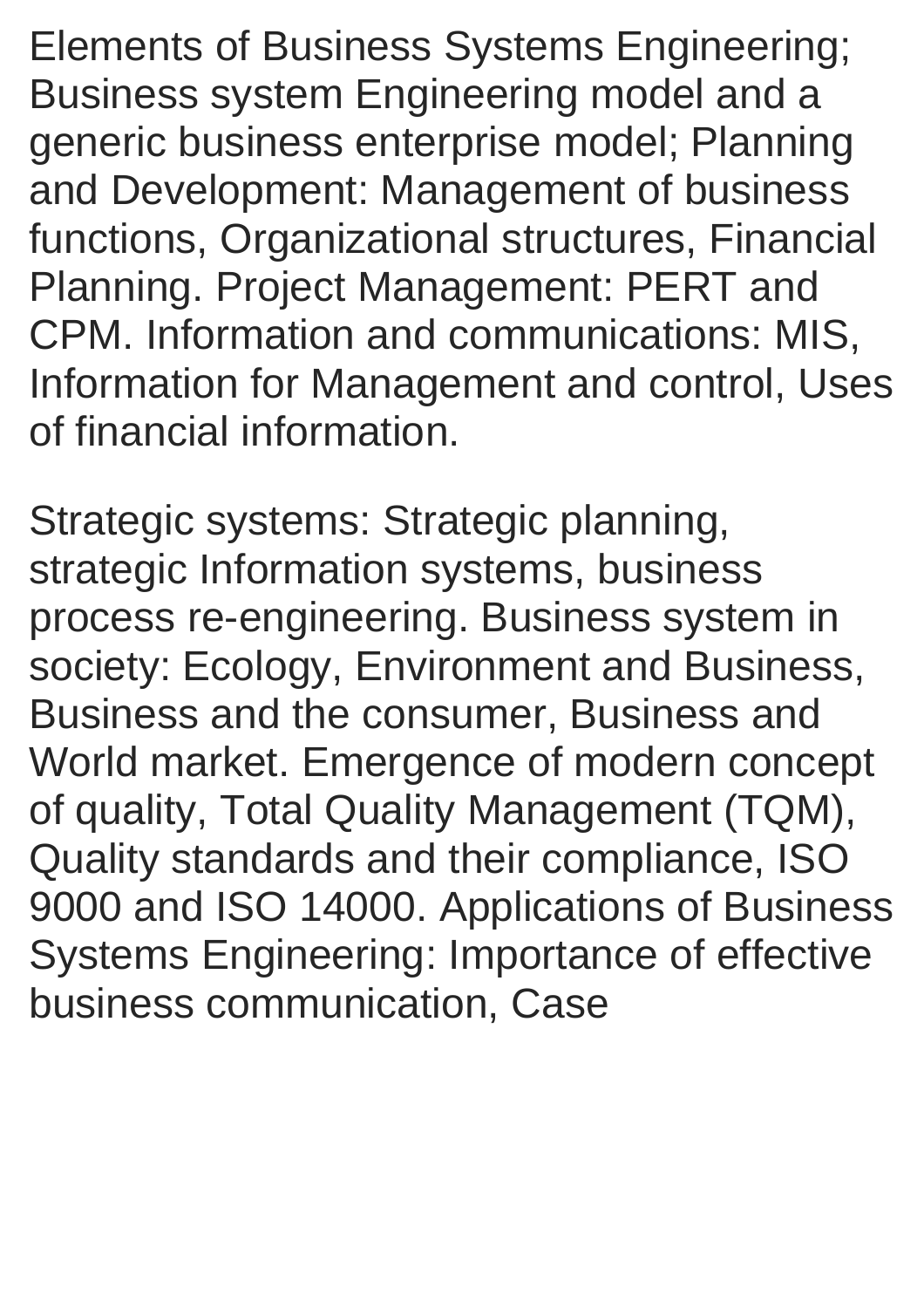Studies, Project conceptualization and modeling, Report Writing, Presentation.

ICT6013Advanced Networking3 Credits

WAN Technologies: X.25, ATM, Integrated Services Digital Network (ISDN), DSL, Frame Relay; End-to-End Protocols: User Data Protocol (UDP), Transmission Control Protocol (TCP), Remote Procedure Call (RPC); Routing Protocols; Routing Information Protocol (RIP), Interior Gateway routing Protocol (IGRP), Extended Interior Gateway Routing Protocol (EIGRP), Open Shortest Path First (OSPF); End-to-End Data: Presentation Formatting, Data Compression-JPEG, MPEG, MP3; Congestion control and resource allocation, Queuing discipline, congestion avoidance mechanism, Quality of Service.

ICT6014Web and Internet Programming3 **Credits**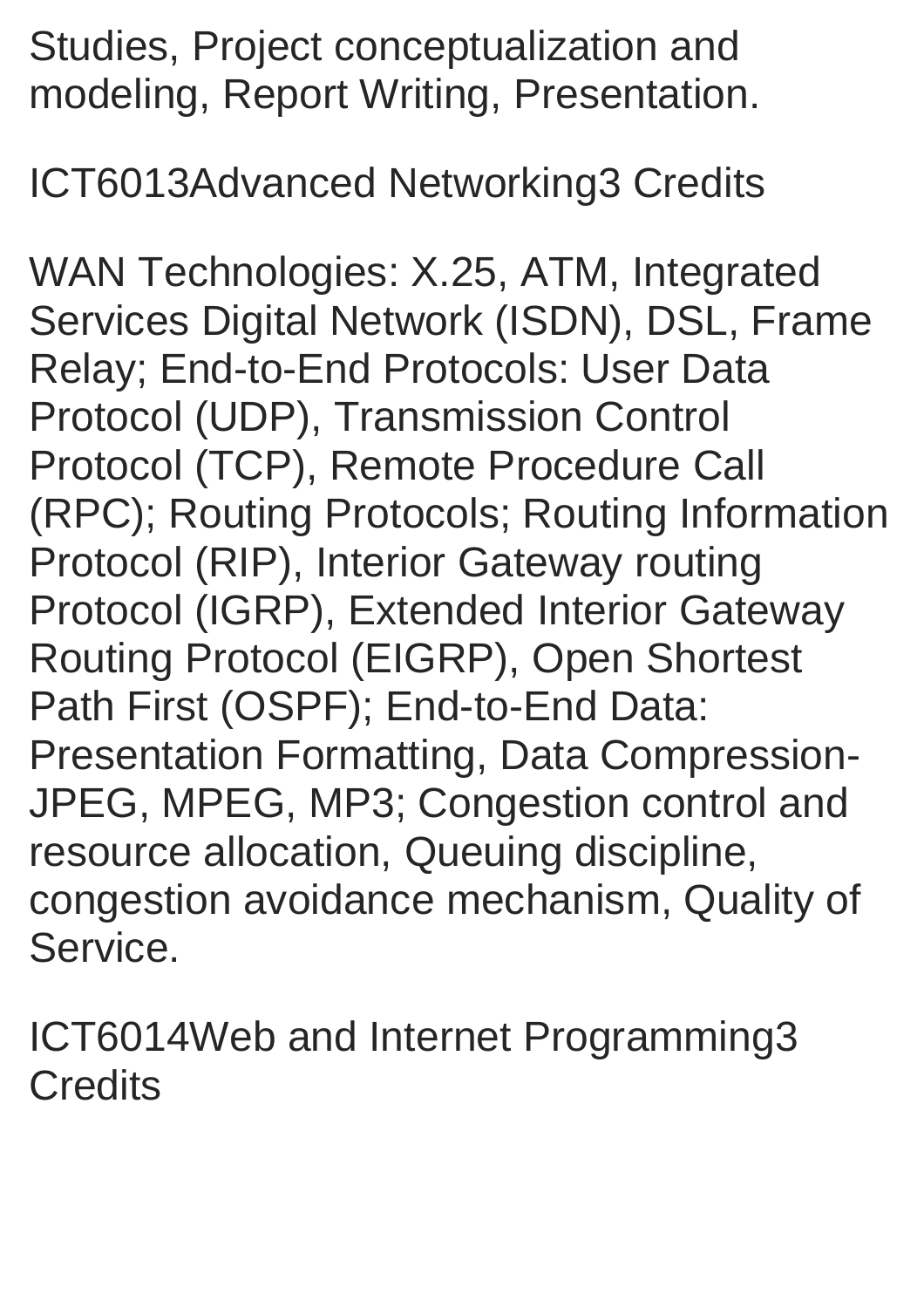Website Basics: HTML 5, CSS 3, WEB 2.0: Web 2.0: Basics-RIA Rich Internet Applications – Collaborations tools – Understanding websites and web servers: Understanding Internet – Difference between websites and web server- Internet technologies Overview –Understanding the difference between internet and intranet; HTML and CSS: HTML 5.0 , XHTML, CSS 3. Client side and server side programming: Java Script: An introduction to JavaScript-JavaScript DOM Model-Date and Objects,- Regular Expressions- Exception Handling-Validation-Built-in objects-Event Handling-DHTML with JavaScript. Servlets: Java Servlet Architecture- Servlet Life Cycle- Form GET and POST actions- Session Handling-Understanding Cookies- Installing and Configuring Apache Tomcat Web Server; database connectivity: JDBC perspectives, JDBC program example – JSP: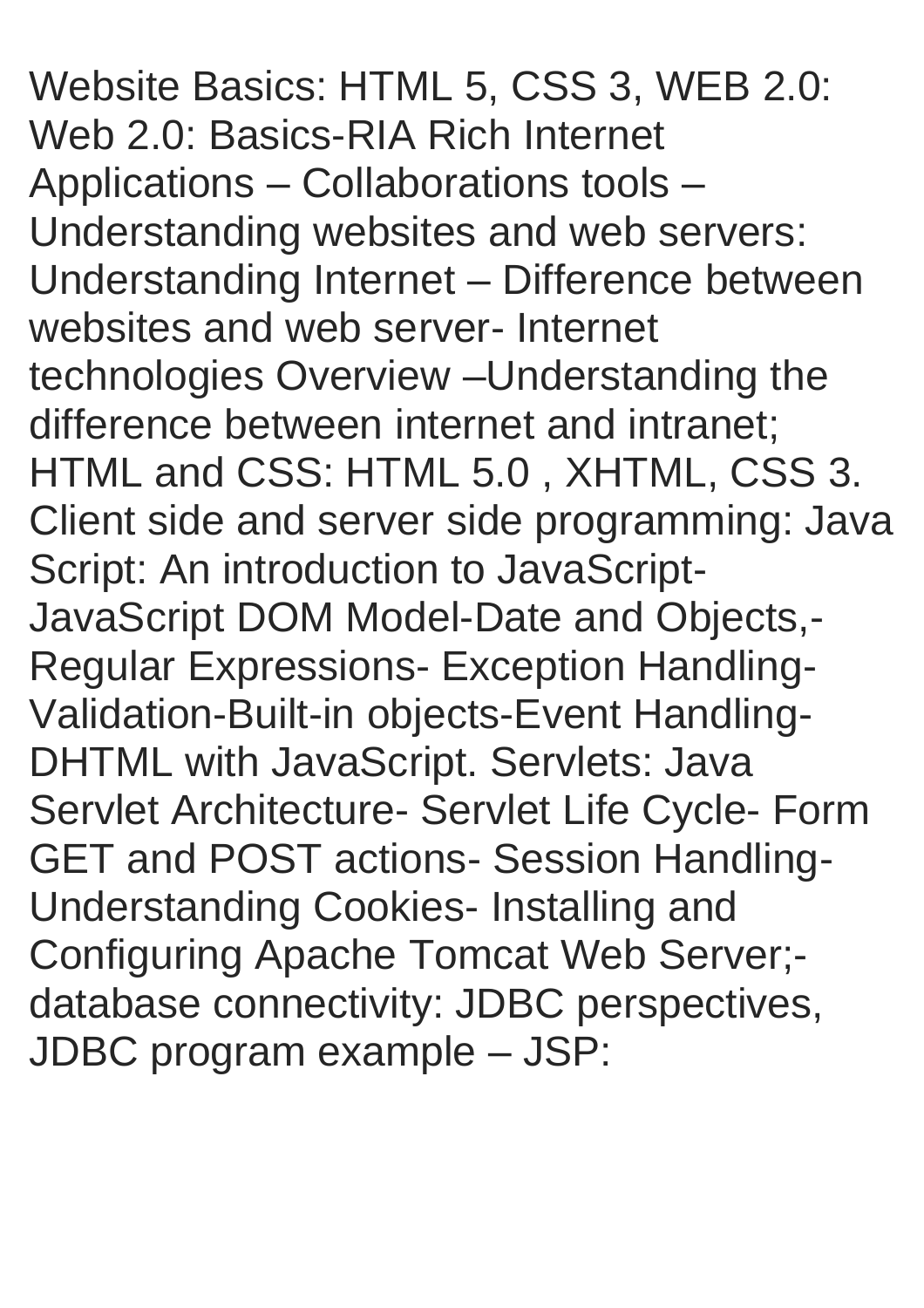Understanding Java Server Pages-JSP Standard Tag Library(JSTL)-Creating HTML forms by embedding JSP code. PHP and XML: An introduction to PHP: PHP- Using PHP- Variables- Program control- Built-in functions-Connecting to Database – Using Cookies-Regular Expressions; XML: Basic XML- Document Type Definition- XML Schema DOM and Presenting XML, XML Parsers and Validation, XSL and XSLT Transformation, News Feed (RSS and ATOM). Introduction to AJAX and Web Services: AJAX: Ajax Client Server Architecture-XML Http, Request Object-Call Back Methods; Web Services: Introduction-Java web services Basics – Creating, Publishing, Testing and Describing a Web services (WSDL)-Consuming a web service, Database Driven web service from an application – SOAP.

ICT6015Interactive Multi-Media Design and Development3 Credits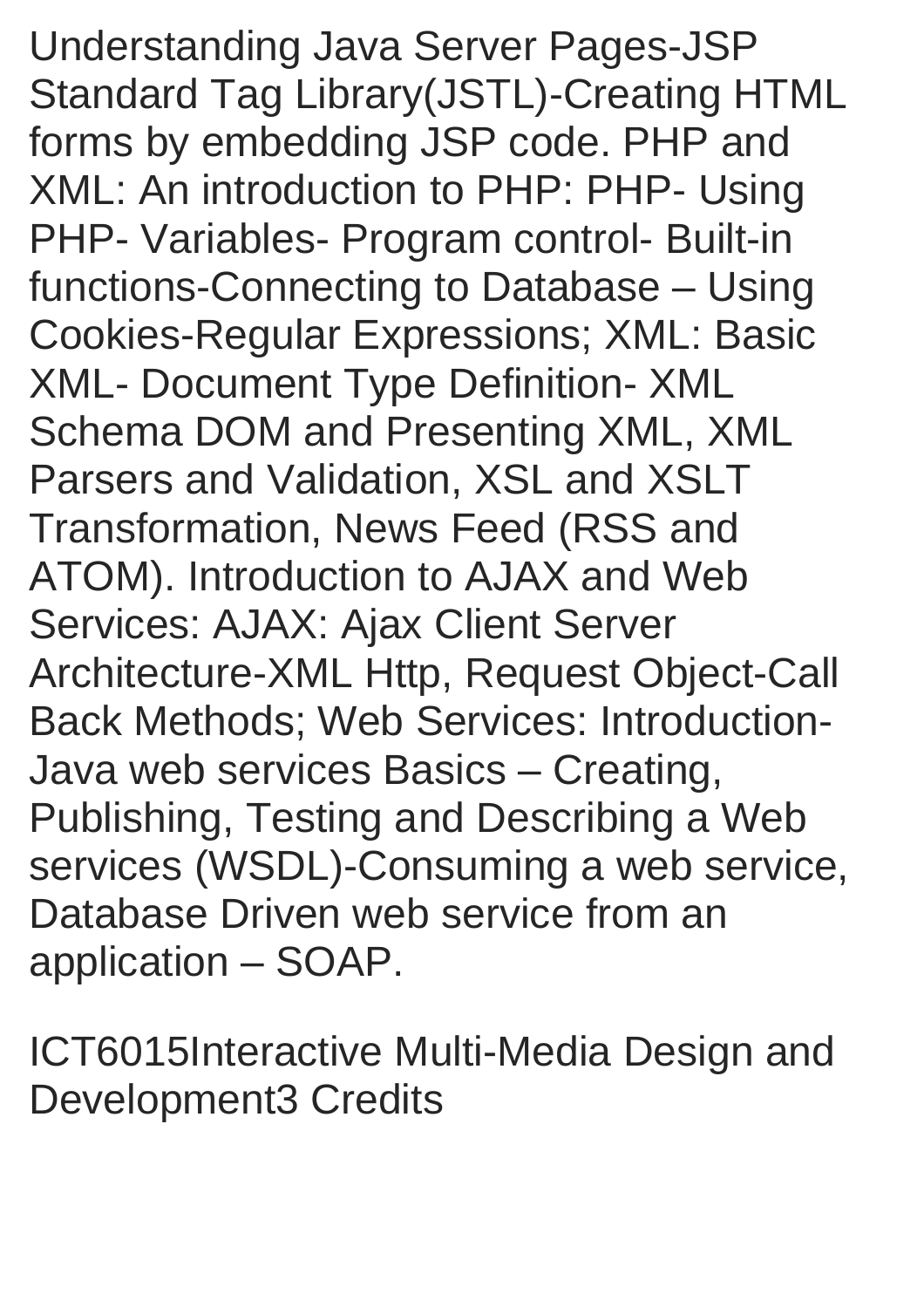Introduction to multimedia — Image, Sound, Video formats and their different properties, compression, playing and recording techniques, conversions between different formats and their combinations, Multimedia authoring.

Drawing: Basic Image properties and how to set/change them in PhotoShop, Concept of layers, Color concepts, text, texture, brightness, contrast, filters and effects, PhotoShop Print Production, PhotoShop Web Production, Introduction to Macro-media Director, Illustrator and Premier. Animation creating software (Media studio/Video studio etc), its use, facts to concern while marketing.

ICT6016Client Server Technologies and Distributed Database3 Credits

Fundamentals of Client Server Systems,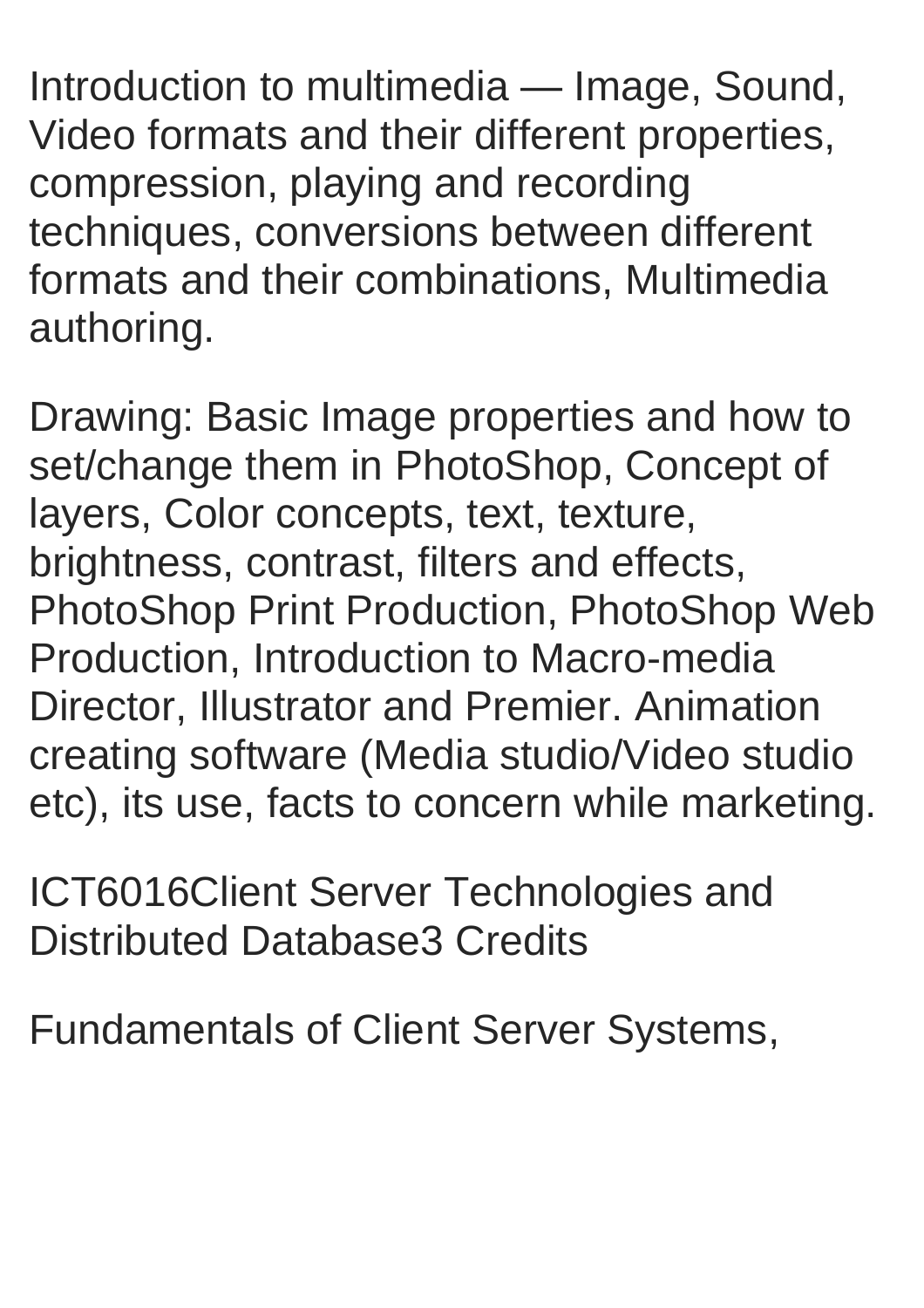Components of Client Server Systems, Architechure; Server, Network and Client Operating System Interactions, Middleware: Components, DCE, RPC, and CORBA. Oracle Architecture; Storage Management; Security and User Management; Backup and Recovery; Performance Tuning and Net8 administration. Distributed System Architecture, Distributed Database: Concepts, Managements, and Application Development.

ICT6017Network Administration3 Credits

Network architectures, heterogeneous systems, authentication and security, network services including firewalls, storage services, performance analysis and tuning, management and configuration of services and system resources, system initialization, drivers, cross-platform services, policies and procedures. Installation of windows server, usage and administration windows server in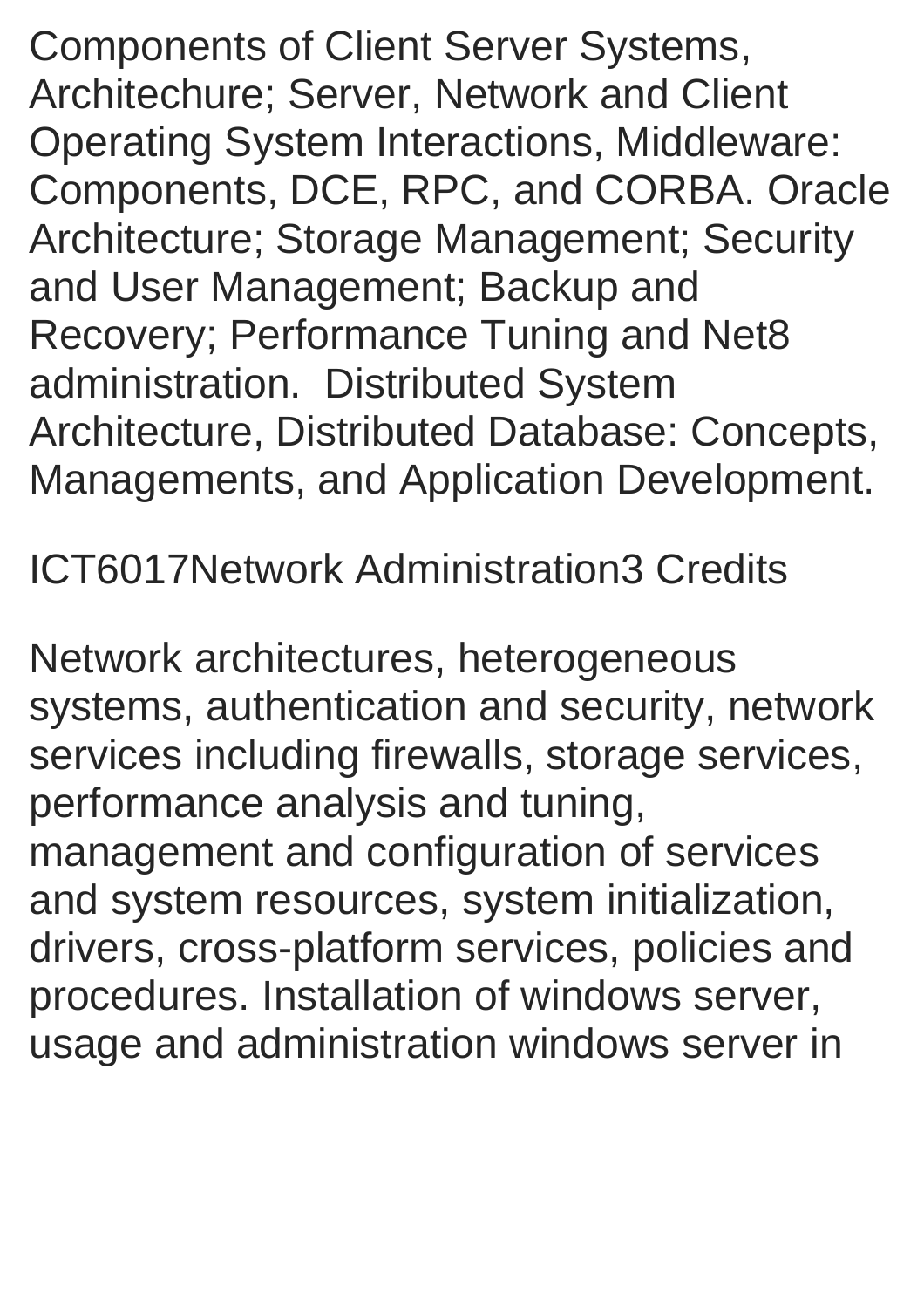a domain environment, creation users and groups and management of each in a domain and local environment, setting up and maintenance of shared file system resources, implementation and administration network printing, administration of disk storage. Secure Windows Server. Store, retrieve, evaluate, and synthesize information using technology tools.

ICT6018Visual Programming and . net technology3 Credits

Concept of windows applications, Object Oriented and Event Driven programming; Objects, Controls, Events and Methods; Visual programming basics; Control array and menus; Procedures and Functions; working with ActiveX controls and Database fields; Dynamic link libraries, Object linking and embedding; Creating and updating database with SQL and MySQL.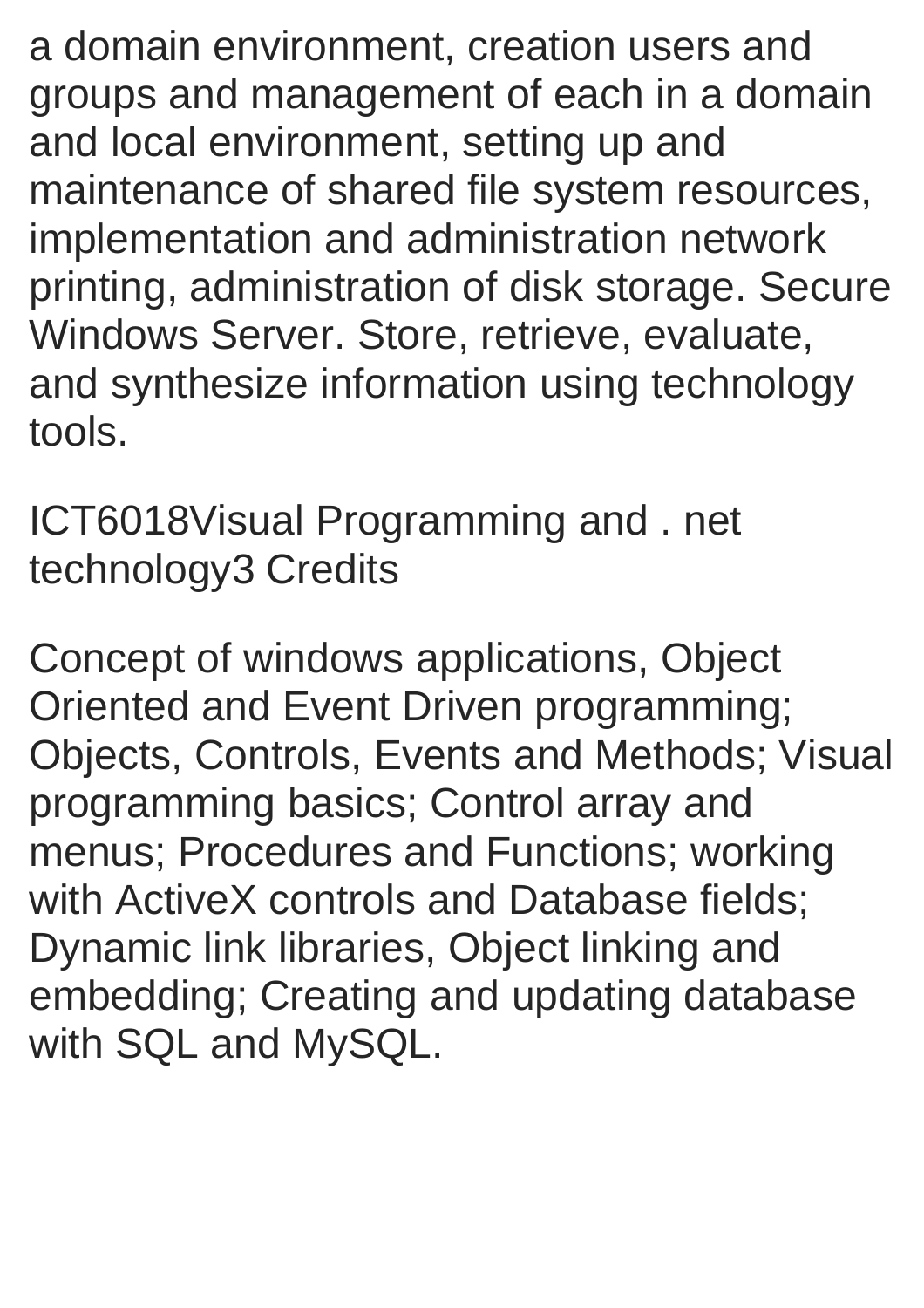### ICT6019Operating Systems3 Credits

Operating System: Its Role in Computer Systems; Process: Model and Implementation, Inter process Communication; CPU Scheduling, Memory Management, Virtual Memory, File System, Protection and Security.

Introduction to UNIX, UNIX Kernel, UNIX Commands, Services, Device Structure, Memory Structure, Process and Jobs, File System and File Management, vi and emacs editor Shell Programming.

ICT6020Computer Aided Design3 Credits

Introduction to computer Graphics: Definitions, Classification, Architecture of interactive computer Graphics, Applications Display & Interactive devices; Basic concepts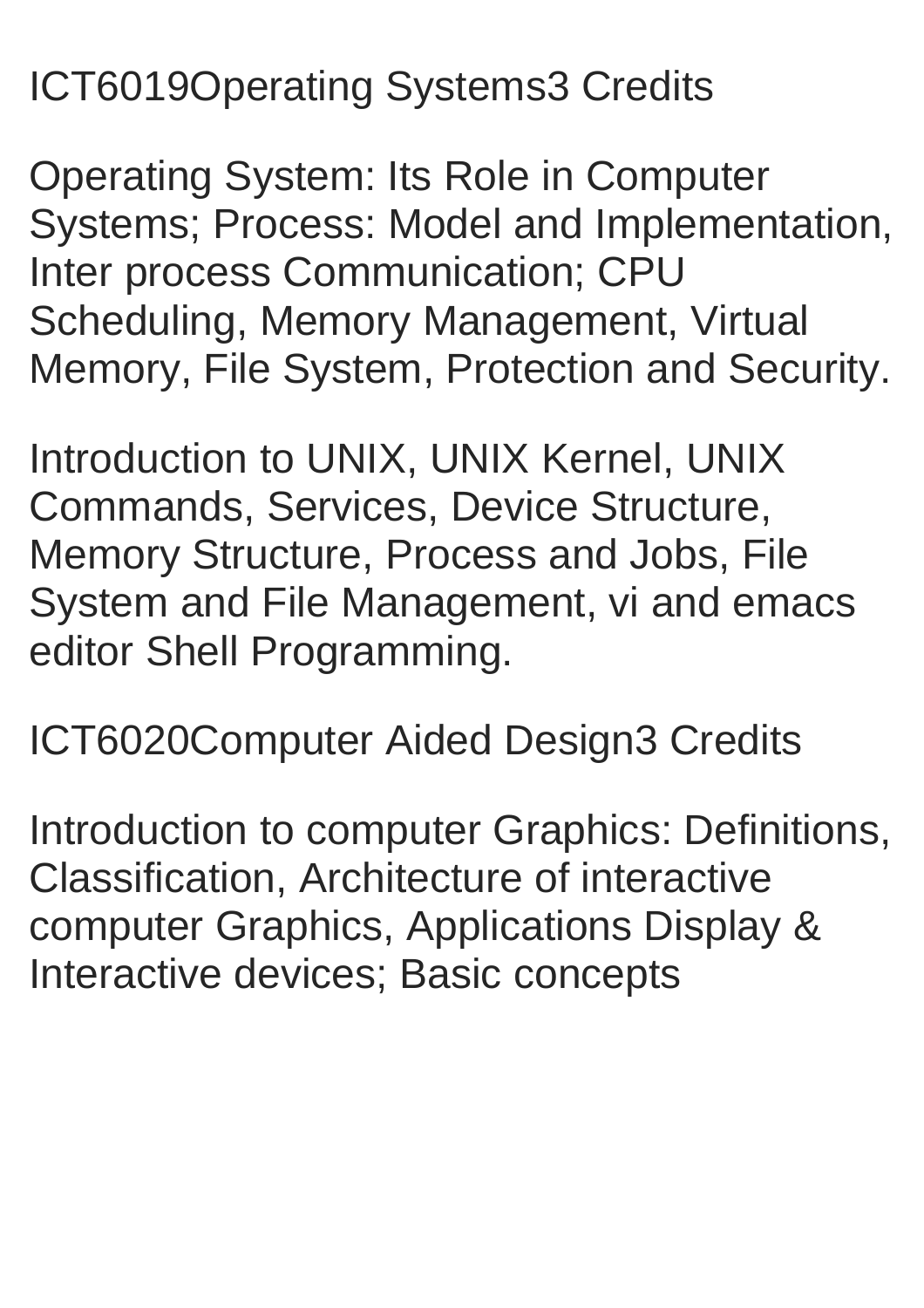of CAD; Graphics programming; mechanical drafting package; Advanced modeling techniques, Surface modeling, Solid modeling; CAD data base development and data base management systems; 2D: Representation and Transformation of Points, Transformation of Lines, Rotation, Reflection, Scaling and combined transformations; 3D: Scaling, Shearing, Rotation, Reflection, Translation, Projections parametric representation of Ellipse, Parabola, Hyperbola; Rendering, Animations, Multimedia, Picture, Sound, Video, Tools of Multimedia, CAM.

#### ICT6021Machine Learning3 Credits

Supervised and Unsupervised Learning, issues in machine learning: parametric and nonparametric models, curse of dimensionality, overfitting, and model selection. Linear Models for Regression: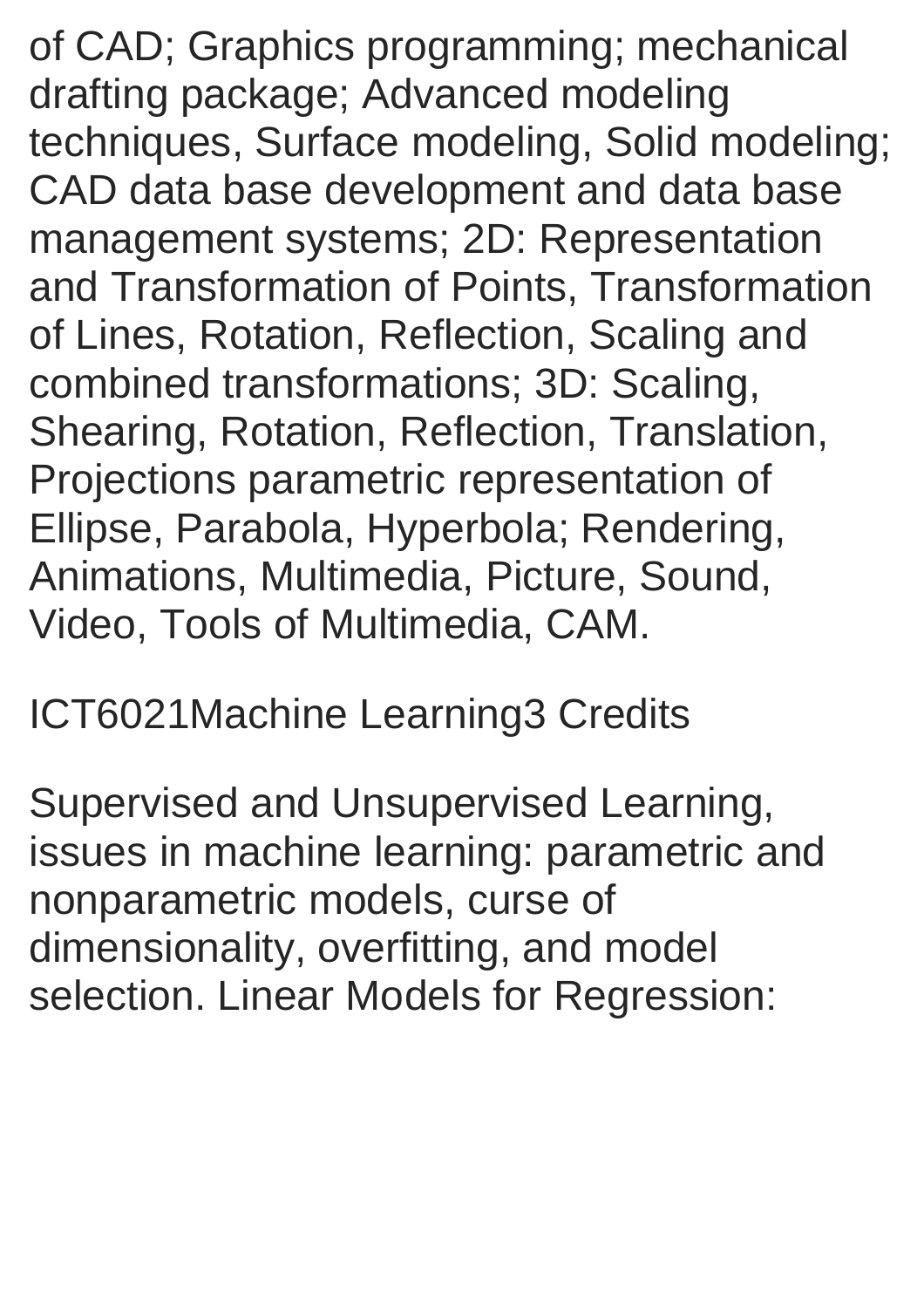Maximum Likelihood and least squares, regularized least squares, Bias variance decomposition, Bayesian linear regression. Linear Models for classification: Fisher's linear discriminant, probabilistic generative models parametric (maximum likelihood and Bayesian) and nonparametric density estimation. Probabilistic discriminative models: logistic regression, log-linear models, Kernel methods and Sparse Kernel Machines. Clustering, mixture models and Expectation Maximization algorithm. Sequential data and Markov models.

ICT6022Advanced Database Administration3 **Credits** 

Database administration skills covering installation, configuration and tuning a database, administering servers and server groups, managing and optimizing schemas, tables, indexes, and views, creating logins,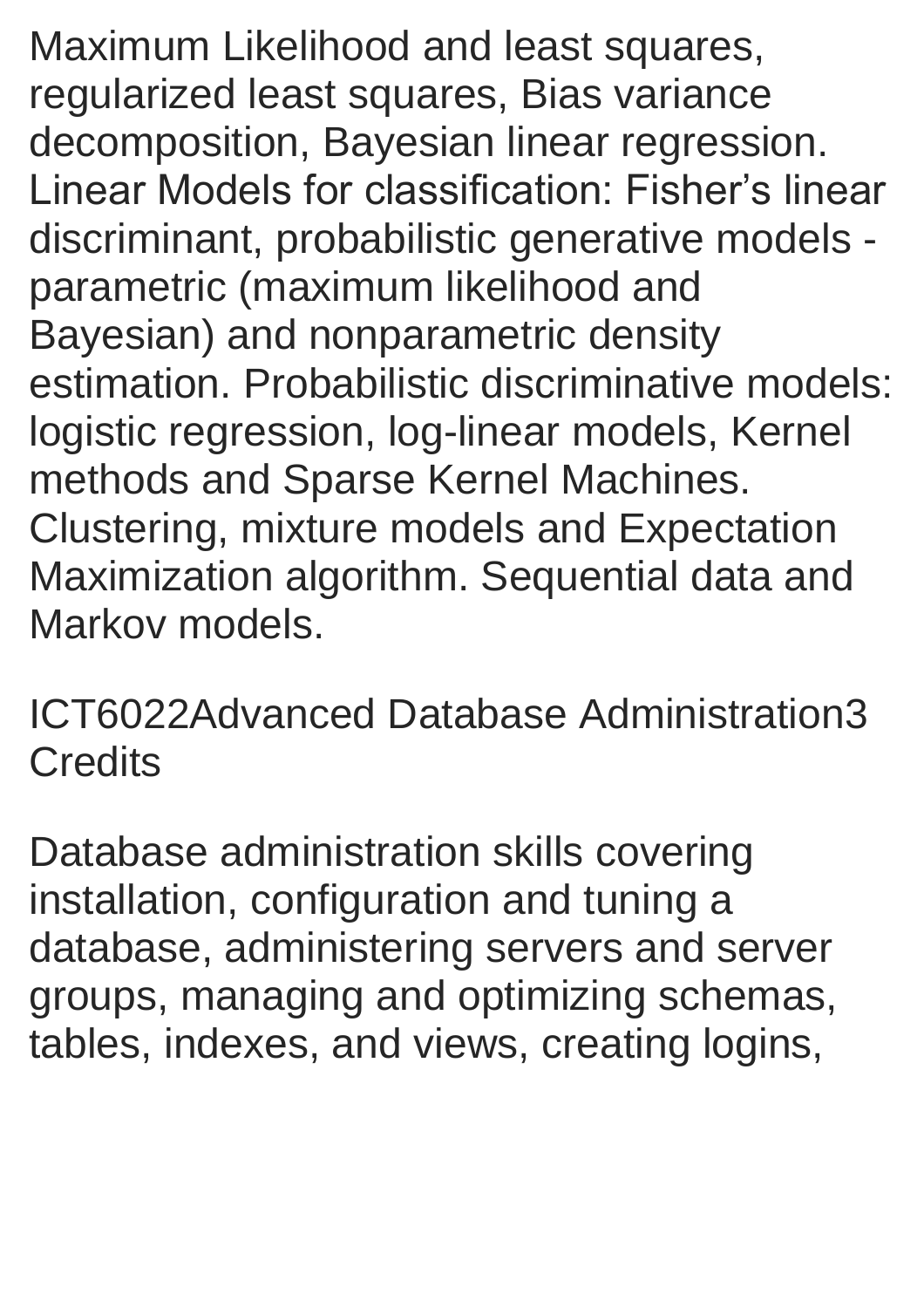configuring permissions, assigning roles and performing other essential security tasks, backup and recovery strategies, automation and maintenance.

ICT6023Digital Logic Design3 Credits

Digital logic: Boolean algebra, De Morgan's Theorems, logic gates and their truth tables, canonical forms, combinational logic circuits, minimization techniques; Arithmetic and data handling logic circuits, decoders and encoders, multiplexers and demultiplexers; Combinational Circuit design; Flip-flops; race around problems; Counters: asynchronous and synchronous counters and their applications; Asynchronous and synchronous logic design: State diagram, Mealy and Moore machines; State minimizations and assignments; Pulse mode logic; Fundamental mode design; PLA design; Design using MSI and LSI components.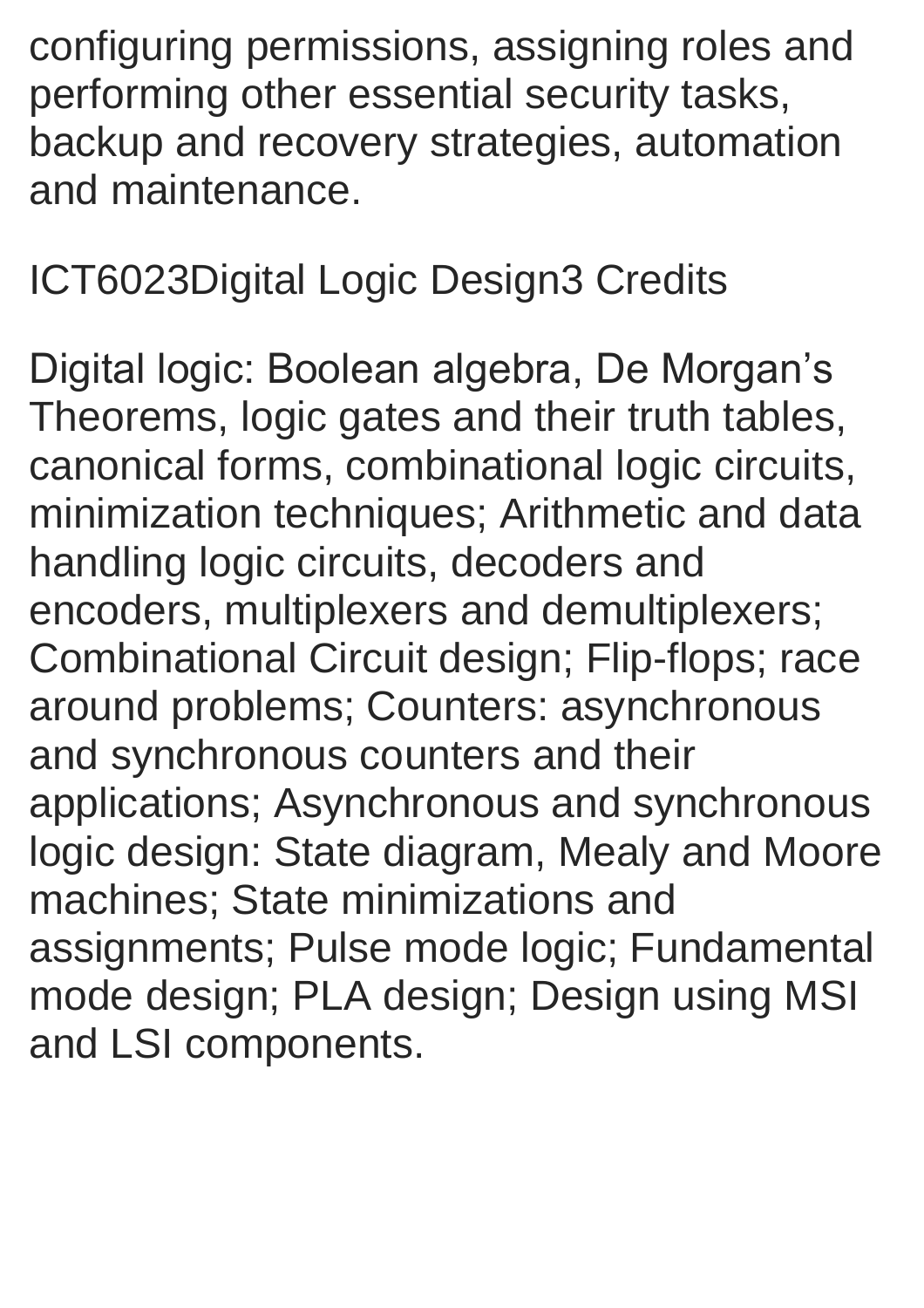### ICT6024Embedded System3 Credits

Concepts, classifications; Characteristics; Requirements; Introduction to embedded system design process, Unified Modeling Language (UML); Embedded microcontroller cores; Embedded memories; Technological aspects; Interfacing between analog and digital blocks; Signal conditioning, digital signal processing, sub-system interfacing; Interfacing with external systems, user interfacing; Design trade-offs, thermal considerations; Networked embedded systems: the I2C bus, the CAN bus, the FlexRay; Example of applications.

ICT6025Digital Communication3 Credits

Overview of different types of communication networks and their architecture; A/D conversion; GIF, JPEG, PNG;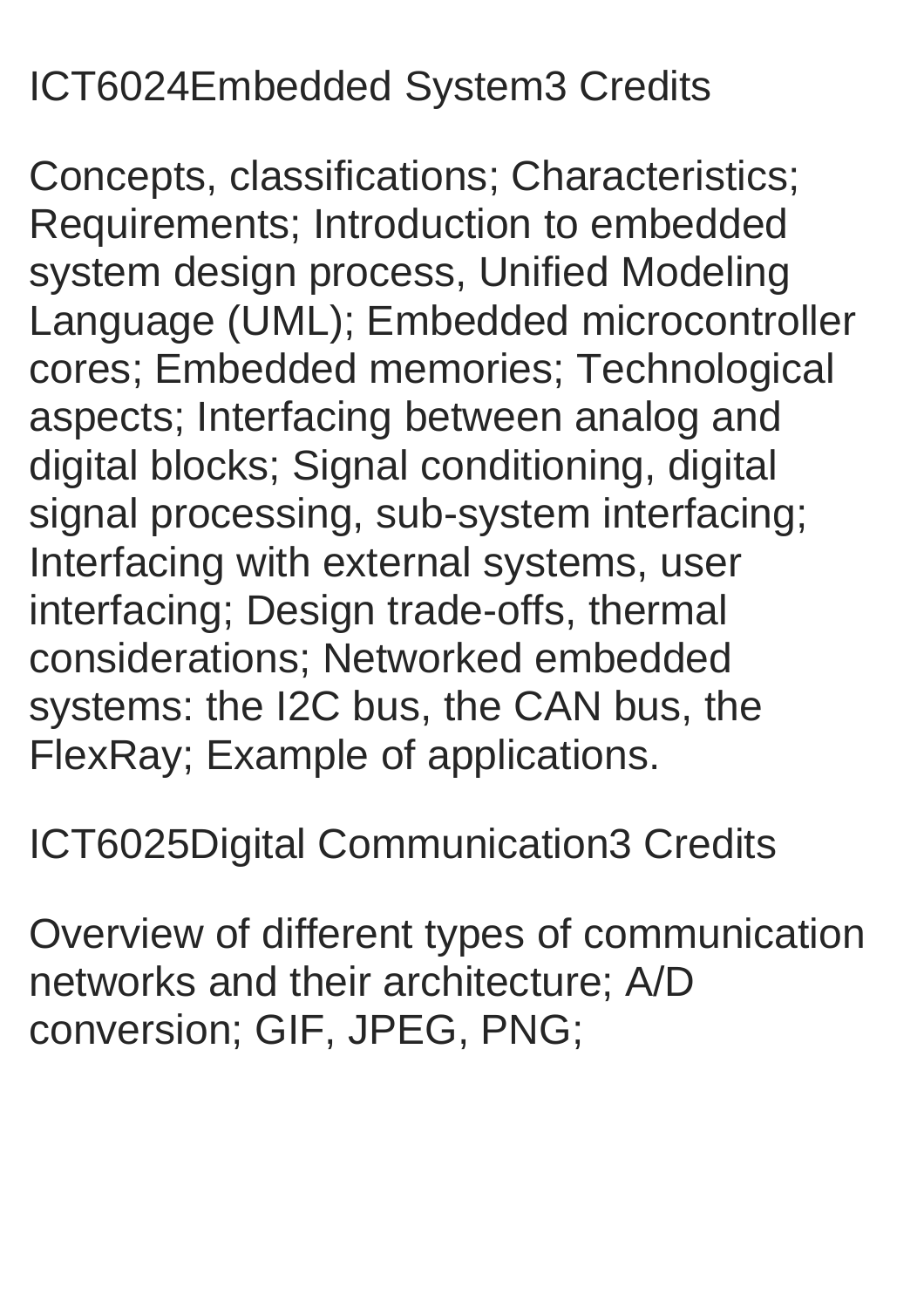Audio coding for fixed telephone network and speech coding for mobile communications; Image and video coding: JPEG and MPEG; Channel coding: scrambling, convolution coding, cyclic redundancy checks, scrambling and interleaving; Modulation schemes: ASK, PSK, FSK, and GMSK. Modulation for local access: ADSL, DSL; Multiple access technologies, high speed PSTN access technology; Routing strategies, numbering schemes, Switching techniques: space switching, store and forward switching; Routing strategies; Numbering schemes; VSAT and satellite communication; Audio and video conferencing technique, Cable and satellite TV networks, HDTV transmission.

ICT6026Digital Image Processing3 Credits

Introduction and Fundamental to Digital Image Processing: What is Digital Image Processing, Origin of Digital Image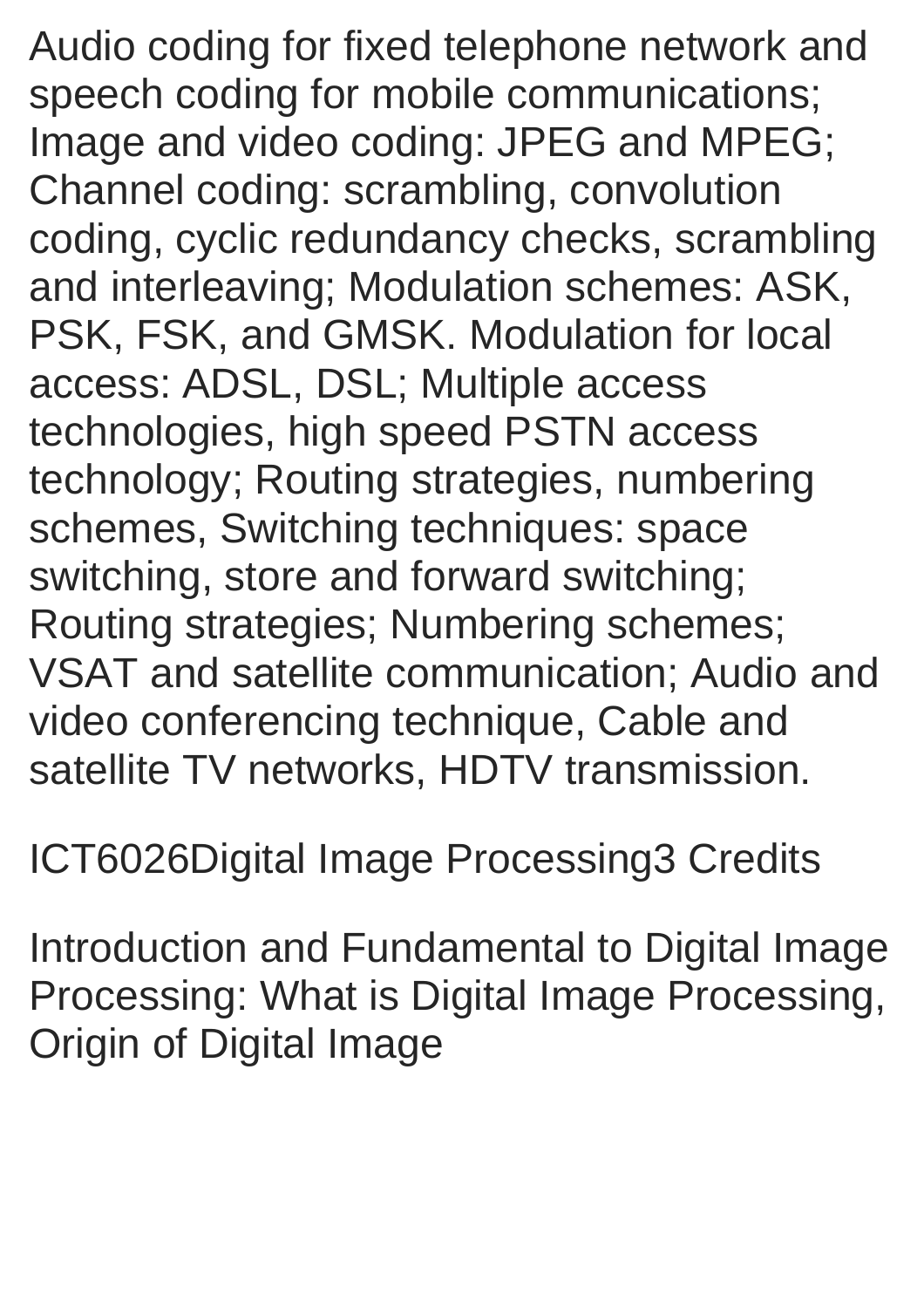Processing, Examples that use Digital Image Processing, Fundamental steps in Digital Image Processing, Components of Digital Image Processing System, Image sensing and acquisition, Image sampling, quantization and representation, Basic relationship between pixels. Image Enhancement in the Spatial Domain & Frequency domain: Background, Basic gray level transformation, Histogram processing, Basics of spatial filtering, Smoothing and Sharpening Spatial filters, Introduction to Fourier Transform and the Frequency Domain, Discrete Fourier Transform. Smoothing and Sharpening Frequency-Domain filters. Image Restoration: Image Degradation/Restoration Process, Noise models, Restoration in presence of noise, Inverse Filtering, Minimum Mean Square Filtering, Geometric mean filter, Geometric transformations. Color Image Processing: Color Fundamentals, Color models, Basis of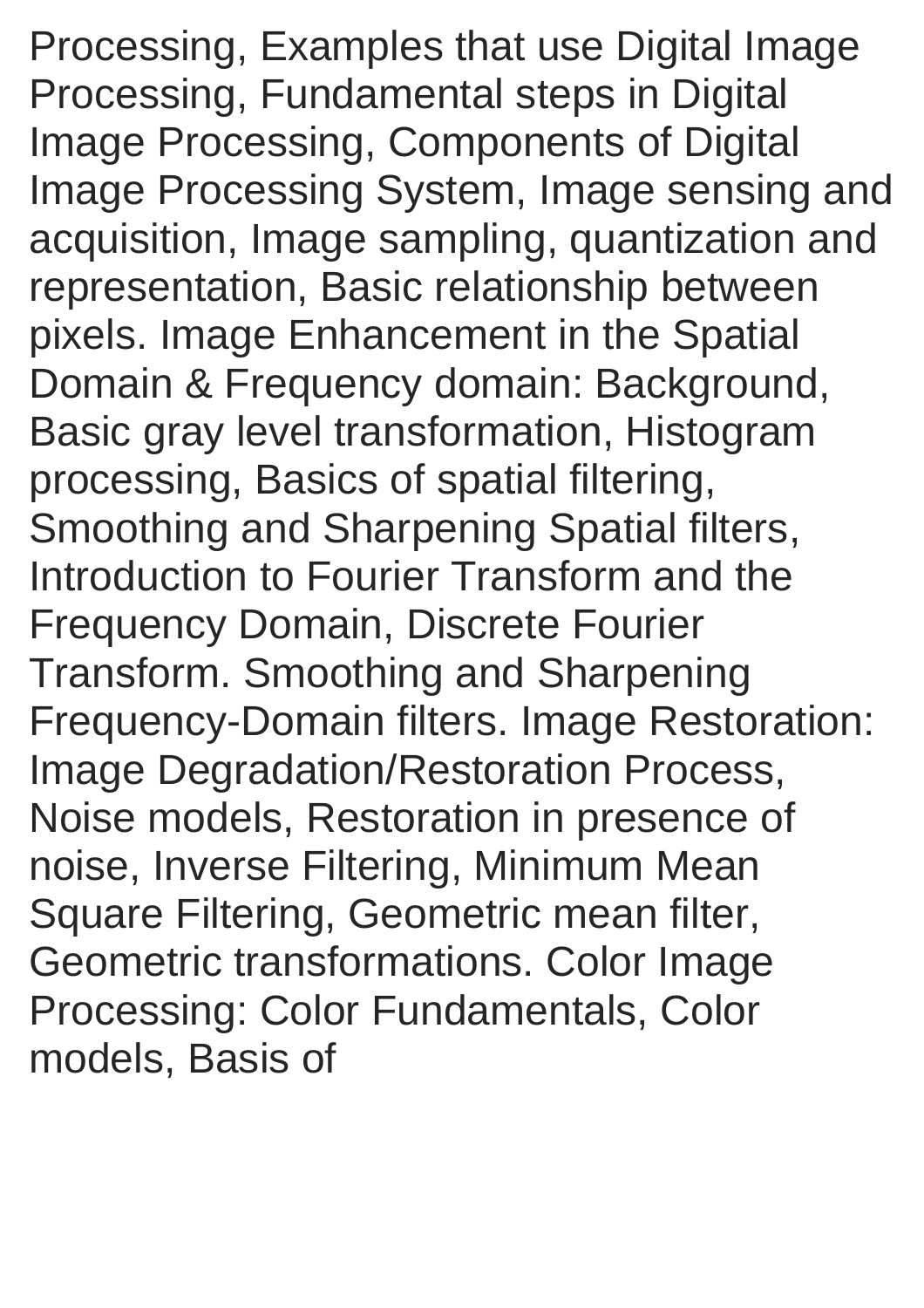full color image processing, Color transformations. Image Compression: Fundamentals, Image compression models, Error free compression, Lossy compression. Morphological image processing: Preliminaries, Dilations and Erosion, opening and closing, Some basic morphological algorithms. Image Segmentation: Detection of Discontinuities, Edge linking and boundary detection, Thresholding, Region oriented segmentation. Representation, Description and Recognition: Representation-chain codes, polygonal approximation and skeletons, Boundary descriptors-simple descriptors, shape numbers, Regional descriptors- simple, topological descriptors, Pattern and Pattern classes-Recognition based on matching techniques.

ICT6027Big Data Analysis3 Credits

Big Data introduction :- Big data: definition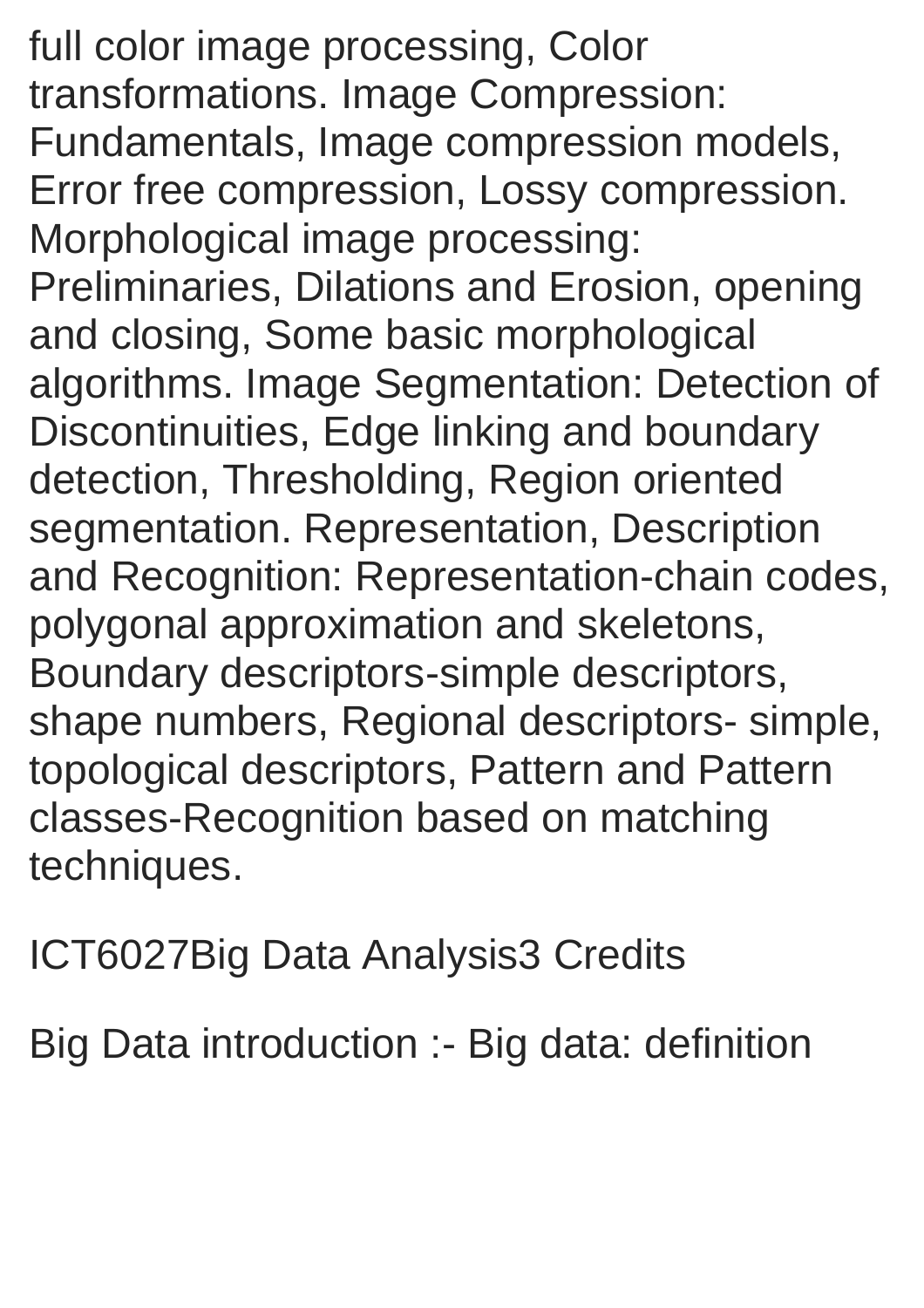and taxonomy – Big data value for the enterprise – Setting up the demo environment – First steps with the Hadoop "ecosystem" The Hadoop ecosystem :- Introduction to Hadoop – Hadoop components: MapReduce/Pig/Hive/HBase – Loading data

into Hadoop – Handling files in Hadoop – Getting data from Hadoop, Querying big data with Hive :- Introduction to the SQL Language – From SQL to HiveQL ,Querying big data with Hive :- Introduction to HIVE e HIVEQL -Using Hive to query Hadoop files, Big data & Machine learning – Quick intro to Machine learning – Big Data & Machine Learning :- Machine learning tools – Spark & SparkML ,H2O ,Azure ML, Next steps in the big data world

ICT6028Mobile Communications3 Credits

An introduction to ubiquitous communication; Wireless transmission: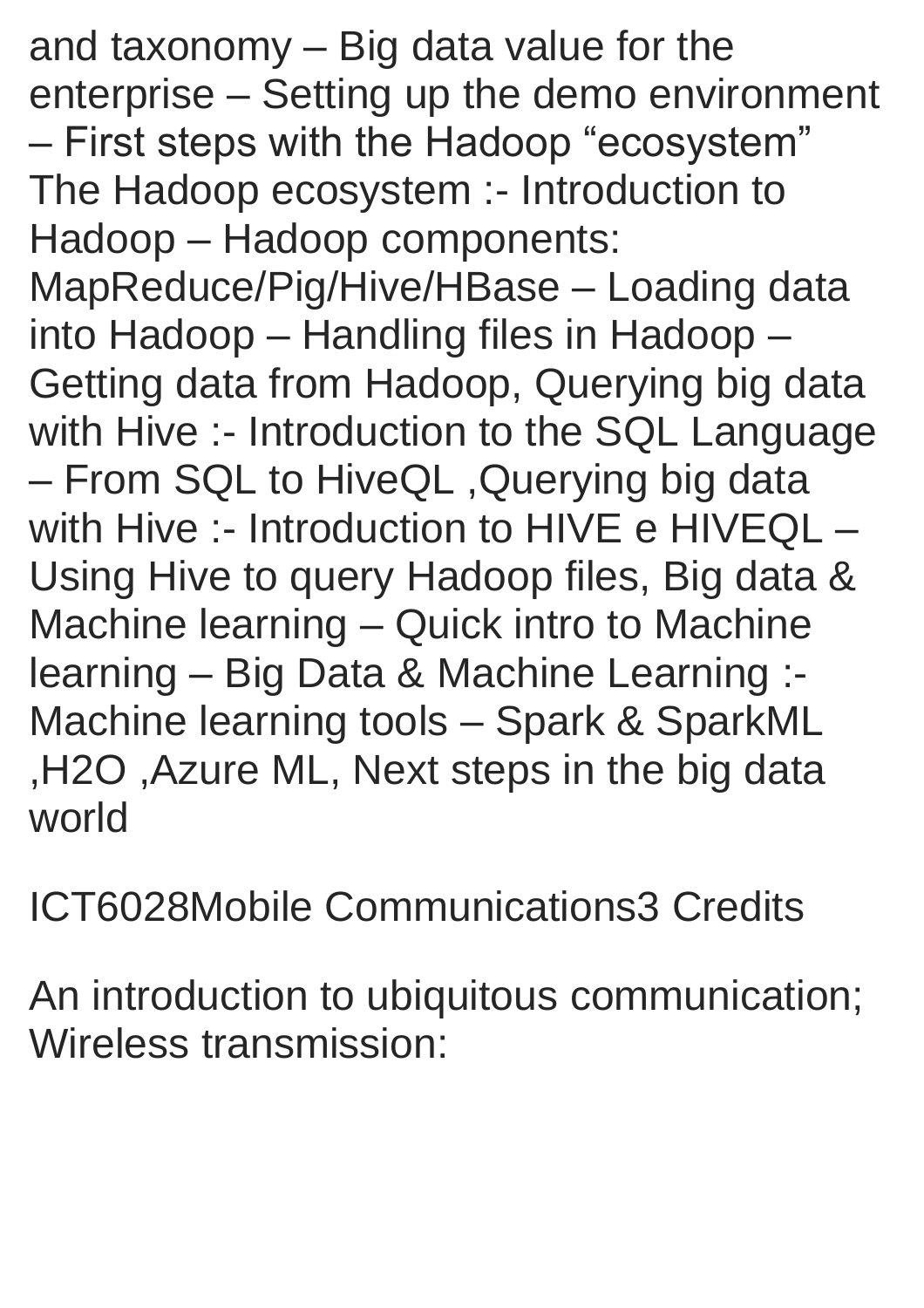frequencies for transmission, International Regulations and Regulatory Authorities, signals, antennas, signal propagation, multiplexing, modulation, spread spectrum; Medium access control: SDMA, FDMA, TDMA, CDMA; Radio network planning; Fundamentals of cellular telephony: concept of cellular communications, frequency reuse, cell splitting, registration, terminal authentication, handoff; GSM and GPRS: services, system architecture, radio interface, protocols, handover, security; Next generation mobile telecommunications systems: 2.5G systems (EDGE, TETRA), 3G systems (UMTS, UTRAN), 4G and beyond; Wireless LANS and personal area networks: 802.11, IrDA, Bluetooth, data services: WAP, mobile IP.

ICT6029e-Commerce and e-Governance3 **Credits** 

Introduction to e-commerce: Overview,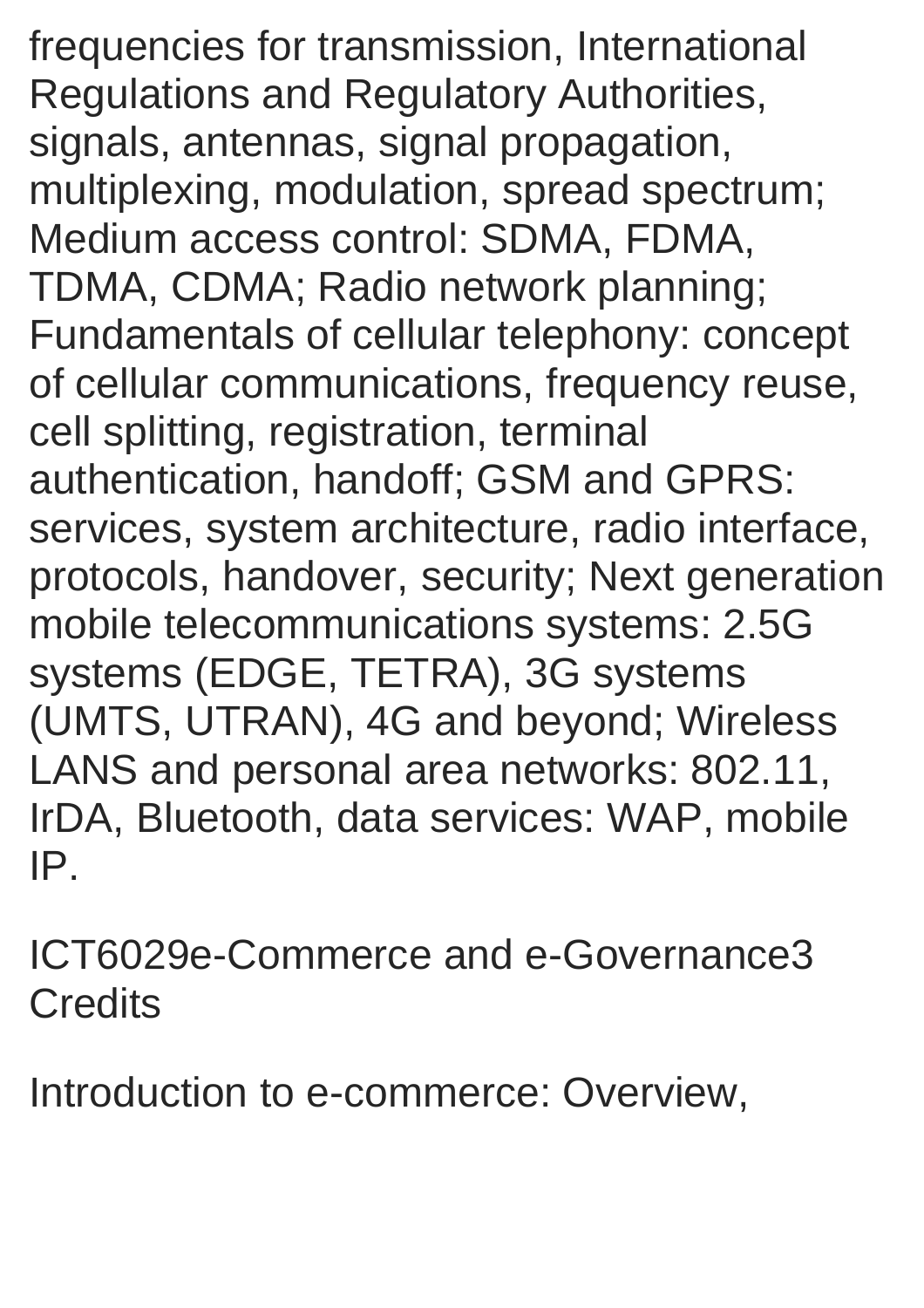Candidate Models, web Resource; Security and encryption: Computer and Network Security Risks, Digital Certificates, Encryption and PGP, Firewalls, Transaction Security; Electronic Payment Systems: Web based payment system based on credit cards, checking accounts and cash; Business to consumer e-commerce: e-commerce business models, On-line retailing, On-line publishing, On-line customer Service and Support, Online Banking; Legal Issue Intellectual Property, Copyright, Trademark and patents, Cyber Crime and Money Laundering.

Overview of e-Governance and role of ICT in Good Governance. e-Governance initiatives in Bangladesh and Overseas.

ICT6030Cyber Security and the Internet of Things3 Credits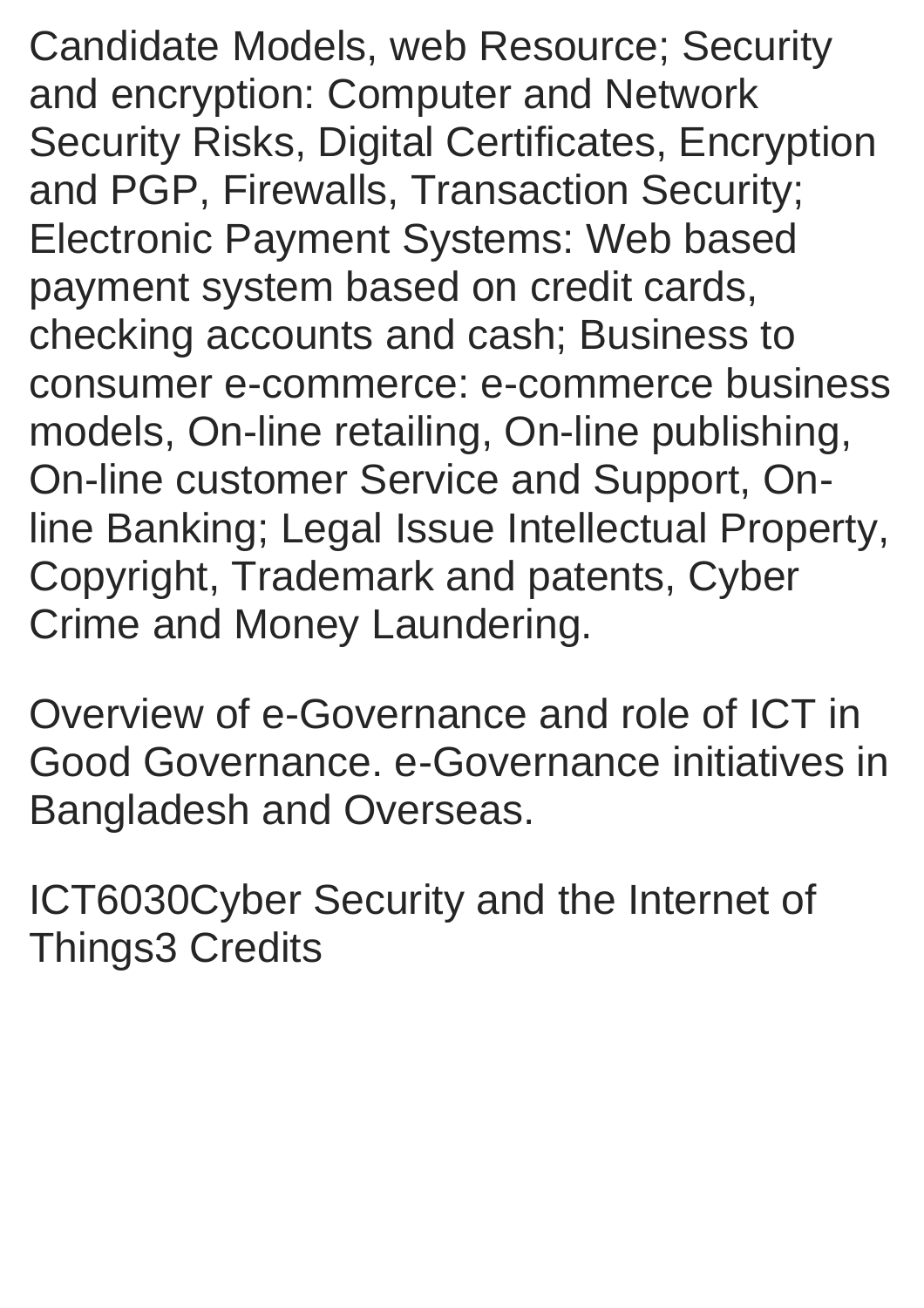Fundamentals of cryptography, security for communication protocols, security for operating systems and mobile programs, and security for electronic commerce, passwords and offline attacks, DES, RSA, DSA, SHA, SSL, CBC, IPSec, SET, DDOS attacks, biometric authentication, PKI smart cards, S/MIME, privacy on the Web, viruses, security models, wireless security, and sandboxing.

Internet in general and Internet of Things: layers, protocols, packets, services, performance parameters of a packet network as well as applications such as web, Peer-topeer, sensor networks, and multimedia. Transport services: TCP, UDP, socket programming. Network layer: forwarding & routing algorithms (Link, DV), IP-addresses, DNS, NAT, and routers. Local Area Networks, MAC level, link protocols such as: point-topoint protocols, Ethernet, WiFi 802.11, cellular Internet access, and Machine-to-machine.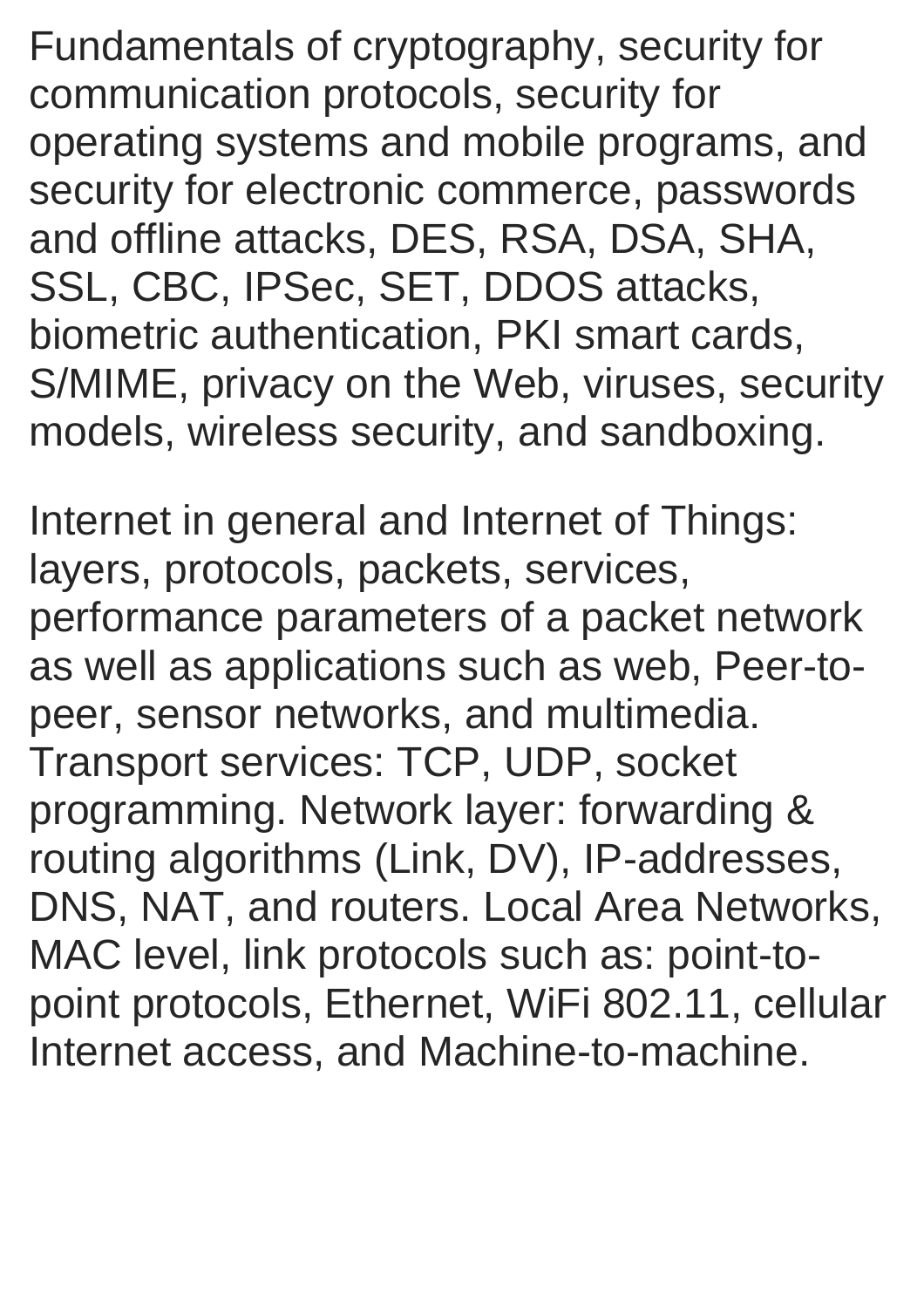Mobile Networking: roaming and handoffs, mobile IP, and ad hoc and infrastructure less networks. Real-time networking: soft and real time, quality of service/information, resource reservation and scheduling, and performance measurements. IoT definitions: overview, applications, potential & challenges, and architecture. IoT examples: Case studies, e.g. sensor body-area-network and control of a smart home.

ICT6031GIS and Remote Sensing3 Credits

Introduction: What is a GIS? Terminology; Computer Assisted Cartography, Remote Sensing, photogrammetry and Land Information Systems; What is Geographical data? GIS data Capture; GIS displays etc. Spatial Analysis and Cartographic Concepts: Point, lines, areas and surfaces; Nominal, ordinal, interval and ratio attributes; Socioeconomic versus resource and physical data,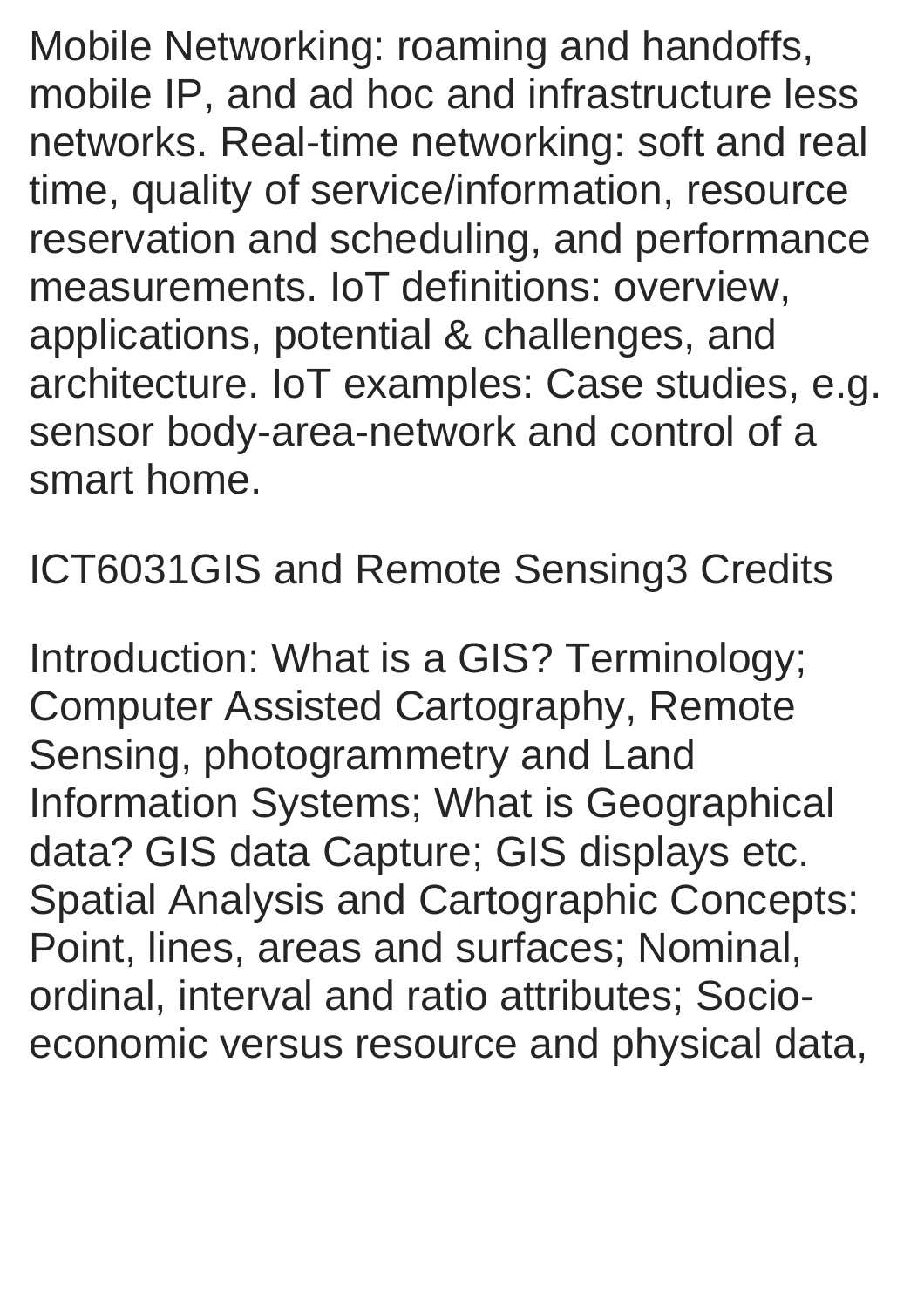Geo-referencing; Geo-codes etc. Map projection and transformations, properties thereof; Coordinate transformation in 2D and 3D; Fundamentals spatial concepts: distance, orientation, pattern, proximity and connection; The quality of spatial surfaces: including generalization and enhancement, perimeter, area, polygon reclassification and overlaying techniques; The object/Layer debate. Technical Aspect of GIS: Relationship between GIS and other Information Systems; Data models for spatial data: Arcs, polygons, topological data structures, polygon building; Data capture devices, digitizing and scanning techniques- state of the art; Special environment for GIS; Issues of display, hard v. Virtual, vector v. Raster, data resolution; Graphics output design issues: Odes of use GIS Interaction; Temporal and 3D representation; Line Generalization; Use and function of the Global Positioning System (GPS) in GIS. The Application of Geographical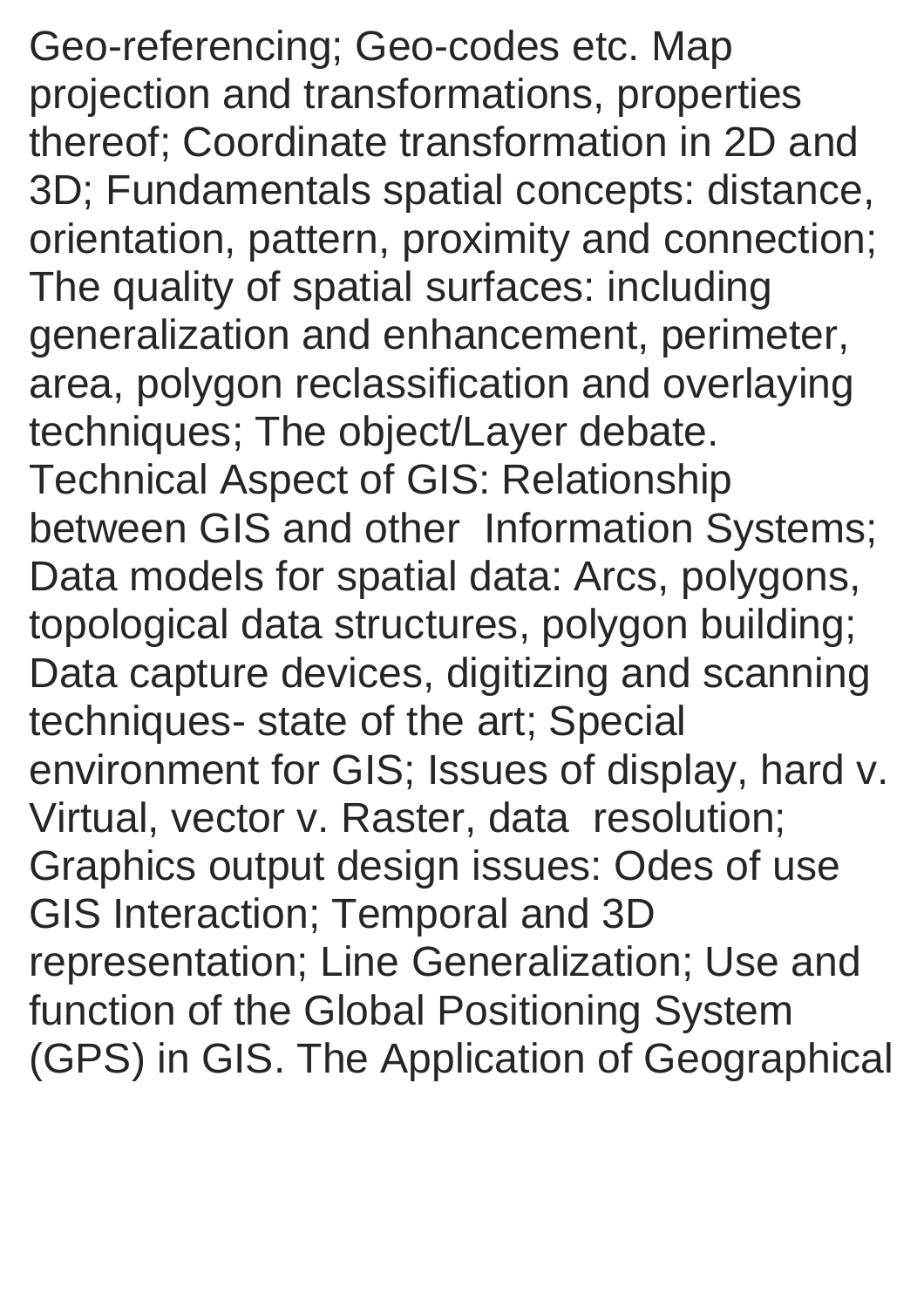Information Systems: Who uses them and what for public utilities, resources analysis, urban planning and decision support. Global scale application: international initiatives; global data capture and referencing. The actual use of GIS, map analysis, spatial data searches etc. Cost and benefit of GIS. GIS and Global science. GIS and Spatial Cognition. Knowledge based techniques in GIS.

ICT6000Project Work and Report6 Credits

Each student should work on a particular topic approved by the Director of the PGD-in-ICT and under the guidance of a teacher in the field of ICT or Computer Science. The project will be started at the beginning of Term 3 with a time-to-time presentation of its progress in a seminar to be arranged by the Director in consultation with the guiding teachers.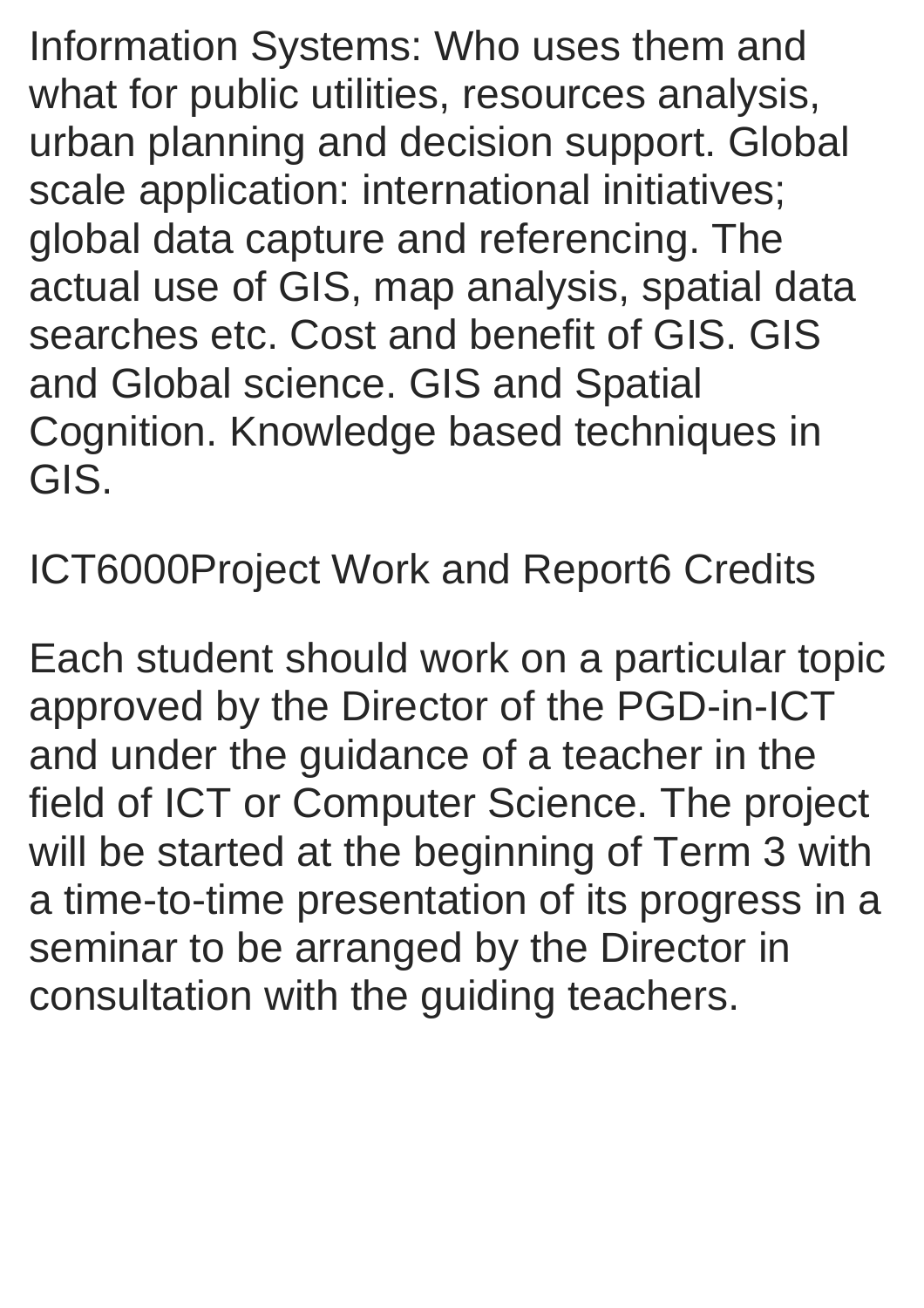### **Course Schedule:**

Each Term: Classes 14 Weeks, Examination and Results: 2 Weeks 1 Credit theory = 1 Lecture/week; 1 Credit lab = 2 Hours/ Week.

#### **Grading Procedure:**

Class attendance-10%, Continuous Assessment through class test-60%, Final Examination- 30% Grades will be calculated as follows:

### **Numerical Grade**

#### **Letter Grade**

### **Grade Point**

90% or above

 $A+$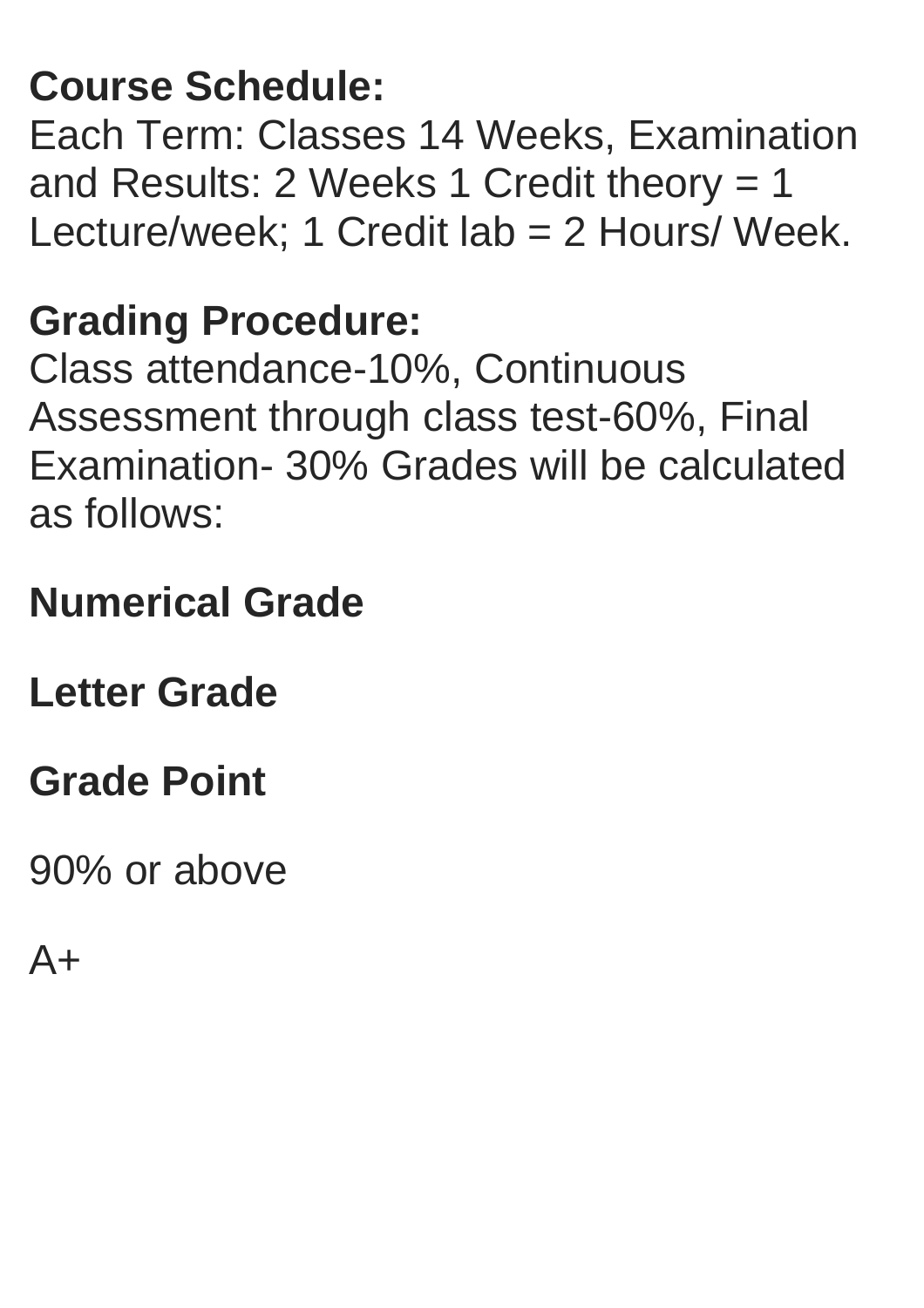4.00

85% to less than 90%

A

3.75

80% to less than 85%

**Download**>> PGD Admission Circular-2021, Batch-17

#### **Note:** *Please upload your scanned documents after registration. Your application will not be reviewed if the documents are not uploaded.*

# **Recent Posts**

Admission Circular, Session: 2022-23, Batch